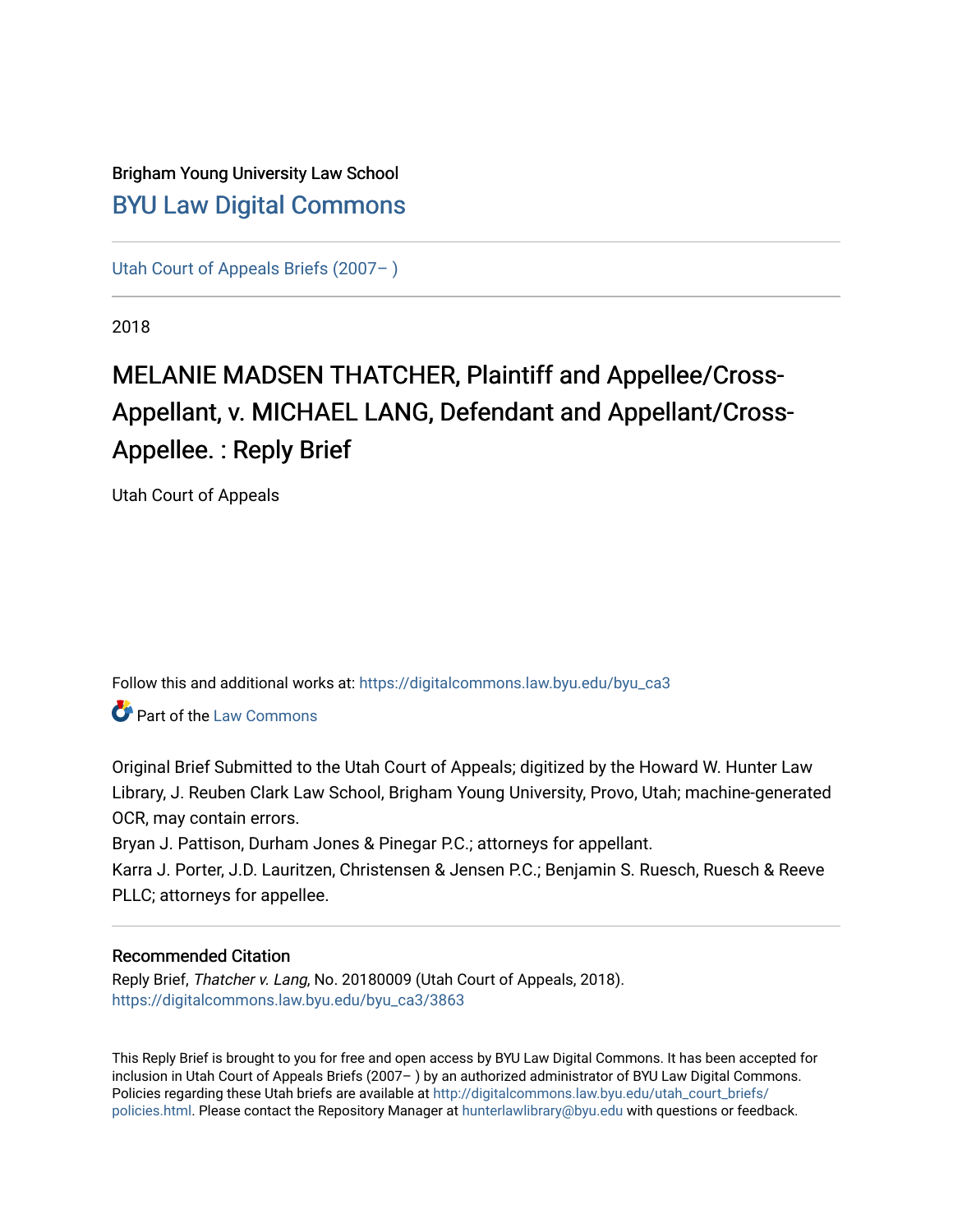#### IN THE **UTAH COURT OF APPEALS**

#### MELANIE MADSEN THATCHER,

*Plaintiff and Appellee/Cross-Appellant,*

v.

MICHAEL LANG,

*Defendant and Appellant/Cross-Appellee.* 

On appeal from a judgment of the Fifth District Court for Washington County, The Honorable G. Michael Westfall

# **REPLY BRIEF OF APPELLANT AND BRIEF OF CROSS-APPELLEE**

\_\_\_\_\_\_\_\_\_\_\_\_\_\_

\_\_\_\_\_\_\_\_\_\_\_\_\_\_\_\_\_\_\_\_\_\_\_\_\_\_\_\_\_\_\_\_\_\_\_\_\_\_\_\_\_\_\_\_

Karra J. Porter J.D. Lauritzen Christensen & Jensen, P.C. 257 East 200 South, Suite 1100 Salt Lake City, UT 84111

Benjamin S. Ruesch Ruesch & Reeve, PLLC 86 North 3400 West, Bldg. C Ste. 101 Hurricane, Utah 84737 *Attorneys for Melanie Thatcher*

Bryan J. Pattison (8766) **DURHAM JONES & PINEGAR, P.C.** 192 East 200 North, Third Floor St. George, Utah 84770 (435) 674-0400 bpattison@djplaw.com *Attorneys for Michael Lang*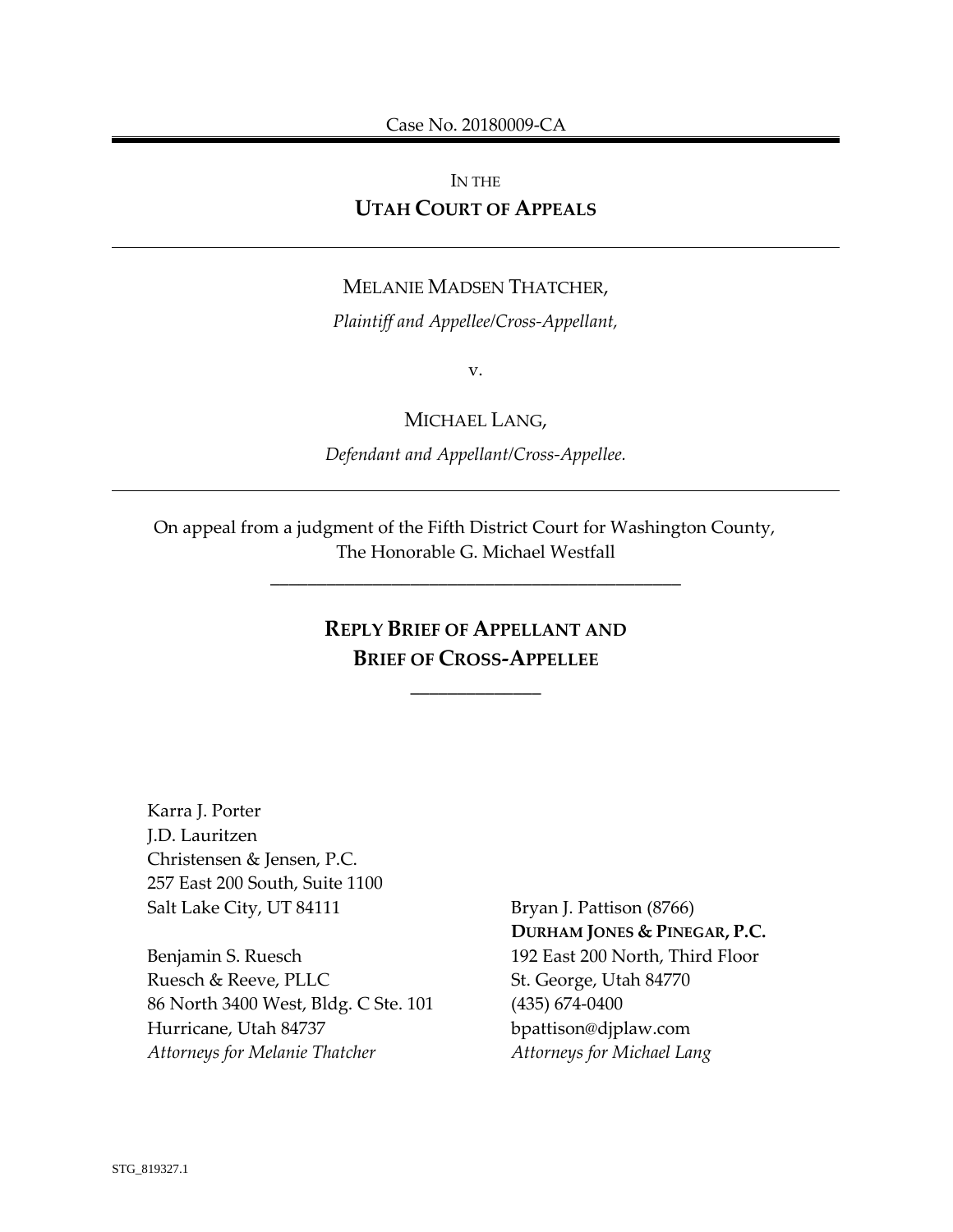# **TABLE OF CONTENTS**

| I. | To quiet title, Thatcher had the burden to establish Lang's |                                                                                                                        |    |
|----|-------------------------------------------------------------|------------------------------------------------------------------------------------------------------------------------|----|
| П. |                                                             | The trial court abused its discretion in denying Lang specific                                                         |    |
|    | А.                                                          | Lang correctly stated the standard of review and fully                                                                 |    |
|    |                                                             | The trial court abused its discretion in denying specific<br>1.                                                        |    |
|    |                                                             | Lang preserved his repudiation argument for appeal. 4<br>2.                                                            |    |
|    | B.                                                          | Thatcher has failed to justify her repudiation as a basis for                                                          |    |
|    | C.                                                          | The trial court made no finding that Lang could not perform                                                            |    |
|    | D.                                                          | Thatcher's claim that she would have accepted had Lang<br>tendered in January 2013 is without support in the findings, |    |
|    |                                                             |                                                                                                                        |    |
| I. |                                                             | The trial court correctly applied Utah law requiring strict                                                            |    |
|    | A.                                                          | The trial court applied the correct standard to Thatcher's                                                             |    |
|    | B.                                                          | Thatcher misplaces her reliance on conflicting and invalid                                                             |    |
|    | C.                                                          |                                                                                                                        |    |
| П. |                                                             | The trial court's judgment of unjust enrichment was in all                                                             |    |
|    | A.                                                          | The unjust enrichment award is moot if Lang prevails                                                                   |    |
|    | B.                                                          | The trial court did not err in awarding Lang damages                                                                   | 30 |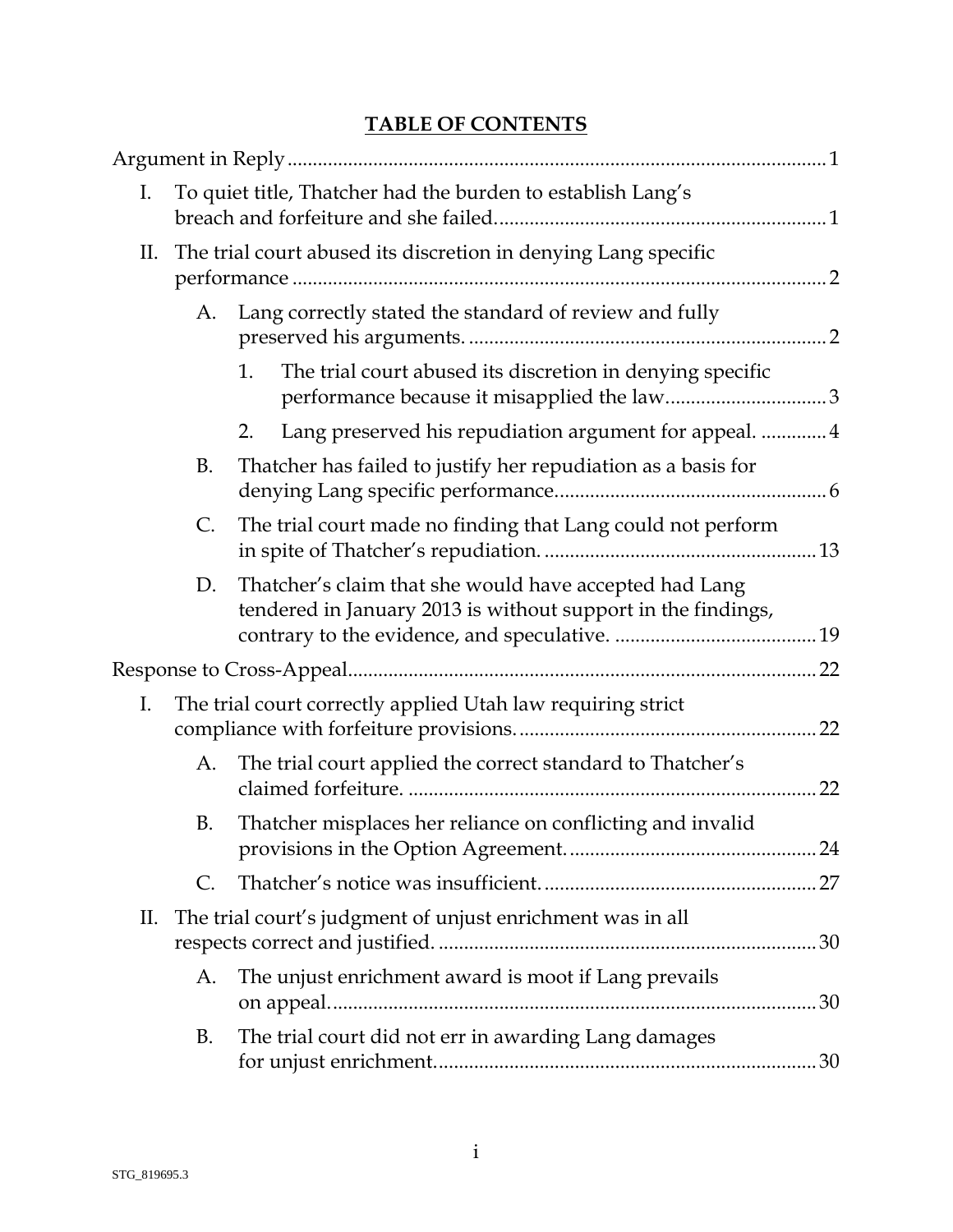# **TABLE OF AUTHORITIES**

# Cases:

| 2007 E. Meadows, LP v. RCM Phoenix Partners, LLC,              |
|----------------------------------------------------------------|
| 3511 13th St., LLC v. Lewis,                                   |
| Adair v. Bracken,                                              |
| Butler v. Wilkinson,                                           |
| Carlson v. Hamilton,                                           |
| Carr v. Enoch Smith, Co.,                                      |
| Cea v. Hoffman,                                                |
| Clark v. Scena,                                                |
| Collard v. Nagle Constr., Inc.,                                |
| Commercial Inv. Corp. v. Siggard,                              |
| Commercial Real Estate Inv., L.C. v. Comcast of Utah II, Inc., |
| Coroles v. State,                                              |
| Covey v. Covey,                                                |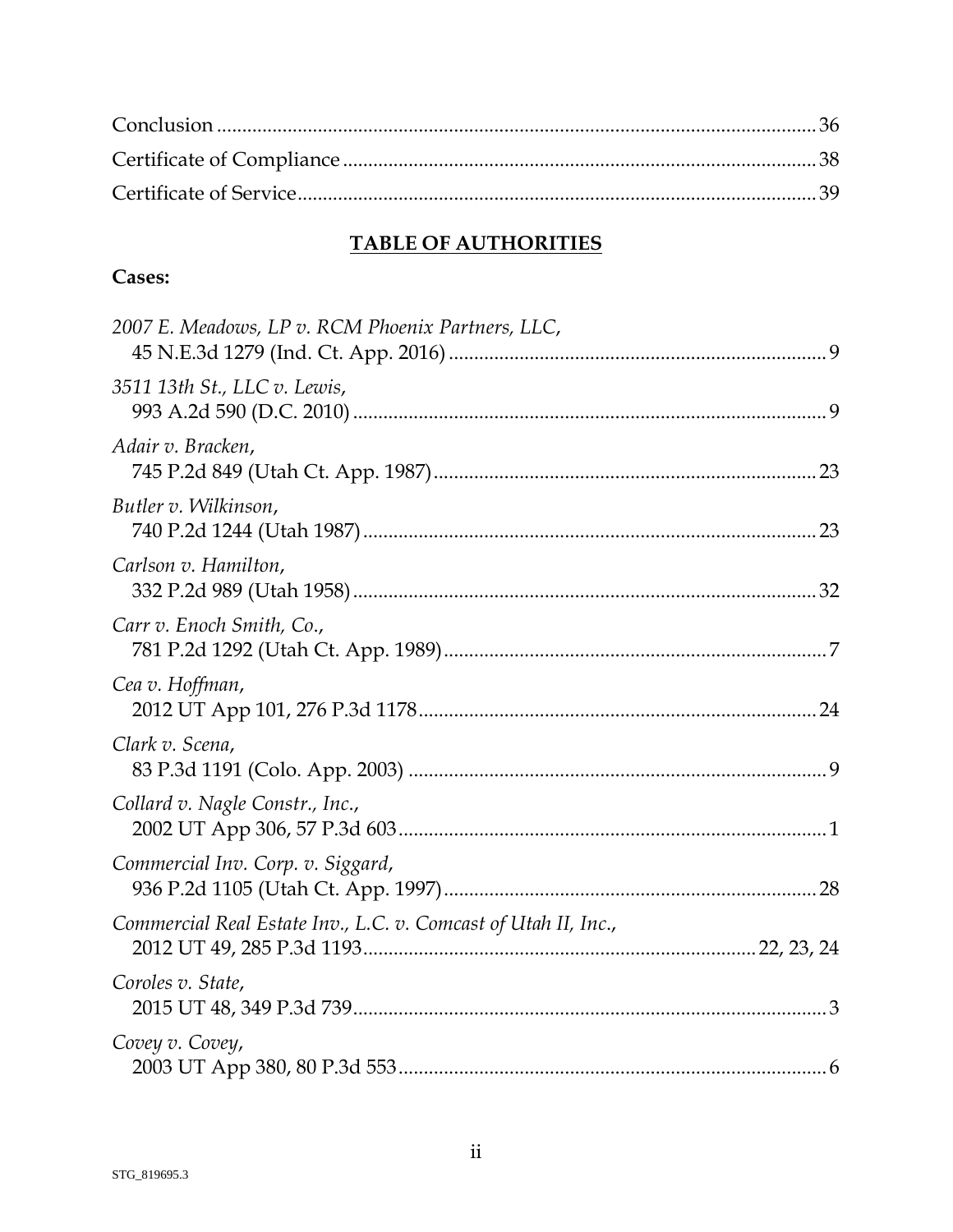| Desert Miriah, Inc. v. $B \& L \wedge u$ Inc.,                |    |
|---------------------------------------------------------------|----|
| DiGiuseppe v. Lawler,                                         |    |
| $E \& M$ Sales W., Inc. v. Diversified Metal Prod., Inc.,     |    |
| Embassy Grp., Inc. v. Hatch,                                  |    |
| Ferris v. Jennings,                                           |    |
| First Sec. Bank of Utah, N.A. v. Maxwell,                     |    |
|                                                               |    |
| Francis v. State, Utah Div. of Wildlife Res.,                 |    |
| Green River Canal Co. v. Thayn,                               |    |
| Grunbaum v. Nicole Brittany, Ltd.,                            |    |
| Hale v. Beckstead,                                            |    |
| Holladay Towne Ctr., L.L.C. v. Brown Family Holdings, L.L.C., |    |
| In re Baby Girl T.,                                           |    |
| Johnson v. Austin,                                            |    |
| LHIW, Inc. v. DeLorean,                                       |    |
| McTee v. Weber Ctr. Condo. Ass'n,                             | 29 |
| Northgate Vill. Dev. LC v. Orem City,                         |    |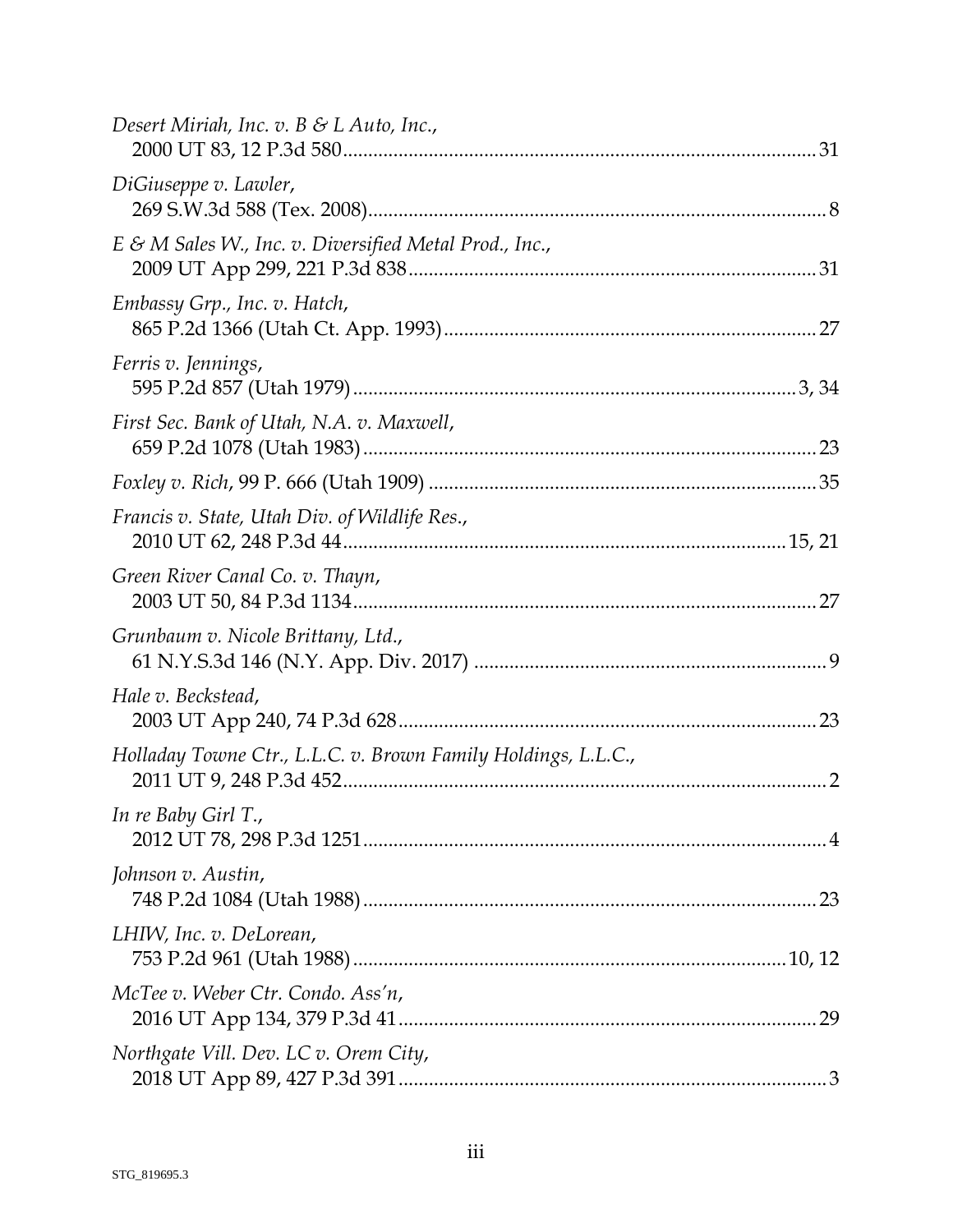| Northgate Vill. v. Orem City,                   |  |
|-------------------------------------------------|--|
| Patterson v. Patterson,                         |  |
| PDQ Lube Ctr., Inc. v. Huber,                   |  |
| Pixton v. State Farm Mut. Auto. Ins. Co.,       |  |
| PR Pension Fund v. Nakada,                      |  |
| Reed v. Alvey,                                  |  |
| Richardson v. Hart,                             |  |
| Rodriguez de Quijas v. Shearson/Am. Exp., Inc., |  |
| Saleh v. Farmers Ins. Exch.,                    |  |
|                                                 |  |
| Selvig v. Blockbuster Enters., LC,              |  |
| State v. Greenwood,                             |  |
| State v. Nielsen,                               |  |
| Steiner v. Bran Park Assocs.,                   |  |
| U.S. Fid. v. U.S. Sports Specialty,             |  |
| <i>Wilkie v. Robbins,</i>                       |  |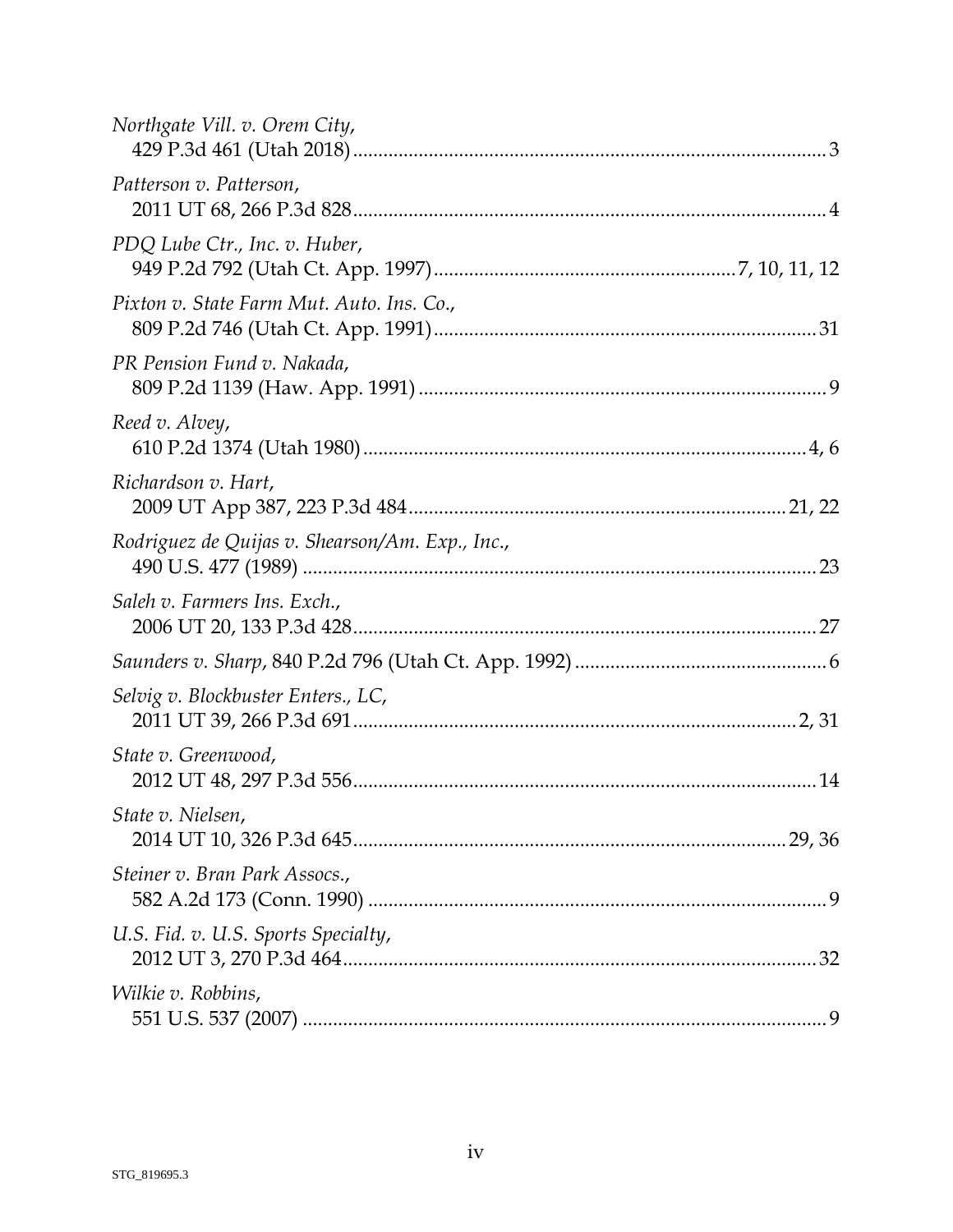# **Other Authorities:**

| 4 A.L.R.4th 993, Part I § 2 (Westlaw 1981, original publication) 33     |  |
|-------------------------------------------------------------------------|--|
|                                                                         |  |
|                                                                         |  |
| Restatement (Third) of Restitution & Unjust Enrichment § 36(1) (2011)34 |  |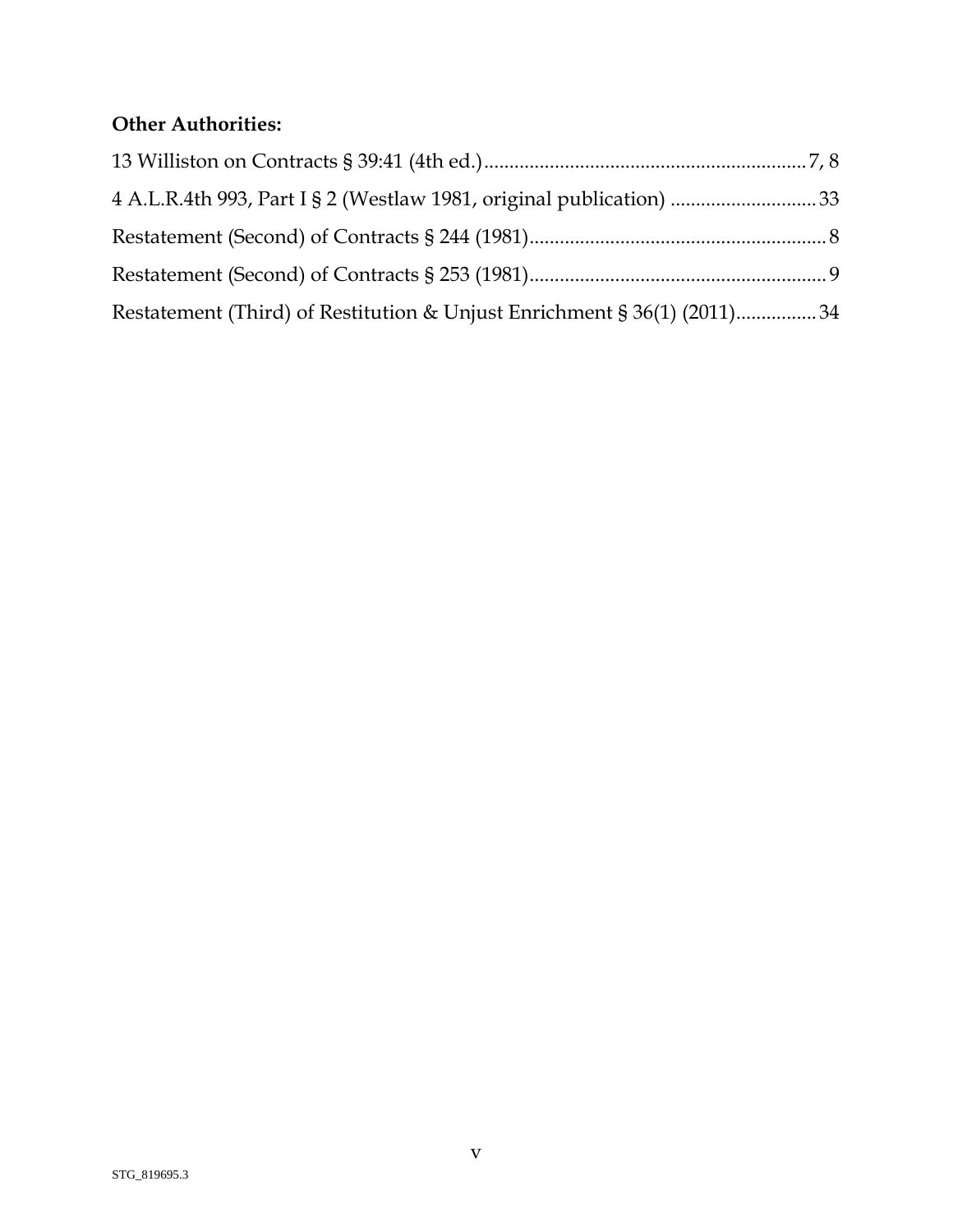#### **ARGUMENT IN REPLY[1](#page-7-2)**

### <span id="page-7-1"></span><span id="page-7-0"></span>**I. To quiet title, Thatcher had the burden to establish Lang's breach and forfeiture and she failed.**

Thatcher responds to Lang's quiet title argument by contending that Lang "is not entitled to title in the Property …" (Opp'n Br. Point I.A. at 21-22.) That is not Lang's argument. This case started when Thatcher sued Lang for breach of contract and to quiet title in the Property. (R. 1-3.) "A quiet title action is a 'proceeding to establish a plaintiff's title to land.'" *Collard v. Nagle Constr., Inc*., 2002 UT App 306, ¶ 18, 57 P.3d 603 (quoting Black's Law Dictionary 30 (7th ed. 1999)). "To succeed in an action to quiet title to real estate, a plaintiff must prevail on the strength of his own claim to title and not on the weakness of a defendant's title or even its total lack of title." *Id*. (quotation simplified). Thus, in evaluating Thatcher's quiet title claim, the question is—as Lang explained (at Br. 26-30)—whether Thatcher properly terminated the Agreement, not whether Lang was entitled to specific performance.

<span id="page-7-2"></span><sup>1</sup> Thatcher begins both sections of her brief with her view of the facts, including as it relates to the notice provision in the Option Agreement as somehow overriding Section 4.4 in the Agreement and Lang not having the ability to close regardless of her repudiatory conduct. These contentions are arguments, not facts that the trial court ever found. We address them directly in response to the specific argument sections of this brief.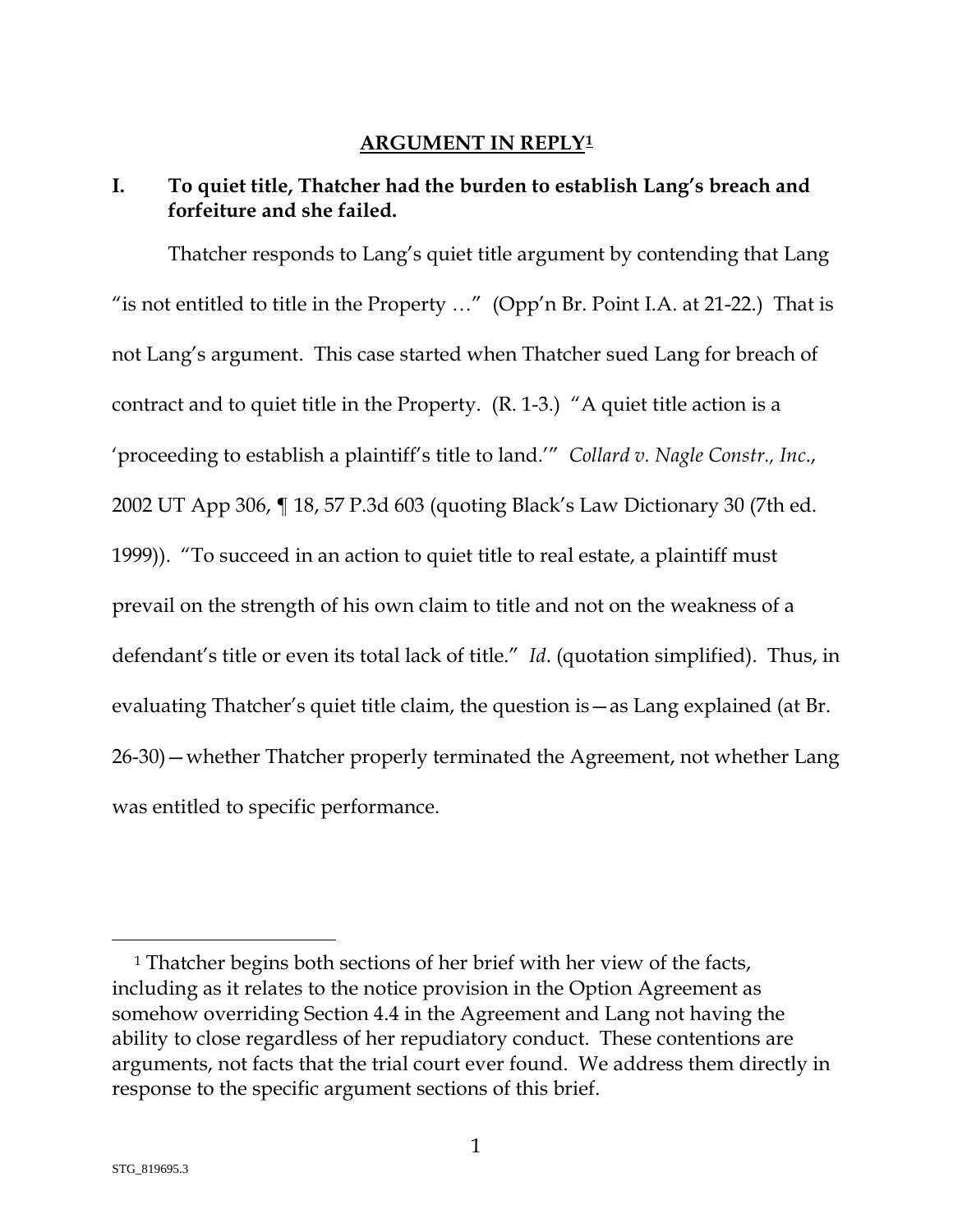Thatcher is also incorrect in suggesting that Lang "does not have standing to challenge [her] title in the Property." (Opp'n Br. at 22.) The standing question focuses on the standing of the plaintiff who brings the action to quiet title. *See Holladay Towne Ctr., L.L.C. v. Brown Family Holdings, L.L.C*., 2011 UT 9, ¶ 54, 248 P.3d 452 (discussing standing of parties who "bring a quiet title action to perfect title") (quotation simplified)). Again, that party is Thatcher, not Lang. Lang counterclaimed for an order requiring Thatcher to sell him the Property, not to quiet title in the Property to him. They are not the same thing.

In short, Thatcher sued to quiet title. She failed on her underlying claim. As a result, she was not entitled to an order quieting title. Rather, absent proper termination, the Agreement remains in force. *See* Br. at 28-29; *Selvig v. Blockbuster Enters., LC*, 2011 UT 39, ¶ 32, 266 P.3d 691.

#### <span id="page-8-0"></span>**II. The trial court abused its discretion in denying Lang specific performance**

### <span id="page-8-1"></span>**A. Lang correctly stated the standard of review and fully preserved his arguments.**

Thatcher begins her response to Lang's specific performance arguments with an attempt to water down the applicable standard of review and a cursory argument about preservation. (Opp'n Br. at 23-24.) Both assertions are flawed.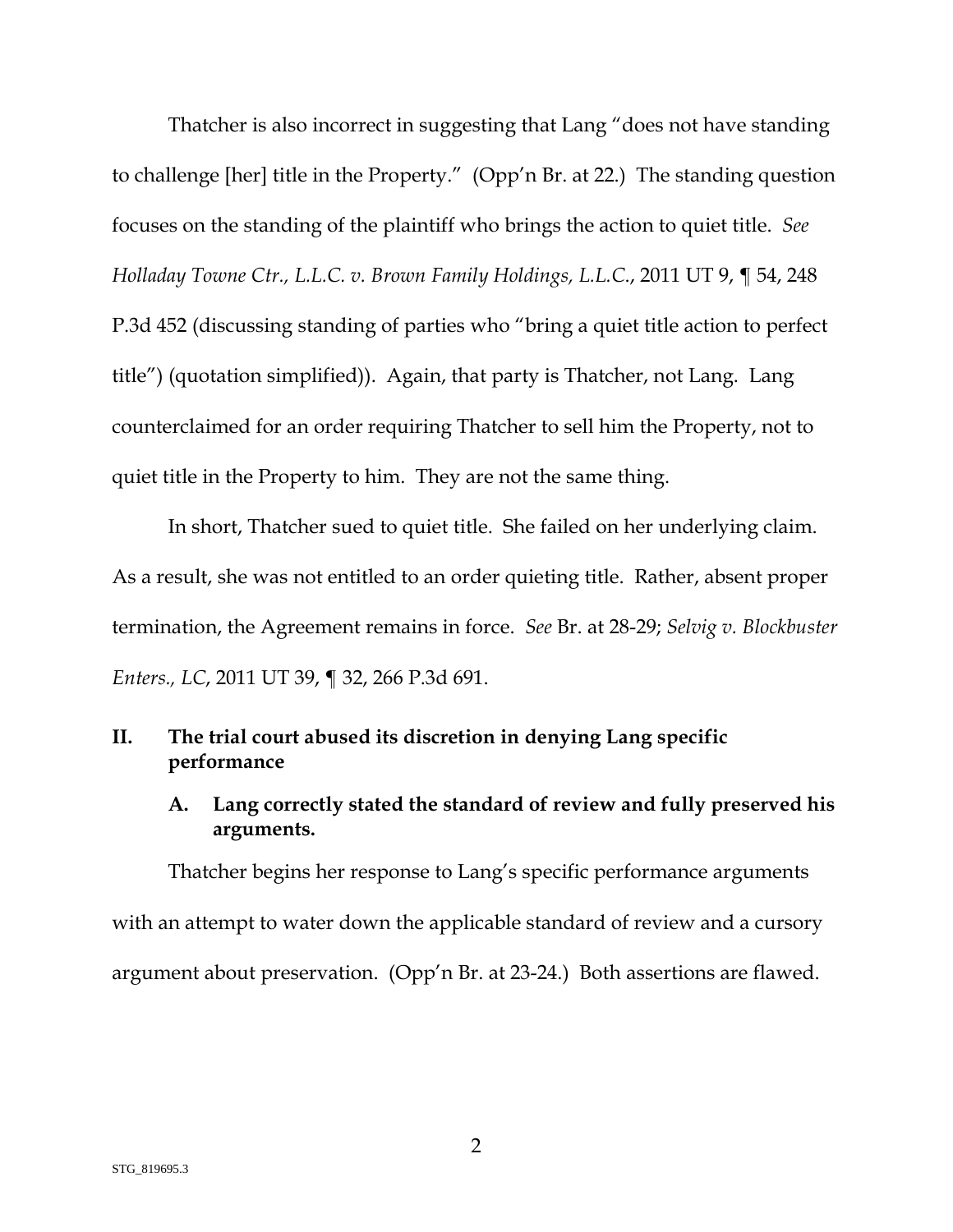#### **1. The trial court abused its discretion in denying specific performance because it misapplied the law.**

<span id="page-9-0"></span>First, by definition, a trial court abuses its discretion when it misapplies the law. *See Coroles v. State*, 2015 UT 48, ¶ 24, 349 P.3d 739 ("[A]n exercise of discretion guided by an erroneous legal conclusion is reversible."); *Northgate Vill. Dev. LC v. Orem City*, 2018 UT App 89, ¶ 29, 427 P.3d 391 ("Such an error in the application of the law is an abuse of discretion.") *cert. granted sub nom*. *Northgate Vill. v. Orem City*, 429 P.3d 461 (Utah 2018). Lang explained this in his opening brief (at Br. 3-4), in particular as it applies to specific performance.

Still, Thatcher seeks to cabin that standard to a general statement that "equity and good conscience require that the relief be granted." (Opp'n Br. at 3, 23.) She takes this quote from *Ferris v. Jennings*, 595 P.2d 857, 859 (Utah 1979), suggesting the trial court has untouchable discretion. But like many quotes in Thatcher's brief, it is only a partial quote. The Utah Supreme Court did not stop at "equity and good conscience" in *Ferris*. It went on in the very next sentence to explain that even though "the trial judge has considerable discretion" in determining specific performance, "it is equally true that when the trial court has based his ruling upon a misunderstanding or misapplication of the law" and "a correct one may have produced a different result, the party adversely affected thereby is entitled to have the error rectified and a proper adjudication under correct principles of law." 595 P.2d at 859.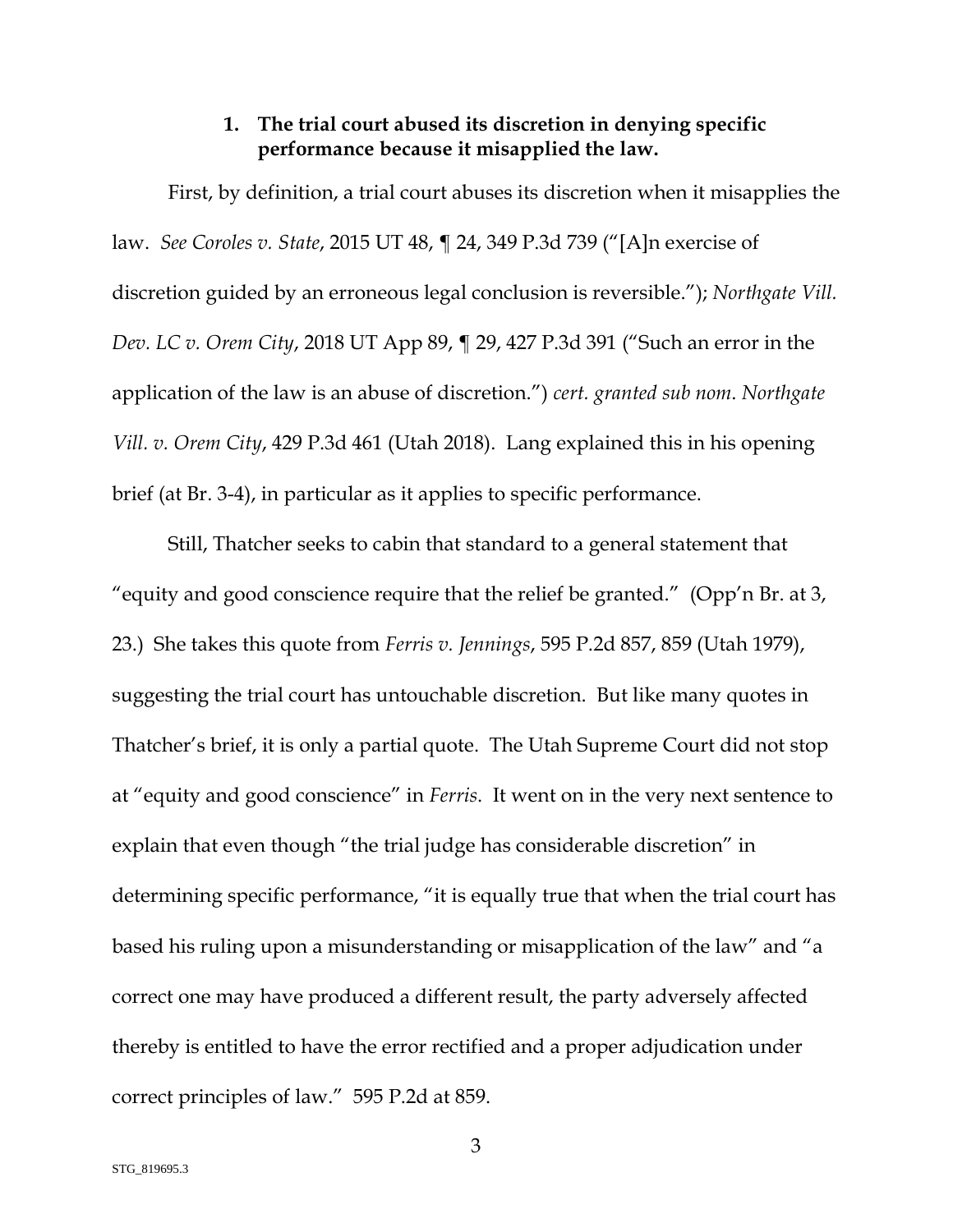That is the standard Lang put forward. *See* Br. at 3-4. If the trial court's denial of specific performance was based on an erroneous application of law, the trial court abused its discretion and this Court must reverse. *See Reed v. Alvey*, 610 P.2d 1374, 1377 (Utah 1980) ("[W]hen the trial court has based its rulings upon a misunderstanding and misapplication of the law, where a correct one would have produced a different result, the party adversely affected is entitled to have the error rectified in a proper adjudication under correct principles of  $law.'$ ).

#### **2. Lang preserved his repudiation argument for appeal.**

<span id="page-10-0"></span>Next, Thatcher argues that the issue Lang raises is only "partially preserved." (Opp'n Br. at 23-24, 36.) Again, not true.

"An issue is preserved for appeal when it has been presented to the district court in such a way that the court has an opportunity to rule on it." *Patterson v. Patterson*, 2011 UT 68, ¶ 12, 266 P.3d 828 (quotation simplified). That standard requires raising the issue so the trial court can consider it; not hammering away at it over and over to the exclusion of any other issue or argument. *See In re Baby Girl T., 2012 UT 78, ¶ 34, 298 P.3d 1251 ("For an issue to be sufficiently raised,* even if indirectly, it must at least be raised to a level of consciousness such that the trial judge can consider it.") (quotation simplified)).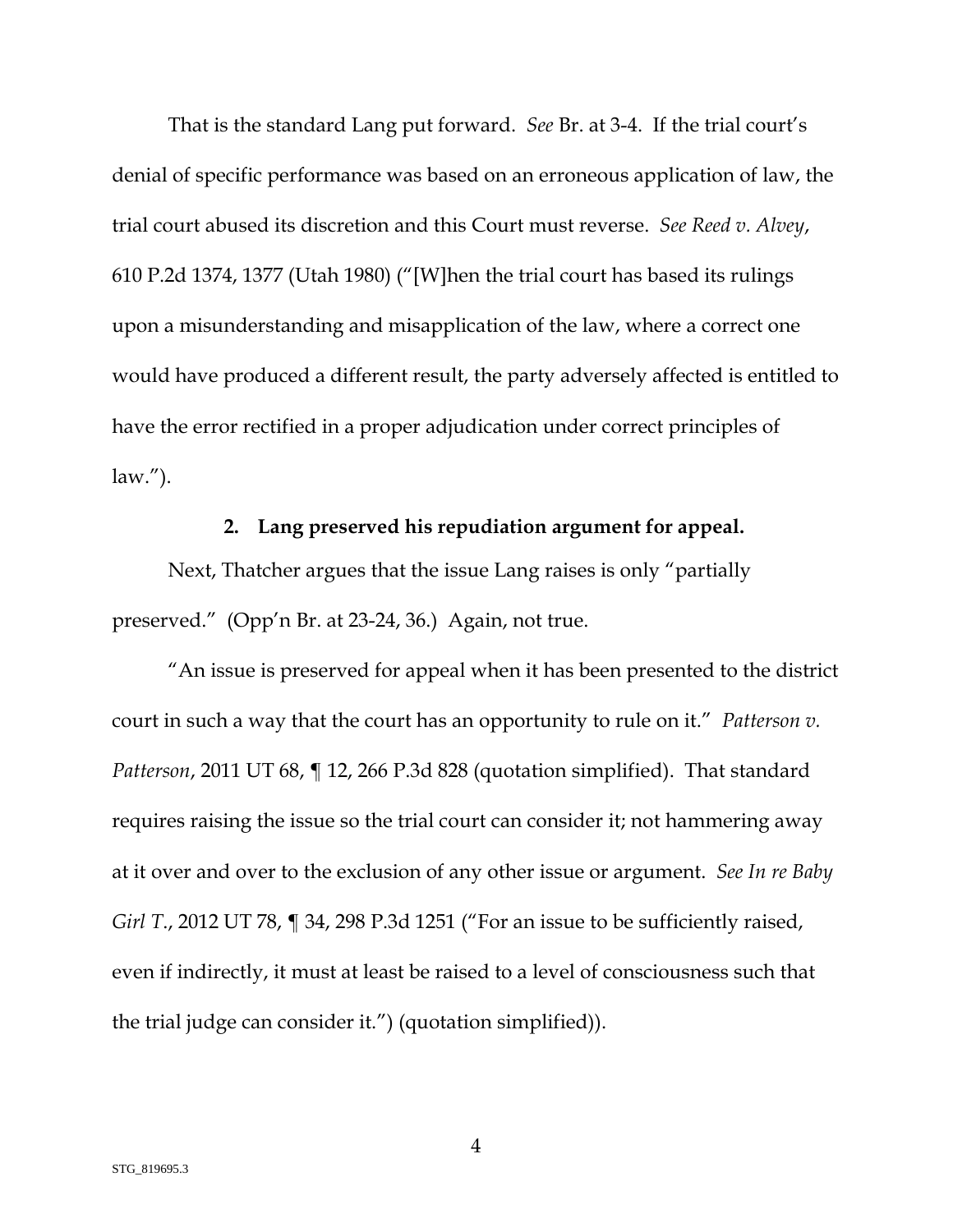Lang raised Lawsuit-2 as constituting a repudiation several times below, including in his closing argument/post-trial brief, *see* R. 8318-29, 8336-37; [2](#page-11-0) in his response to Thatcher's closing argument/post-trial brief, *see* R. 8387-91[3](#page-12-1); and in his motion to correct errors, *see* R. 9510-16.[4](#page-12-2) Thatcher's cherry picking other places in the record where Lawsuit-1 was the focus does not change the fact that Lang raised Lawsuit-2 and Thatcher's conduct as a repudiation excusing tender.

Thatcher tries to bolster her preservation claim by representing (in her words) that Lang conceded "Lawsuit 2 was not relevant to his claims." (Opp'n Br. at 24). That is false. A review of the record cite she relies on for this representation shows that Lang's trial counsel was seeking to exclude settlement communications occurring after Lawsuit-2 was filed. (R. 6802-04.) Indeed, Lang's trial counsel's relevance statement was that settlement discussions

<sup>2</sup> Referencing the filing of Lawsuit-2 as violating the Agreement and causing the inability to close and obtain financing and arguing that closing would have occurred "but for Thatcher's termination of the Agreement and filing of Lawsuits-1 and -2." (R. 8318-29, 8336-37.) Also arguing that "[b]ecause Thatcher filed Lawsuit-2 and terminated the Agreement without first serving Lang with a proper notice to cure, she breached the Agreement again." (R. 8326-27.)

<sup>3</sup> Referencing prior arguments in R. 8336-37, including that Thatcher's filing Lawsuit-2 was a repudiation and termination.

<span id="page-11-0"></span><sup>4</sup> Arguing that Lawsuit-2 along with Thatcher's conduct in refusing to close without payment of the new \$4.5 million purchase price was a termination and repudiation excusing Lang's tender of performance.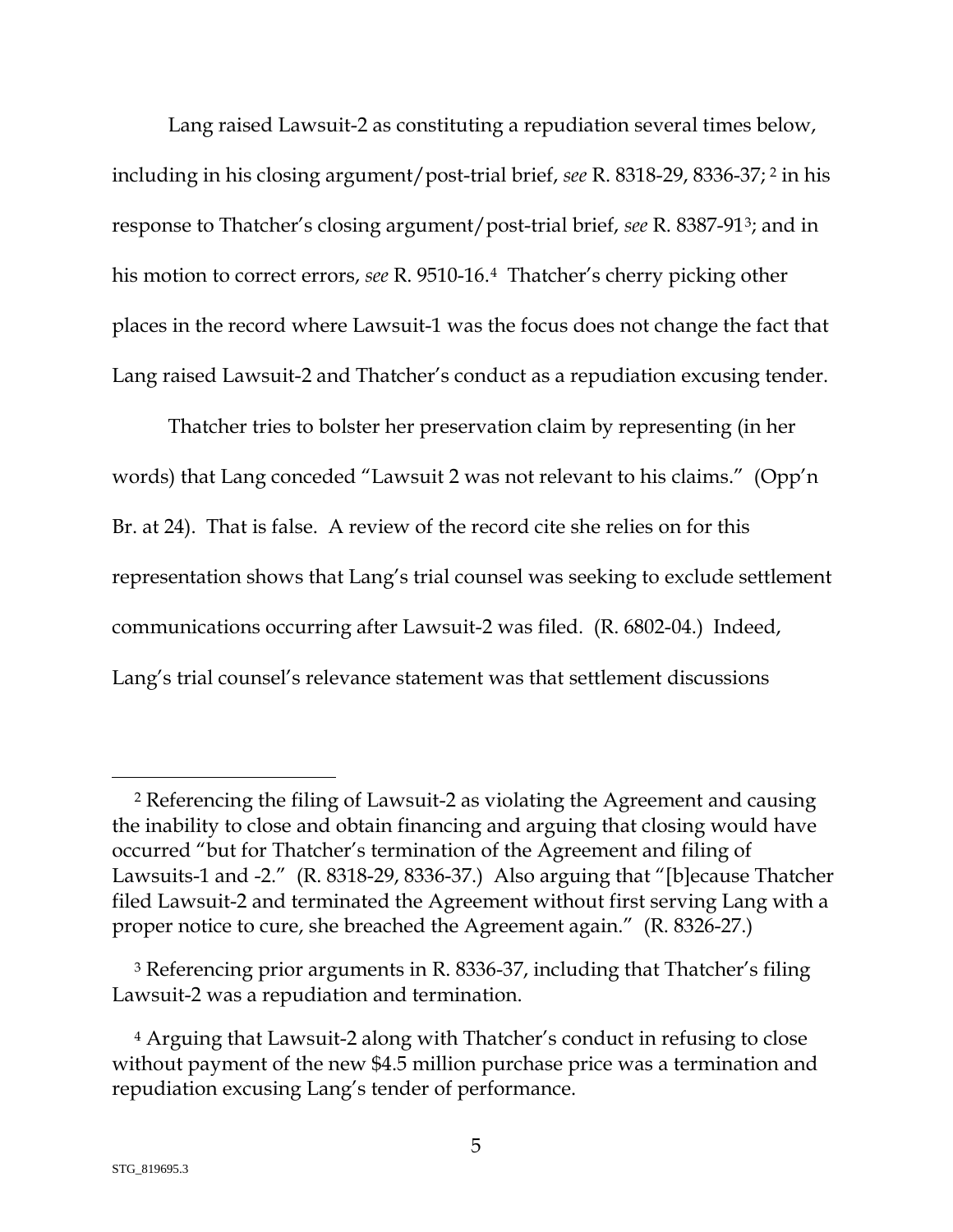occurring after the fact were not relevant, no matter when those discussions occurred. (R. 6804 Trial Tr. 232:8-10) (arguing "my client continued to try to settle in October of this same year. It continued to try to settle in 2013 and 2014 and 2015, but that's not relevant.").) Thatcher's representation otherwise is false.

In short, Lang adequately preserved below the issue he now raises on appeal.

#### <span id="page-12-0"></span>**B. Thatcher has failed to justify her repudiation as a basis for denying Lang specific performance.**

After these preliminary arguments, Thatcher turns to her repudiation, and asserts that even if she repudiated, Lang "must still prove that he could perform at the time his performance was due under the contract." (Opp'n Br. at 24.)[5](#page-13-0)

This argument fails on several fronts. First, as Lang has explained (at Br. 35-36), if the seller repudiates, it excuses the buyer's actual tender, which he then need only make through his pleadings. *See Reed v. Alvey*, 610 P.2d 1374, 1377 (Utah 1980); *PDQ Lube Ctr., Inc. v. Huber*, 949 P.2d 792, 799 (Utah Ct. App.

<span id="page-12-2"></span><span id="page-12-1"></span><sup>5</sup> Thatcher begins this section of her argument by citing *Covey v. Covey*, 2003 UT App 380, ¶ 9, 80 P.3d 553, and *Saunders v. Sharp*, 840 P.2d 796, 808 (Utah Ct. App. 1992). But neither of these cases involved repudiation excusing tender. *Covey* addressed mitigation of damages. *See* 2003 UT App 380, ¶ 9. And *Saunders* involved allowance of damages for lost rents or profits when specific performance is ordered. *See* 840 P.2d at 808.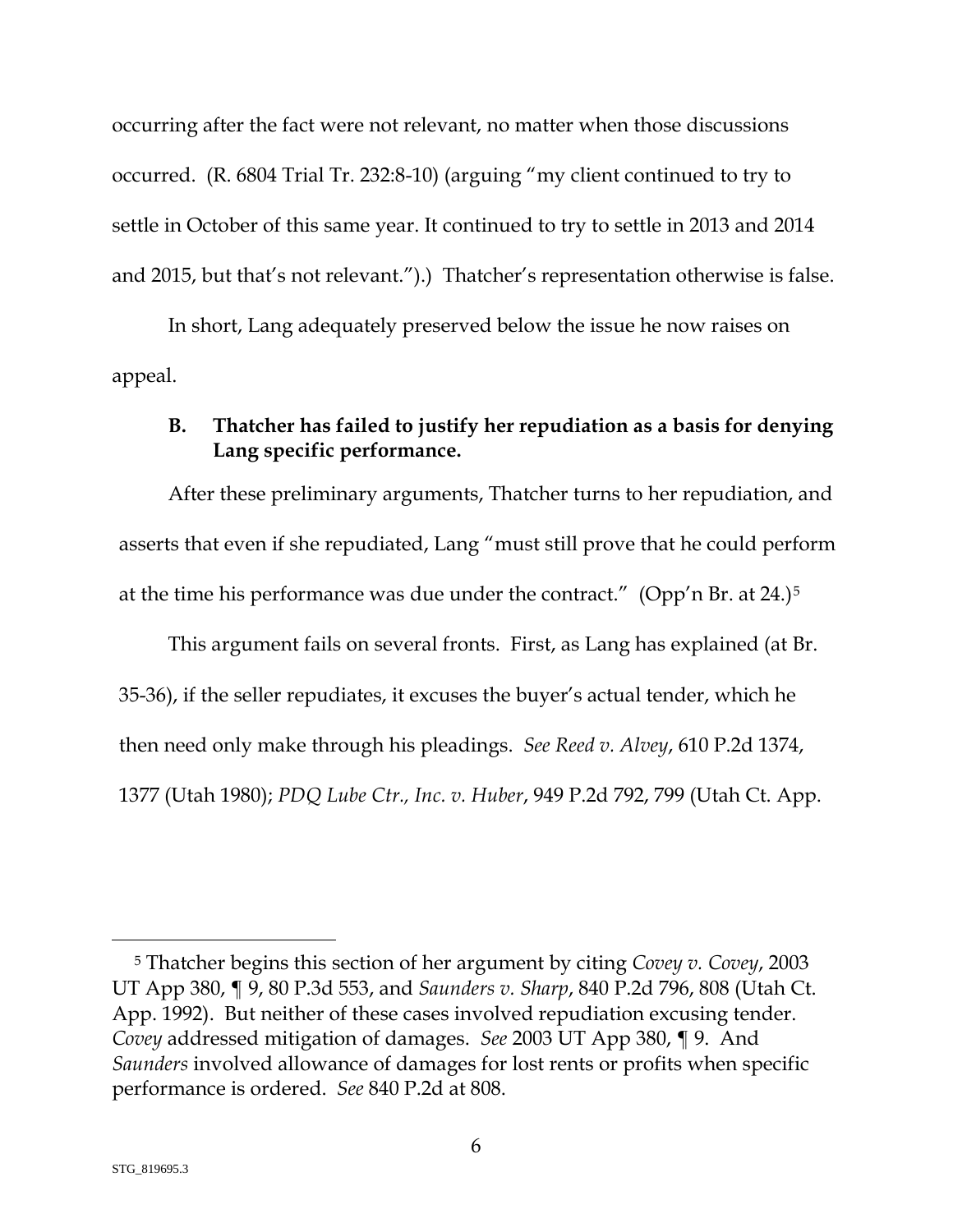1997). Indeed, a party need not do a futile or useless thing. *See Carr v. Enoch Smith, Co*., 781 P.2d 1292, 1295 (Utah Ct. App. 1989).

Rather than confront the futility rule which her repudiatory actions triggered, Thatcher reaches for Williston and case law from other jurisdictions and asserts that repudiation-*plus* is a universally accepted rule that should save her from her conduct. That is not true.

To begin, Thatcher's block quotation from Williston is a partial quote. It does not start with "The party claiming that an anticipatory repudiation has excused the performance must show that but for…" as she quotes it. (Opp'n Br. at 24.) Instead, it begins with "*there is authority holding*" that a buyer must show "it would have been ready, willing, and able to perform its obligations under the contract" when the repudiating seller places that matter at issue.

13 Williston on Contracts § 39:41 (4th ed.) (emphasis added). It also goes on to state, contrary to Thatcher's representations, that the burden belongs to the repudiating party:

<span id="page-13-0"></span>when a seller's repudiation was claimed to have excused the buyer from performing the condition precedent of acquiring agreed upon financing, it [is] not necessary for the buyer to prove, as part of its cause of action for specific performance, that it would have satisfied the condition precedent prior to closing since that proof may not be available, especially if the seller's breach caused the buyer to forgo further efforts to obtain financing or caused the lender to cease its activity; rather, the burden of proof is on the seller to establish that, regardless of the improper repudiation, the condition precedent of providing the required financing would not have been satisfied.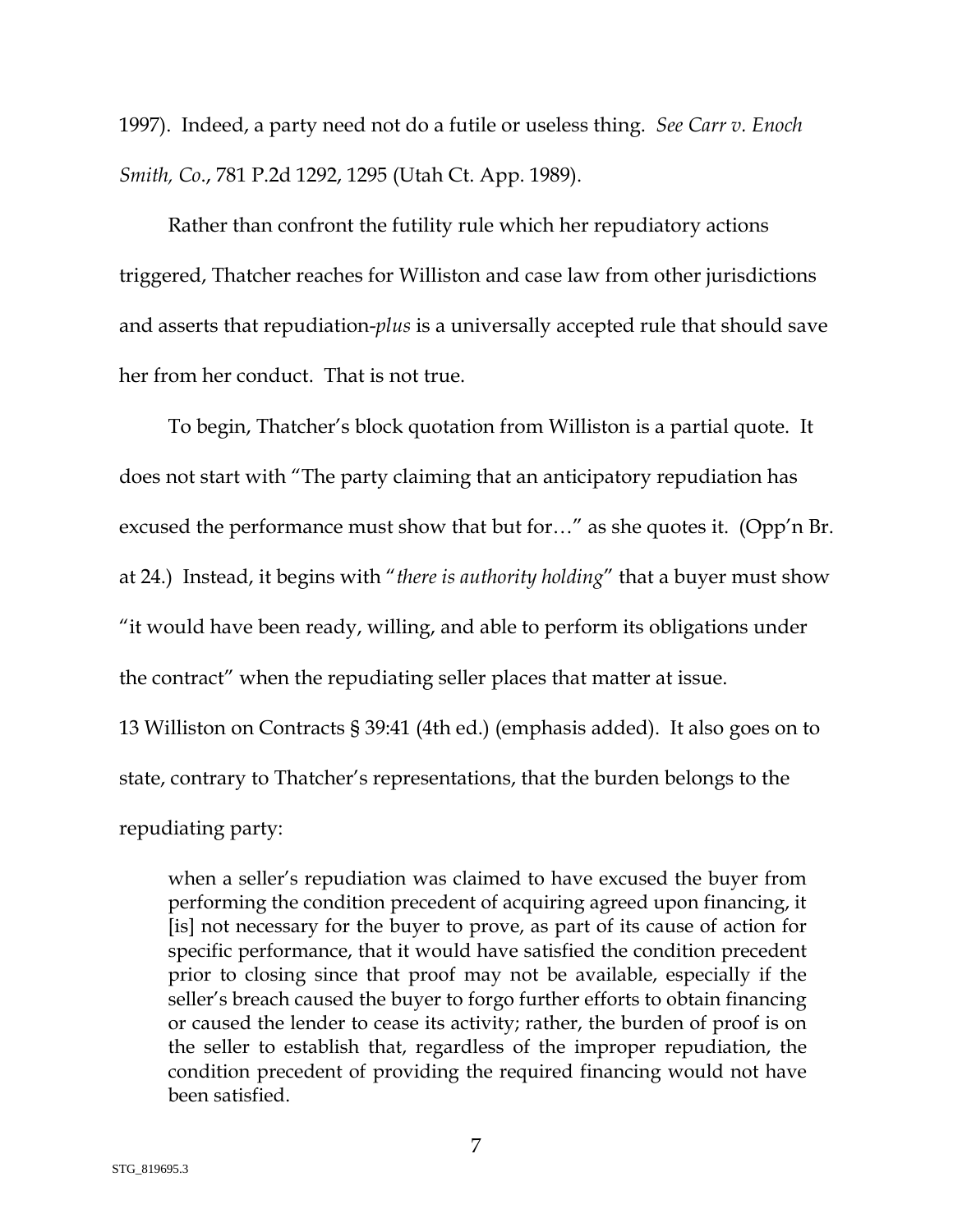13 Williston on Contracts § 39:41 (4th ed.)

The remaining authority that Thatcher cites for what she calls (at Opp'n Br. 24-25) a "universally recognized" principle shows that the principle is anything but universal. She follows her Williston half-quote by offering up another block quote, this time from the Texas case *DiGiuseppe v. Lawler*, 269 S.W.3d 588, 600 (Tex. 2008). But that portion of her block quote was the 5-4 majority in that case responding to the dissent's view that the majority was turning its back on 100 years of Texas precedent holding "that a non-breaching plaintiff seeking specific performance need only make such a showing by offering to perform in his pleadings." *Id*. at 605 (Green, J., dissenting). Consistent with Utah law, the dissent explained that the purpose of this long-standing rule is that the law has never required "a non-breaching buyer to make the 'useless and idle' showing of proof of ability to complete the transaction when the seller's repudiation of the contract excused the buyer from tendering the purchase price." *Id*.

Thatcher next rattles off a series of perfunctory string cites, beginning with Section 244 of the Restatement (Second) of Contracts. (Opp'n Br. at 25.) But Restatement Section 244 addresses damages generally; not repudiation, tender, and specific performance. *See* Restatement (Second) of Contracts § 244 (1981). The Restatement provision that does address those issues—Section 253—states: "Where performances are to be exchanged under an exchange of promises, one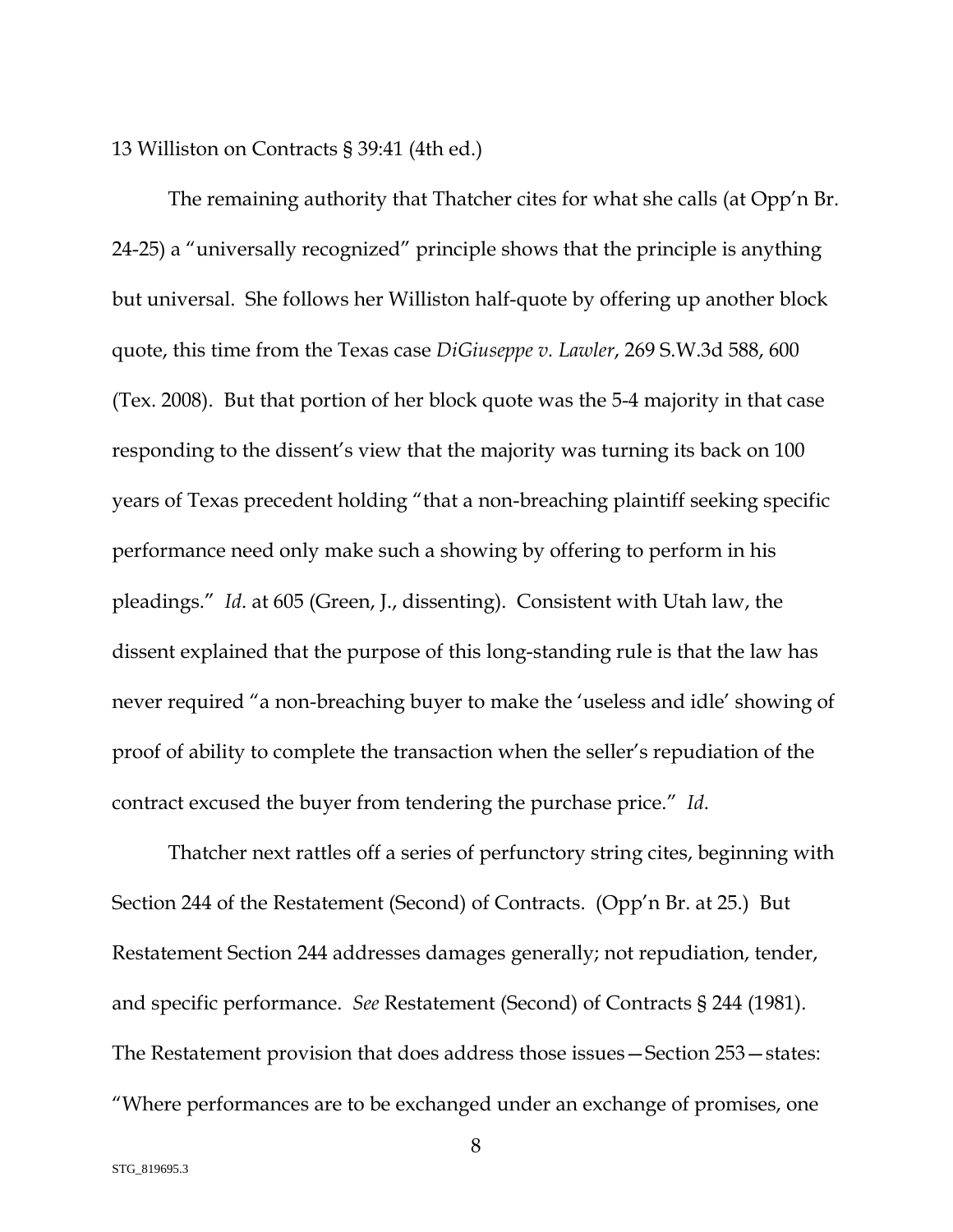party's repudiation of a duty to render performance discharges the other party's remaining duties to render performance." Restatement (Second) of Contracts § 253 (1981). Again, that supports Lang's position.

After her Restatement cite, Thatcher grabs *2007 E. Meadows, LP v. RCM Phoenix Partners, LLC*, 45 N.E.3d 1279 (Ind. Ct. App. 2016) (table), which Westlaw has redflagged as an unpublished and non-citable table (memorandum) decision. Even without the redflag, that case is unhelpful as it does not address repudiation as excusing tender. Same thing with her next string cite—*Grunbaum v. Nicole Brittany, Ltd*., 61 N.Y.S.3d 146 (N.Y. App. Div. 2017). It, too, does not address repudiation as excusing tender. Nor does *3511 13th St., LLC v. Lewis*, 993 A.2d 590, 592 (D.C. 2010) or *Clark v. Scena*, 83 P.3d 1191, 1194 (Colo. App. 2003).

In fact, only two cases she cites—from Hawaii and Connecticut— hold that a buyer seeking specific performance must plead and prove that he could have closed when performance was due. *See PR Pension Fund v. Nakada*, 809 P.2d 1139, 1145 (Haw. App. 1991); *Steiner v. Bran Park Assocs*., 582 A.2d 173, 176 (Conn. 1990). But two cases hardly support what she calls a universal rule of law. *See Wilkie v. Robbins*, 551 U.S. 537, 565 (2007) ("[T]here is usually a case somewhere that provides comfort for just about any claim."). That is particularly true here, when the treatises on the subject—from Williston to the Restatement—confirm Lang's position. So does Utah law.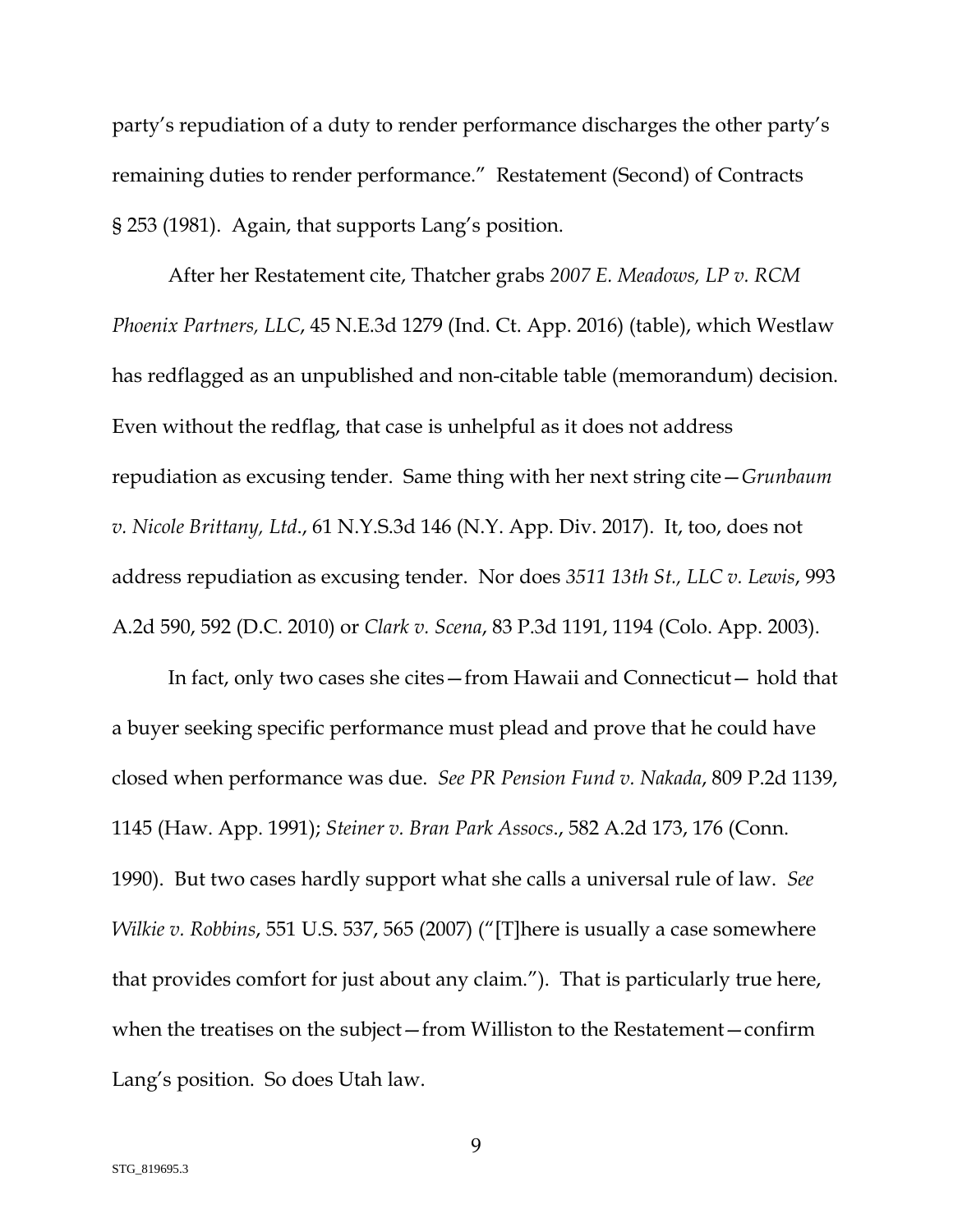This includes the main Utah case which Thatcher relies on, *LHIW, Inc. v. DeLorean*, 753 P.2d 961 (Utah 1988). In *LHIW*, the plaintiff buyer and defendant seller entered into a contract for the buyer to acquire an ownership interest and other assets in a business that the seller owned. *See id*. at 961. The agreed upon closing deadline came and went and neither party tendered performance; in fact the buyer refused to tender because it considered the plaintiff in breach. *See id*. at 961-62. Instead, the buyer sued and obtained an order of specific performance. *See id*. That order included a court-ordered closing date. *See id*. at 962.

But after prevailing, the buyer failed to make its required payment by the court-ordered closing date. *See id*. As a result of the buyer's "failure to perform at the court-ordered closing on December 19, 1983, the trial court dismissed [the buyer's] claim and decreed that all of the court's previous orders were null and void." *Id*. at 963. In other words, it unwound its specific performance order. The Utah Supreme Court affirmed because the buyer did not "tender into court" by the court-ordered deadline and was thus not entitled to specific performance. *Id*. at 963. Thus, the buyer's failure in *LHIW* was not in failing to tender on the contract deadline, it was failing to tender by the court-ordered deadline.

As explained in Lang's opening brief (at Br. 36), the same thing occurred in *PDQ Lube*. There, the seller's repudiation excused the buyer's tender of performance. *See PDQ Lube,* 949 P.2d at 801-02 & n.18. The trial court ordered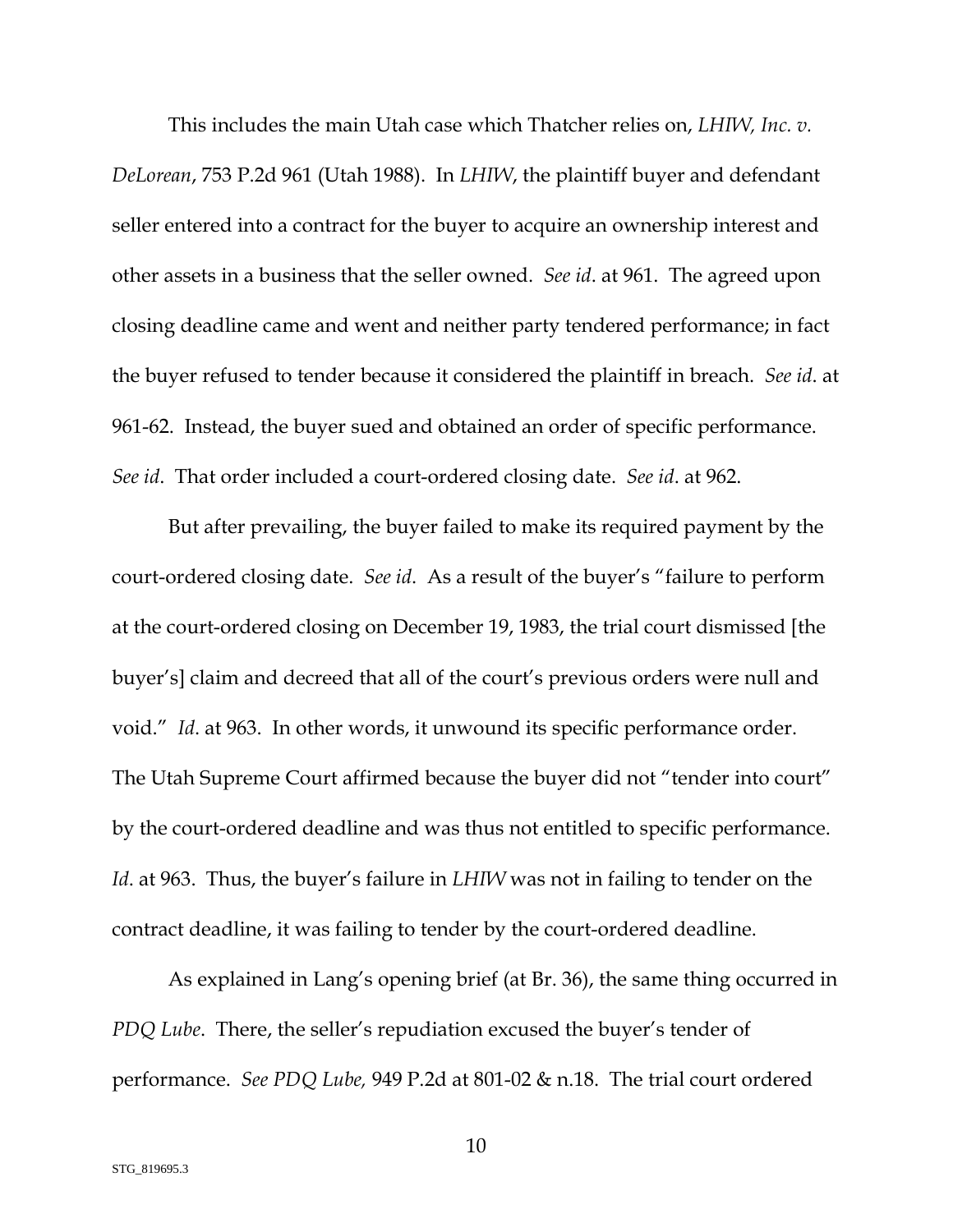specific performance, which required the buyer to tender by a court-ordered closing date. *See id*. The buyer failed to do so. *See id*. at 802 n.18. Lacking a valid excuse for tendering on the court-ordered closing date, the buyer lost its remedy. *See id*.

Here, after the trial court initially found in Lang's favor, he was undisputedly prepared to close upon entry of final judgment. (R. 9485-9489; Br. at 20-21.) He had money in hand and provided Thatcher's counsel with proof of those funds. (*Id*.) And if the trial court had not sua sponte changed its mind, Lang would have tendered and closed upon entry of judgment. (*Id*.) That is not in dispute.

Perhaps knowing this, Thatcher seeks to escape her contract obligations by likening Lang to buyers who could not follow through. But she knows those comparisons are incorrect. She knows he was ready to close on entry of judgment because the trial court threatened her with contempt sanctions if she kept up her repudiatory pattern of conduct. (R. 9487 Hr'g Tr. 48:4-6.) So to avoid the consequences of her own actions, she now asks this Court to adopt a repudiation-*plus* standard.

She would have this Court hold that a buyer must look the other way and tender performance even after a seller has declared a forfeiture and termination; sued the buyer; asserted that the buyer has no rights to the property; claimed an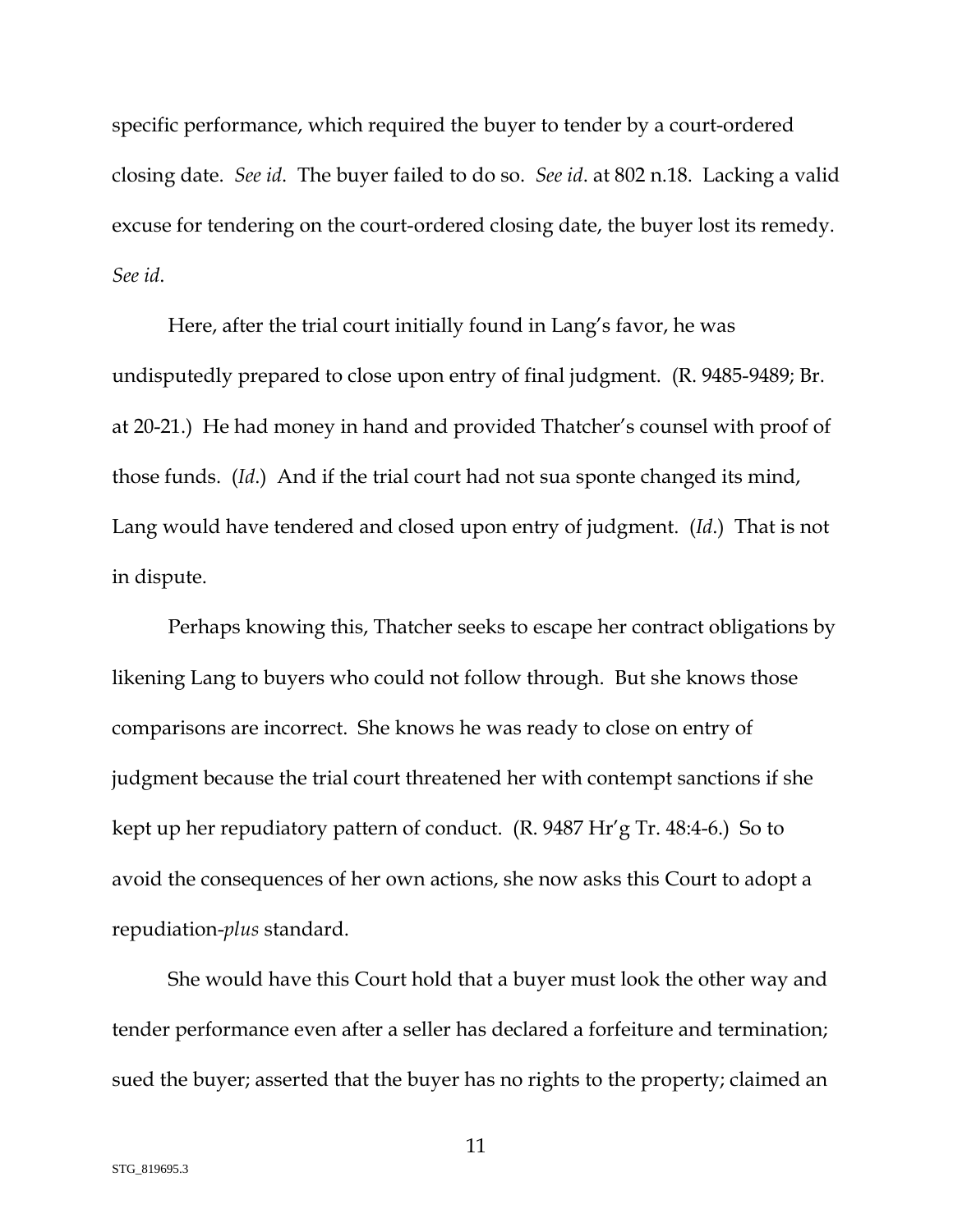intent to keep over one million dollars that the buyer paid under the sales contract; listed the property for sale; fielded offers from others; increased the purchase price for the buyer by several million; and never again asked for performance under the existing contract. Thatcher asks this Court to require the buyer to pretend none of this happened and continue on to prove that he could have closed on a hypothetical, one-sided sale for which the seller has expressed no intention of participating.

The better rule is the one that emerges from our current case law: upon repudiation, the buyer must be able to perform when the court orders it. If he cannot at that time, then he loses his right to specific performance and any claim to the property, as occurred in both *LHIW* and *PDQ Lube*. But he must be given that chance. To hold otherwise would reward the bad actor—the repudiating party—to the detriment of the non-repudiating party by forcing them to make an additional showing or risk losing (in this case) millions invested towards a purchase that the seller has unequivocally refused to complete. For these reasons, and as set forth in Lang's opening brief, this Court should reverse.<sup>[6](#page-21-0)</sup>

<sup>6</sup> Citing *Century 21*, Thatcher also references the "time is of the essence" clause and argues that the Agreement could not extend past the closing. (Opp'n Br. at 37.) That is the same argument the repudiating party made in *PDQ Lube* with little success. There, the repudiating party also cited *Century 21* and argued that "PDQ never tendered performance by the closing date though time was of the essence of the contract." *PDQ Lube Ctr*., 949 P.2d at 799. This Court still affirmed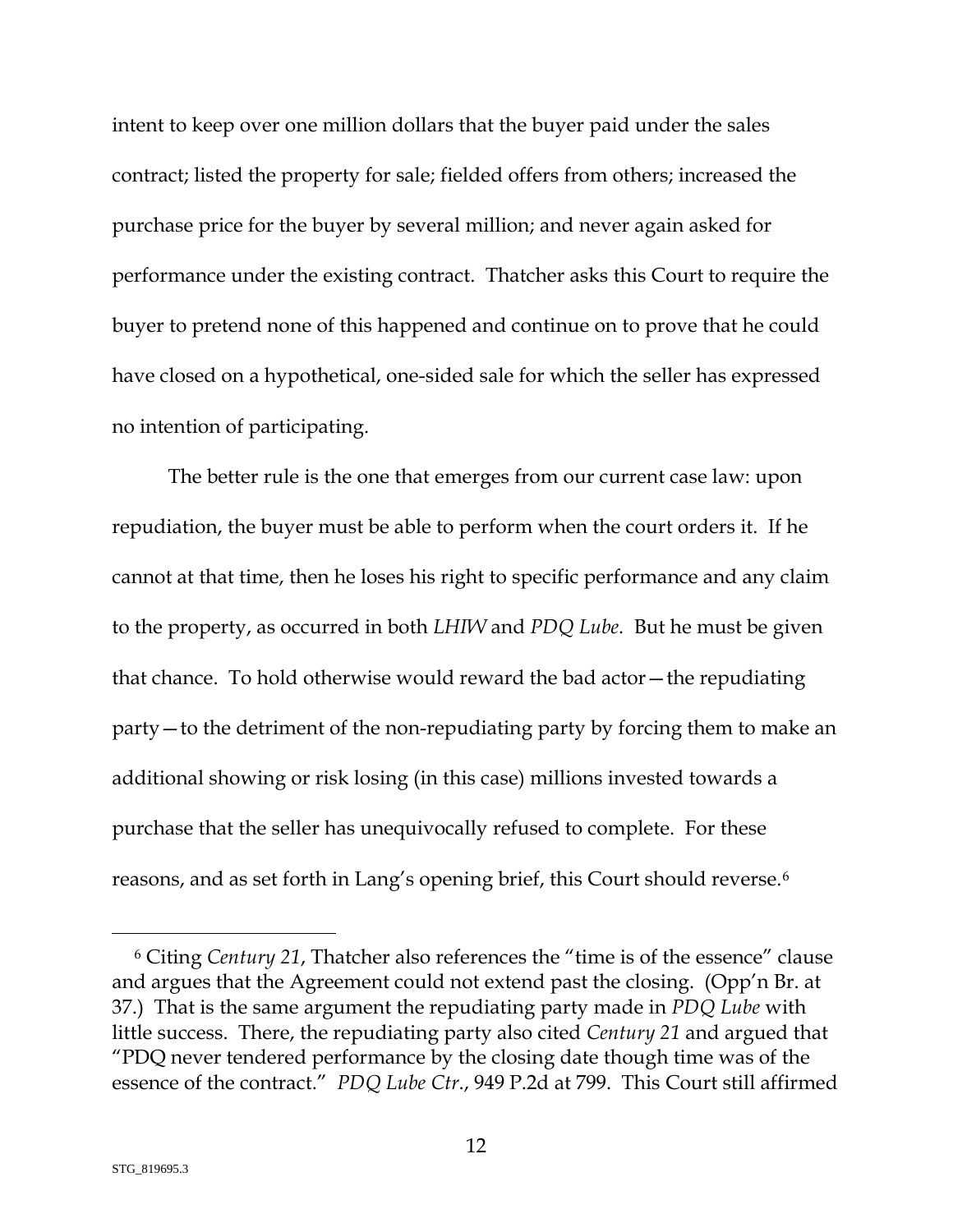### <span id="page-19-0"></span>**C. The trial court made no finding that Lang could not perform in spite of Thatcher's repudiation.**

Thatcher's argument proceeds under the false premise that the trial court made certain findings about Lang's ability to close by January 10, 2013, including a reference to a supposed "unchallenged finding." (Opp'n Br. at 28- 31.) Thatcher does not point to any such finding of fact in the record. The best she does is quote from the trial court's analysis. (Opp'n Br. at 28) (quoting from R. 9416).) But this is yet another partial quote stretched too far. As explained in Lang's opening brief, the focus of the trial court's analysis was Lawsuit-1 and the events leading up to April 26, 2012. (R. 9416.) And the full quote from the trial court's analysis in which it referred to "credible evidence" showed just that—it was addressing only Lawsuit-1 and Thatcher's failure to confirm the amount owing by April 26, 2012:

Given that, as far as the credible evidence at trial discloses, Parcel A could not meet Lang's lender's written value requirement as residential property, this court cannot determine that Thatcher's failure to confirm the principal amount owing under the Agreement by April 26, 2012, and/or her filing of Lawsuit-1, made financing more difficult to obtain, or that Lang would have been able to obtain financing had Thatcher more promptly confirmed the amount owing and not filed Lawsuit-1.

(R. 9416.)

the district court's grant of specific performance, holding that the repudiating party's conduct excused tender even with such a clause in place. *See id*.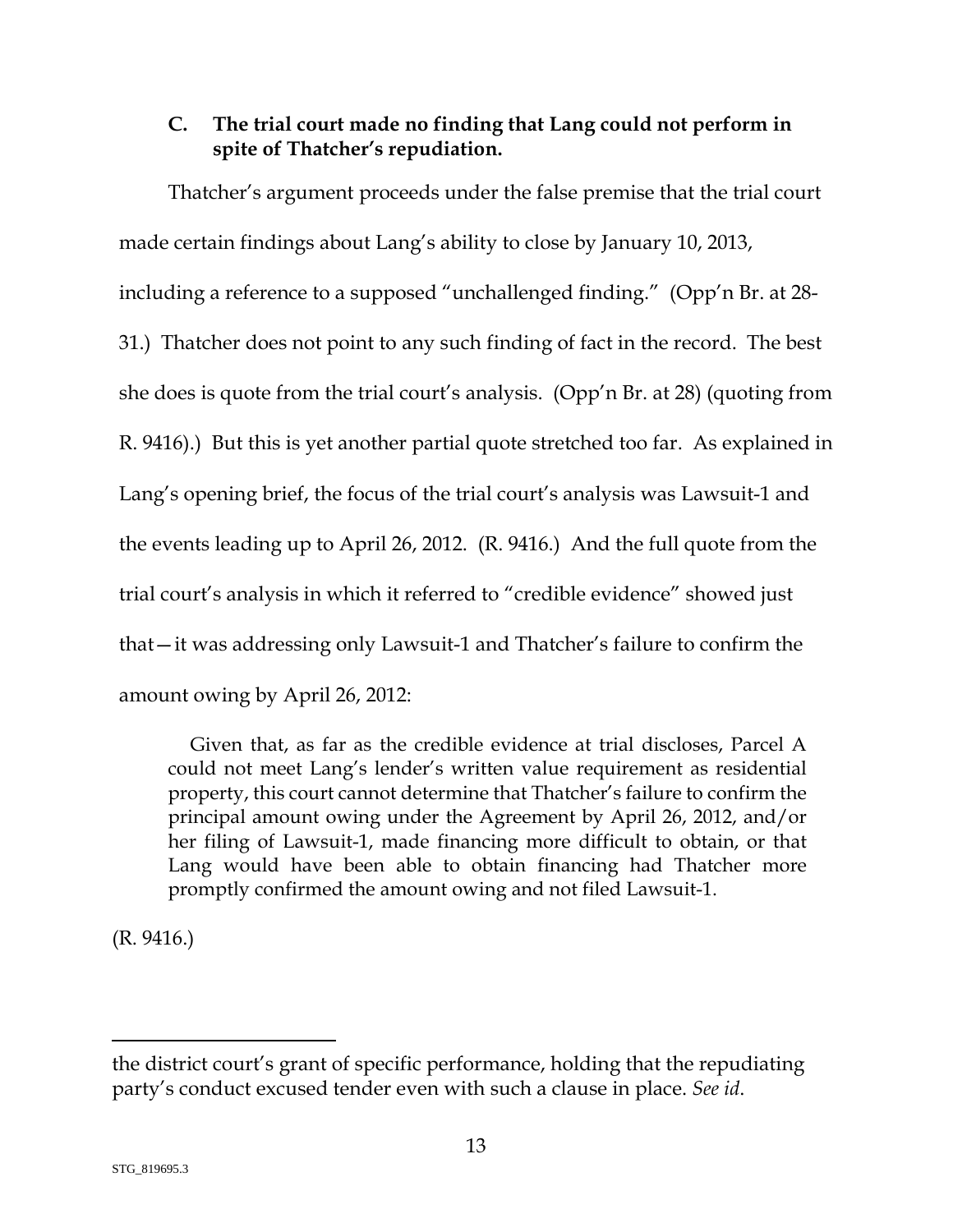The trial court made no similar finding or analysis that Lang's ability to perform was not impacted by Thatcher's repudiatory conduct in declaring an invalid forfeiture, suing Lang a second time, putting the Property up for sale, jacking up the purchase price, and never asking that he thereafter tender performance. Thatcher cannot declare victory by claiming that a finding that was never made is "unchallenged." Lang need not challenge findings that were never made. *See State v. Greenwood*, 2012 UT 48, ¶ 27, 297 P.3d 556 (explaining that parties need not marshal evidence for factual findings not made).

Still, Thatcher focuses on the trial court's analysis that it "cannot determine that" Lawsuit-1 or Thatcher's conduct in refusing to confirm the amounts due at that time (April 2012) and launches into evidence which supports that reasoning. (Opp'n Br. at 28-30.) But as explained in detail in Lang's opening brief (at Br. 30- 47), the focus on Lawsuit-1 and Thatcher's conduct leading up to that lawsuit (through April/May 2012) says nothing about Thatcher's later repudiatory actions.

As also explained in detail in Lang's opening brief (at Br. 45-47), the only finding that touched upon Lang's ability to close on January 10, 2013 was a passing reference in Finding ¶ 95. But the findings lacked any focus on Thatcher's subsequent repudiation as excusing Lang's tender or affecting his ability to tender on that date. *See* Br. at 38-47. It is a bridge too far to ask for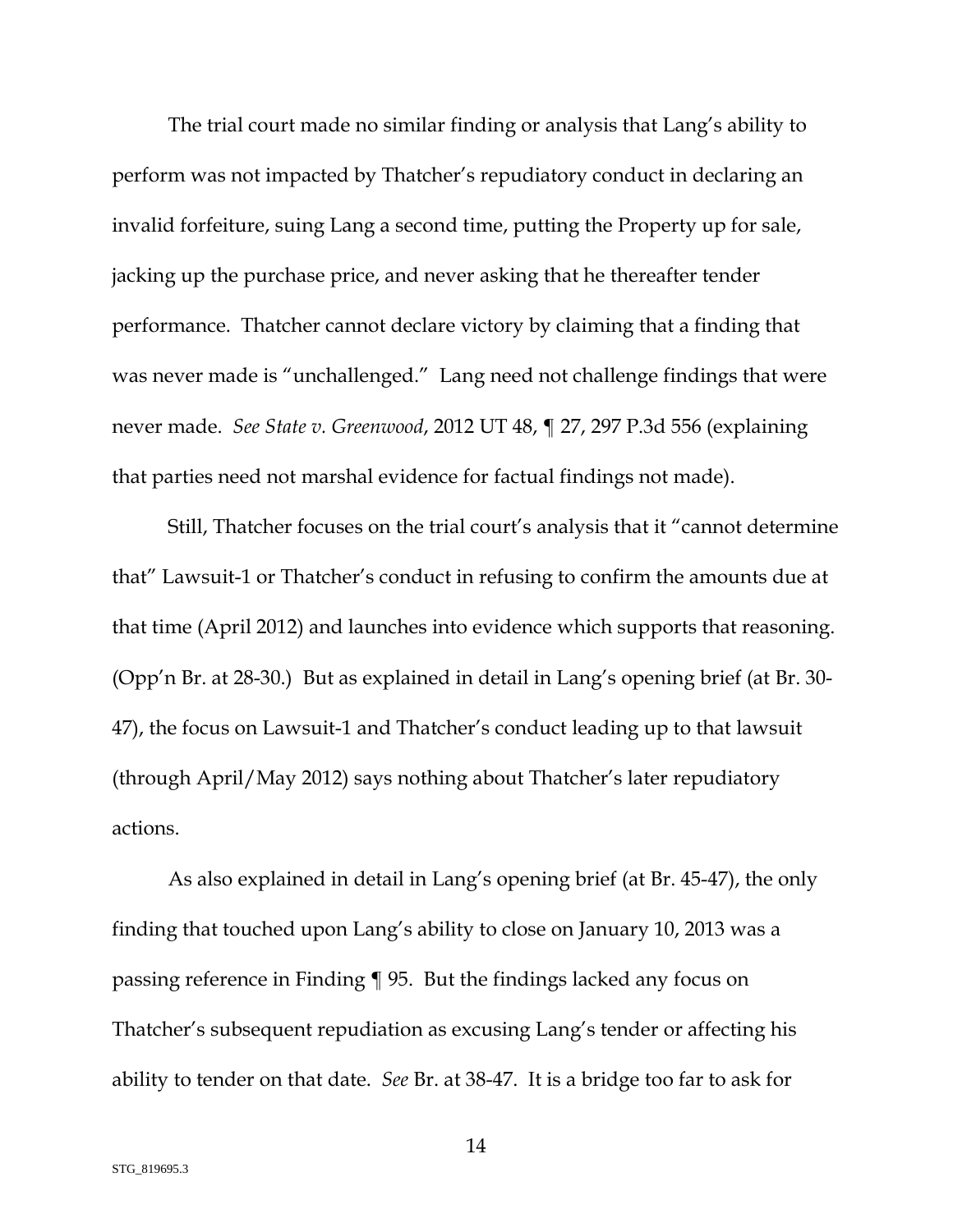affirmance based on speculation about what findings the trial court might have made if it had viewed the evidence a certain way. *See Francis v. State, Utah Div. of Wildlife Res*., 2010 UT 62, ¶ 19, 248 P.3d 44 (explaining that "we will not affirm a judgment if the alternate ground or theory is not apparent on the record" particularly if it is based on an assumption about the evidence).

Moreover, and for similar reasons, even if Lang had to make some showing of proof that he could close but for Thatcher's actions, Lang amply marshaled the evidence on that question. (Br. at 38-45.) That evidence demonstrates that Lang sought funding before and continued to seek funding after the January 2013 closing date and Thatcher's lawsuit (Lawsuit-2) was a significant impediment to securing that funding. (Br. at 43-44.) We highlight that evidence here for convenience:

- Lang's testimony that as of June 4, 2012 Meadow Fund was still willing to lend Lang money to buy the Property but "[o]nly if everything could be cleared up legally" with Thatcher. (R. 7725 Trial Tr. 126:11-127:11.)
- <span id="page-21-0"></span>• Lang received an updated appraisal dated July 2, 2012 which he provided to the Meadow Fund. This appraisal had a higher market value than the initial appraisal and based on that appraisal Meadow would fund "if the litigation was resolved" with Thatcher. (R. 7687- 7688 Trial Tr. 88:1-25, 89:1-11.)
- September 24, 2012 letter of intent from Meadow Fund to Lang that it would fund Lang's purchase but including a financing condition of "No litigation or pending litigation." (Trial Ex. D-13; R. 7725 Trial Tr. 126:11-127:11.)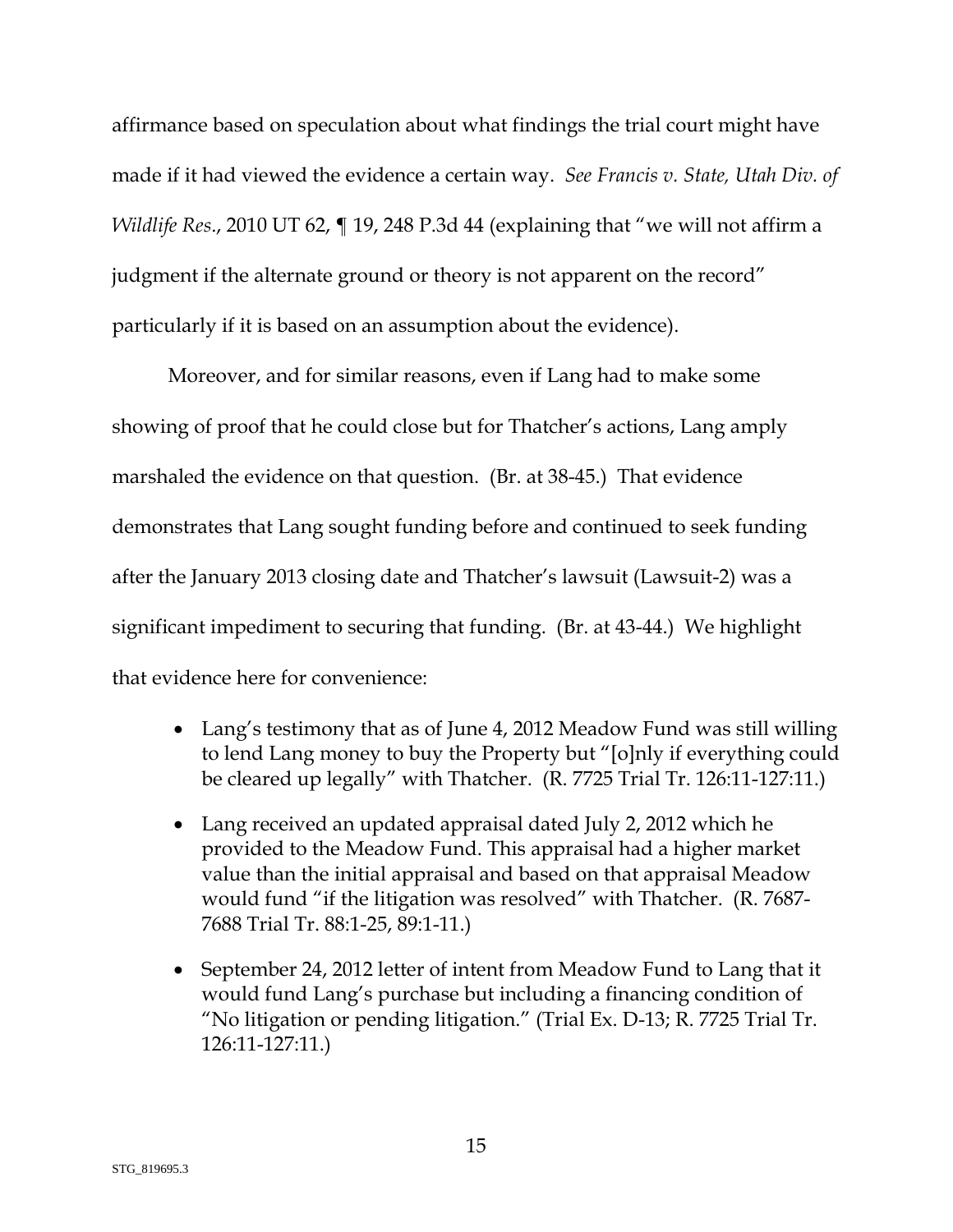- March 15, 2013 correspondence from the Meadow Fund to Lang "following up on [Lang's] request concerning the [Property]," and explaining that Meadow "would be happy to revisit the project if there are no more legal concerns, and the values and security for the loan meet our requirements. Good luck in your court case [referring to Lawsuit-2]."). (Trial Ex. 168.)
- Lang's testimony (about Trial Ex. 168 March 15, 2013) that Meadow was going to fund, the only concern he had was being able to provide a clean title as a result of Lawsuit-2. (R. 8161 Trial Tr. 165:10-25.)
- Lang's testimony that he was still seeking funding from lenders in 2013 "[b]ecause I still wanted to build this project and it was still a viable project if the funding came in and the lawsuit went away." (R. 7714 Trial Tr. 115:16-20.)
- Brad Seegmiller (president of the title company handling the transaction) testified that in his experience lenders will not close on a loan transaction with a lawsuit pending. (R. 7423 Trial Tr. 60:2-13; R. 9413 ¶ 111.)

On this last point, the trial court expressly found Seegmiller's testimony

credible but was ultimately not convinced that Lawsuit-1 affected Lang's ability

to close because it could not rule out other factors. (R. 9413 ¶ 111.) It made no

similar findings about the markedly different events occurring after Lawsuit-1

and post-April/May 2012.

Moreover, the trial court's reliance on Trial Exhibit D-1, the Meadow

Fund's February 15, 2012 letter of intent, on evaluating Lang's ability to close and

which served as the apparent catalyst to reverse its original findings and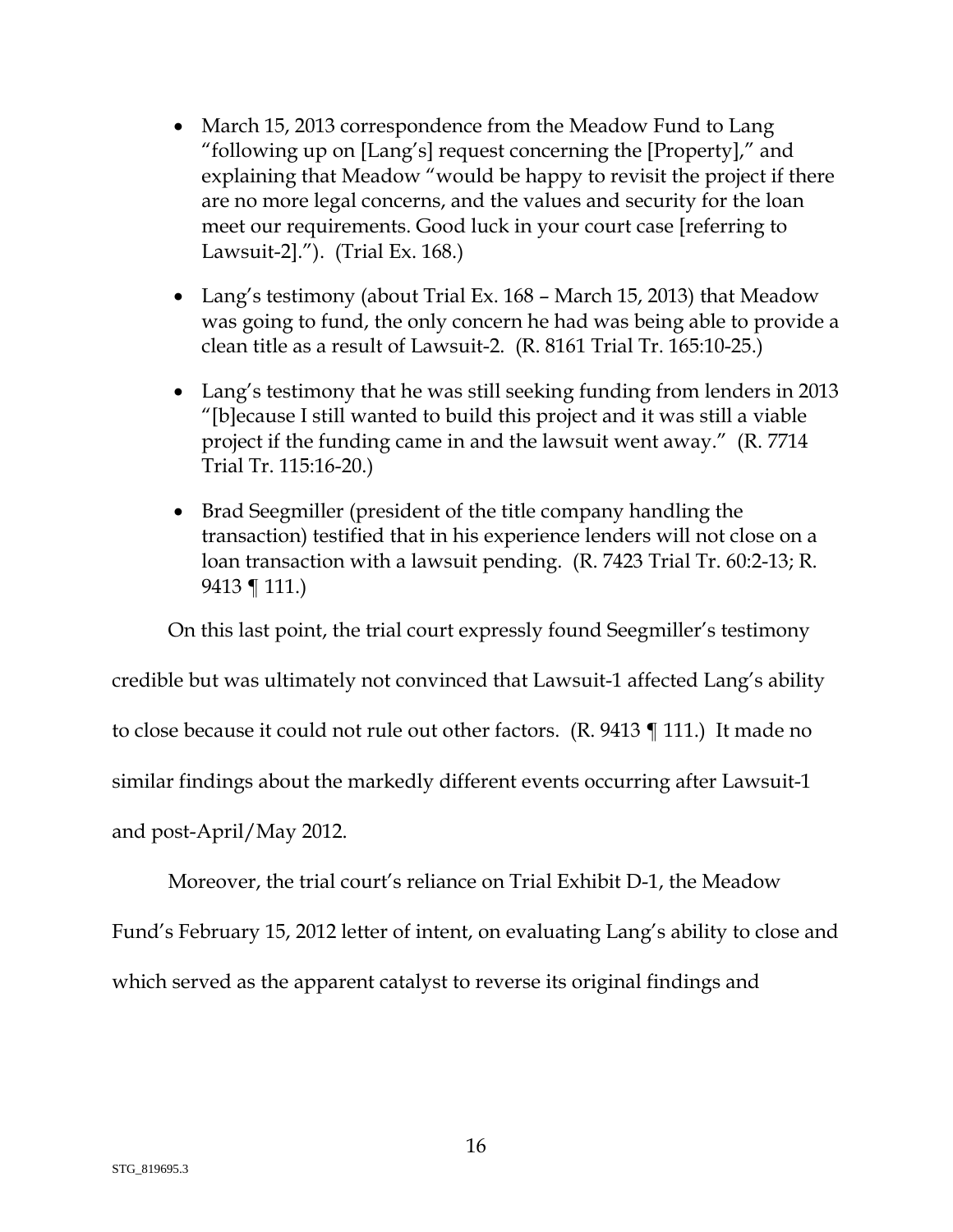conclusions[7](#page-25-1) is not determinative. That letter of intent was for a \$2,900,000 total loan amount—which is \$1,790,000 more than Lang needed to close with Thatcher. (Trial Ex. D-1.) This is because that letter of intent covered more than the Property. (Trial Ex. D-1; R. 9504-07.)[8](#page-25-2) What's more, that letter of intent was issued in February 2012. (Trial Ex. D-1.) The trial court did not grapple with and thus made no similar findings or analysis related to the evidence of Lang's ability to obtain funding after that time as outlined above or the impact Thatcher's conduct had on those subsequent efforts.

In sum, given the trial court's lack of focus on the repudiatory conduct associated with Lawsuit-2, it is guesswork to suggest that the trial court's conclusory statement about the January 2013 closing in Finding ¶ 95 gave any consideration to Lawsuit-2 and the repudiatory conduct surrounding it.

Without specific findings and faced with relying on such guesswork, Thatcher is again forced to claim that Lang "did not really care about what the

<sup>7</sup> R. 9393 ¶ 39 n.2.

<sup>8</sup> The combined appraised value of the Property and parcel B under the February 2012 letter of intent was \$4,130,000. (Trial Ex. D-1; R. 9504-07.) Thus, broken down, the letter of intent was structured to provide a loan of up to 70% of the entire collateral: A loan for \$2,900,000 = 70% of \$4,130,000, *i.e*., a 70% loan-tovalue ratio. (Trial Ex. D-1; R. 9504-07.) Also, Lang's uncontroverted trial testimony was that he did not need this loan to close on his purchase of the Property. (R. 7681, 7684-89, 7702, 7731-32, 7742-43; Trial Tr. (Day 5) 82:19-25, 85:19-86:14, 86:18-87:17, 89:17-90:1, 103:20-24, 132:7-15.)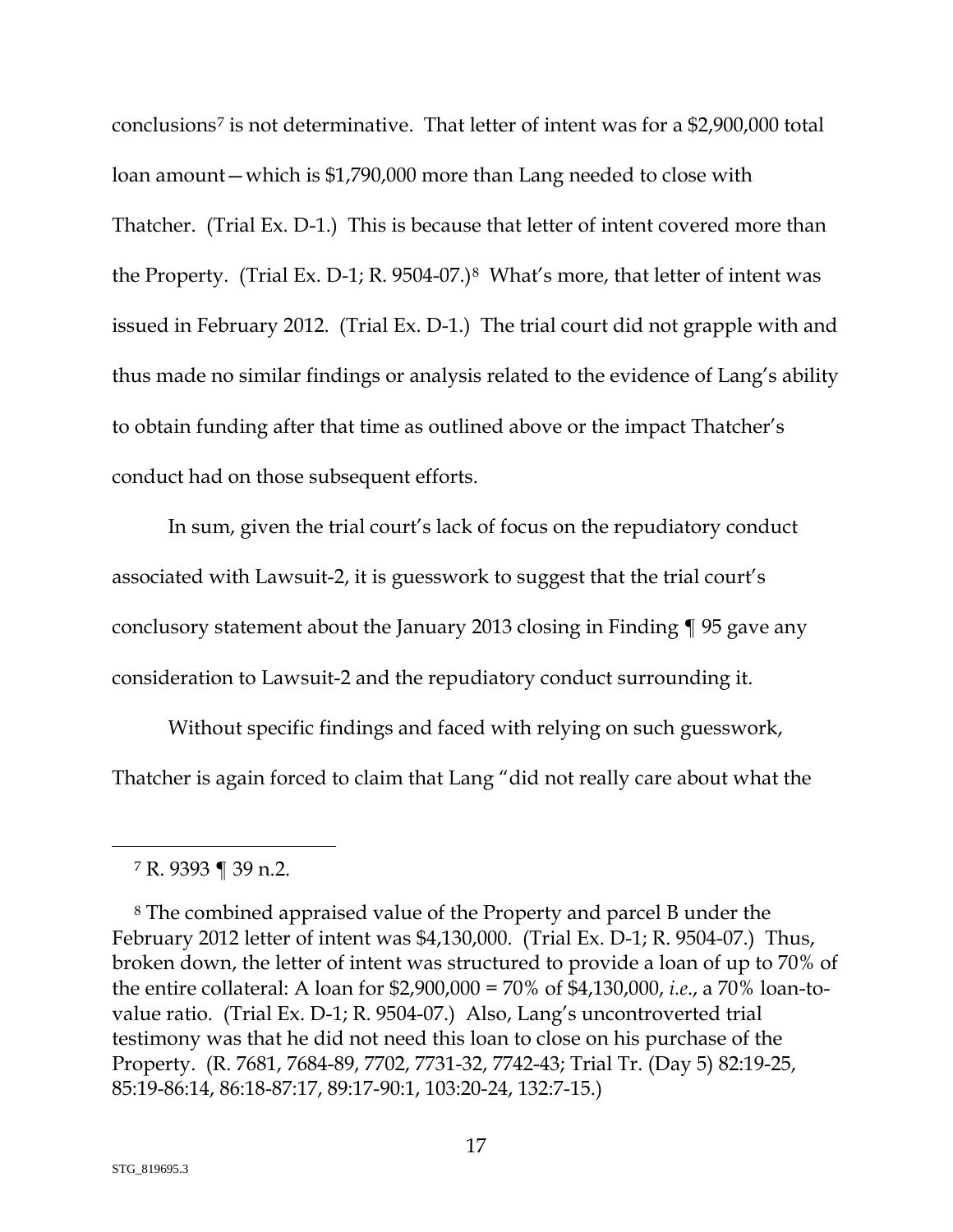parties did" after Lawsuit-1. (Opp'n Br. at 30.) That remains a false narrative employed to bolster findings that Thatcher knows were never made.

Here, as she did earlier in her brief, she provides only a partial quote. The portion she leaves out (italicized below) makes it plain that the colloquy between Lang's trial counsel and the trial court was about the admissibility of settlement negotiations occurring after Lawsuit-2 was filed, nothing more:

THE COURT: And so you don't want me to consider your client's efforts, then, to try to resurrect this situation?

MR. MILNE: No, I don't because we're here about breach and we would not have gotten to all of this had that breach not occurred back in the spring whether it was my client that breached or if the plaintiff breached. *We're here for breach, not to talk about—I mean my client continued to try to settle in October of this same year. It continued to try to settle in 2013 and 2014 and 2015, but that's not relevant.*

(R. 6804 Trial Tr. 232:2-10) (Emphasis added).)

Setting aside these record-misrepresentations, what we do know is that the first time Thatcher declared a default and threatened to terminate the Agreement, Lang undisputedly did what was necessary to cure it. (R. 9392 ¶ 30.) Similarly, as explained, he undisputedly was ready to close immediately upon entry of judgment—had the trial court not changed its mind. (R. 9480-90.) Rather than acknowledge these facts, Thatcher gratuitously (at Opp'n Br. 8, 29) quotes the trial court's "strapped for cash" comment, failing to acknowledge that it was a narrow reference to the early 2012-time frame. (R. 9391 ¶ 25.) It was also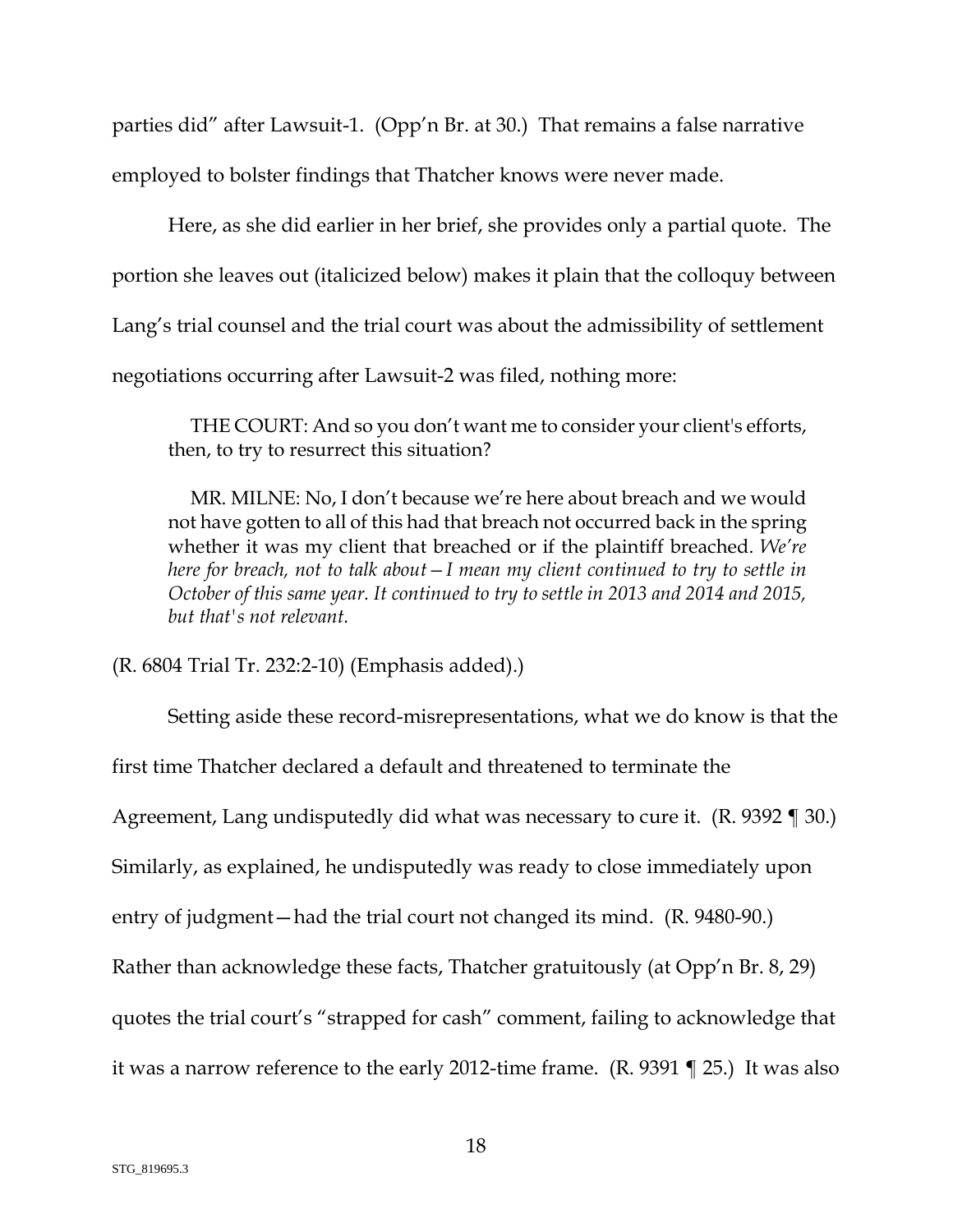followed by a finding that Lang cured the default. (*Id*. ¶ 30.) When given the chance, Lang always came through.[9](#page-27-0)

As a result of these undisputed facts, it is conjecture for Thatcher to argue what Lang could or could not have done where the trial court did not directly confront the issue. Instead, she wants this Court to infer meaning out of findings never made, under legal standards never applied, and to pick a winner (her), thereby excusing her from her repudiatory conduct. That is not a legitimate basis to affirm.

### <span id="page-25-0"></span>**D. Thatcher's claim that she would have accepted had Lang tendered in January 2013 is without support in the findings, contrary to the evidence, and speculative.**

Thatcher goes even further. She next labors to convince the Court that she really would have accepted had Lang tendered on January 10, 2013. (Opp'n Br. at 31-39.) With this argument, she wants this Court to find in the first instance

<span id="page-25-2"></span><span id="page-25-1"></span><sup>9</sup> As of February 2, 2012, Lang had already paid Thatcher \$1,391,250 in principal and interest and \$52,000 in property taxes—\$1,443,250 in total—all of which Thatcher seeks to retain *in addition* to keeping the Property. To suggest that Lang could not or would not have tendered the additional amount necessary to close regardless of Thatcher's conduct—that he would walk away from nearly \$1.5 million and receive nothing in return is belied by the evidence. Significantly, this includes the fact that when the trial court initially ruled in his favor he deposited \$1,037,149.76 in an account and was ready to close as soon as Thatcher signed the warranty deed. (R. 9485-9489; Br. at 20-21.)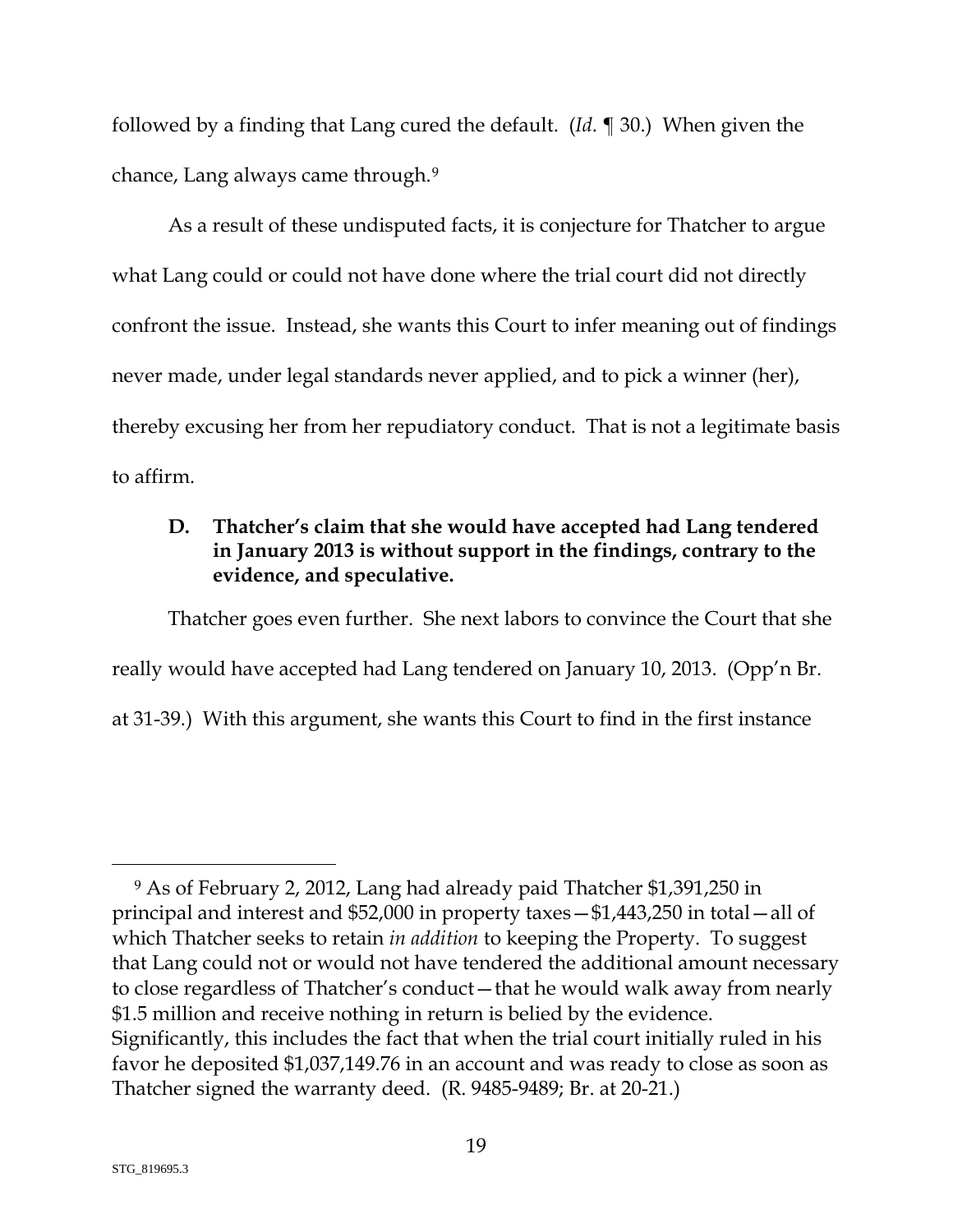that regardless of her repudiatory conduct, Lang's tender would not have been futile. That eleventh-hour argument suffers from several fatal defects.

First, there is no finding to support it. In fact, the findings and evidence that Lang has marshaled show that the opposite is true. Unlike the events Thatcher stitches together as "evidence" for this Court to find that she would have closed, her conduct tells another story. (Br. at 40-42.) This includes, as explained, declaring a forfeiture and termination; suing Lang and actively litigating her forfeiture and termination claims; unequivocally asserting that Lang has no rights to the Property; unequivocally declaring her intent to keep over one million dollars that Lang had paid her; listing the Property for sale; fielding offers from others; and telling Lang if he wanted the Property it would cost him millions more.

Thatcher's trial testimony confirmed her actions: she considered the deal dead and the Agreement terminated. (R. 6870 Trial Tr. 17:5-6; R. 6871 Trial Tr. 18:5-9; R. 7184 Trial Tr. 74:11-18; R. 7188 Trial Tr. 78:3-13; R. 7189-90 Trial Tr. 79:1- 25, 80:1-5.) Yet on appeal, she says we must ignore all of that—her conduct, her actions, her testimony. Trust me, she now says, if Lang had tendered, she would have closed. But the law does not require Lang to play the part of Charlie Brown to Thatcher's Lucy, hoping she won't pull the ball from under him when he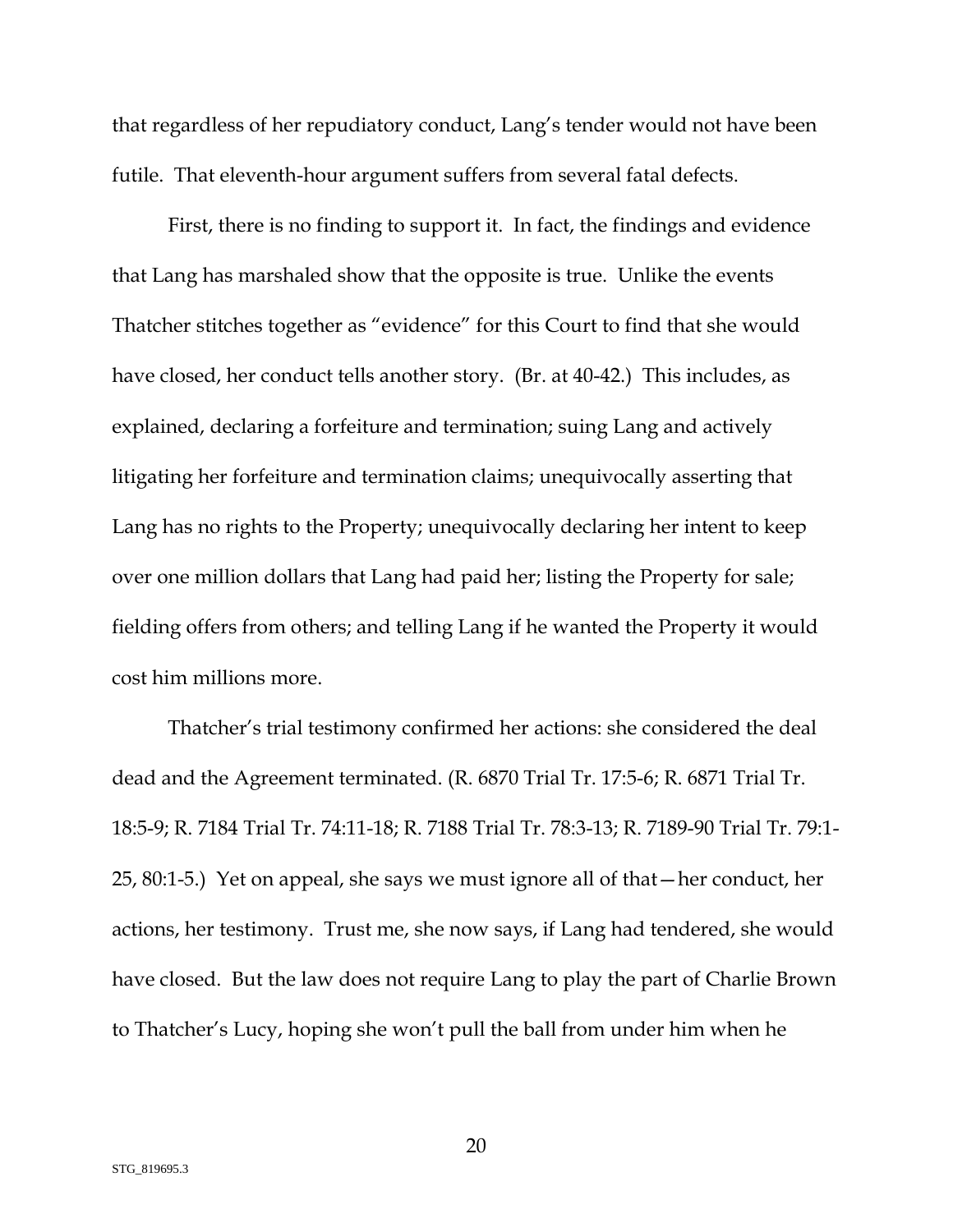approaches in full stride to kick it. We don't need to watch it to know how it ends.

On that score, Thatcher's argument (at Opp'n Br. 33) that it is speculative to determine what she would have done without Lang's actual tender is only an invitation to give seller's license to engage in this type of unequivocal, repudiatory conduct and still force buyers through the process of tendering money to the seller in the hopes that the seller is only kidding. This repudiation*plus* standard would sanction and approve of conduct such as hers in every instance. It would breed bad faith tactics by remorseful sellers to escape contracts willingly entered into. Yet that is the unworkable and destabilizing rule Thatcher proposes as the legal standard.

<span id="page-27-0"></span>Finally, in asking this Court to so hold, Thatcher is requesting this Court resolve what are at best for Thatcher disputed factual issues. That is not something appellate courts are in the business of doing. *See Richardson v. Hart*, 2009 UT App 387, ¶ 19, 223 P.3d 484 (remanding for additional findings of fact where factually disputed issues were presented on appeal and no findings on the issues were made below). Once again, appellate courts do not affirm on grounds that are not apparent in the record based on evidentiary assumptions and findings never made. *See Francis*, 2010 UT 62, ¶ 19. Rather, if there is even a question, the proper course of action is a remand with instructions to the trial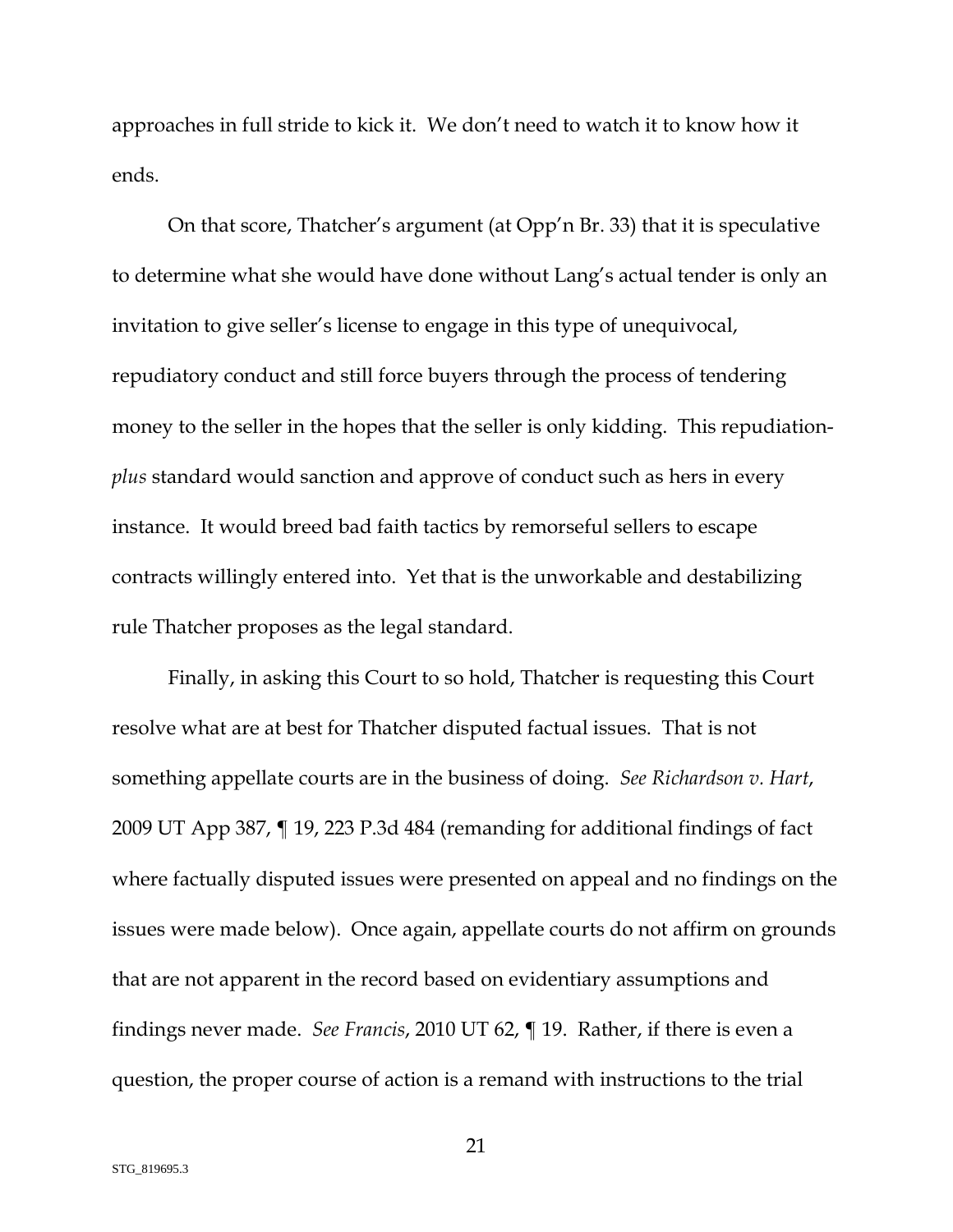court to address the issue. *See Richardson*, 2009 UT App 387, ¶ 19. Indeed, that is the course of action this Court has adopted before where the trial court did not make specific findings on the futility of tender. *See id*. ¶¶ 19, 21. Thus, if the Court is persuaded at all by Thatcher's arguments, it should still reverse with instructions for the trial court to address the issue in the first instance.

\* \* \*

For these reasons and those in Lang's opening brief, this Court should reverse.

#### **RESPONSE TO CROSS-APPEAL**

#### <span id="page-28-1"></span><span id="page-28-0"></span>**I. The trial court correctly applied Utah law requiring strict compliance with forfeiture provisions.**

#### <span id="page-28-2"></span>**A. The trial court applied the correct standard to Thatcher's claimed forfeiture.**

In her cross-appeal, Thatcher's main argument is that Utah law no longer requires strict compliance with mandatory notice provisions in contracts to declare forfeitures. (Opp'n Br. at 40-41.) This is based on her reading of *Commercial Real Estate Inv., L.C. v. Comcast of Utah II, Inc*., 2012 UT 49, ¶ 38, 285 P.3d 1193. But that case did not address notice requirements. It addressed the enforceability of liquidated damages provisions generally, and the proper test for determining the validity of the same. *See id.* ¶ 33 ("We now clarify the standard that Utah courts should use in evaluating the enforceability of liquidated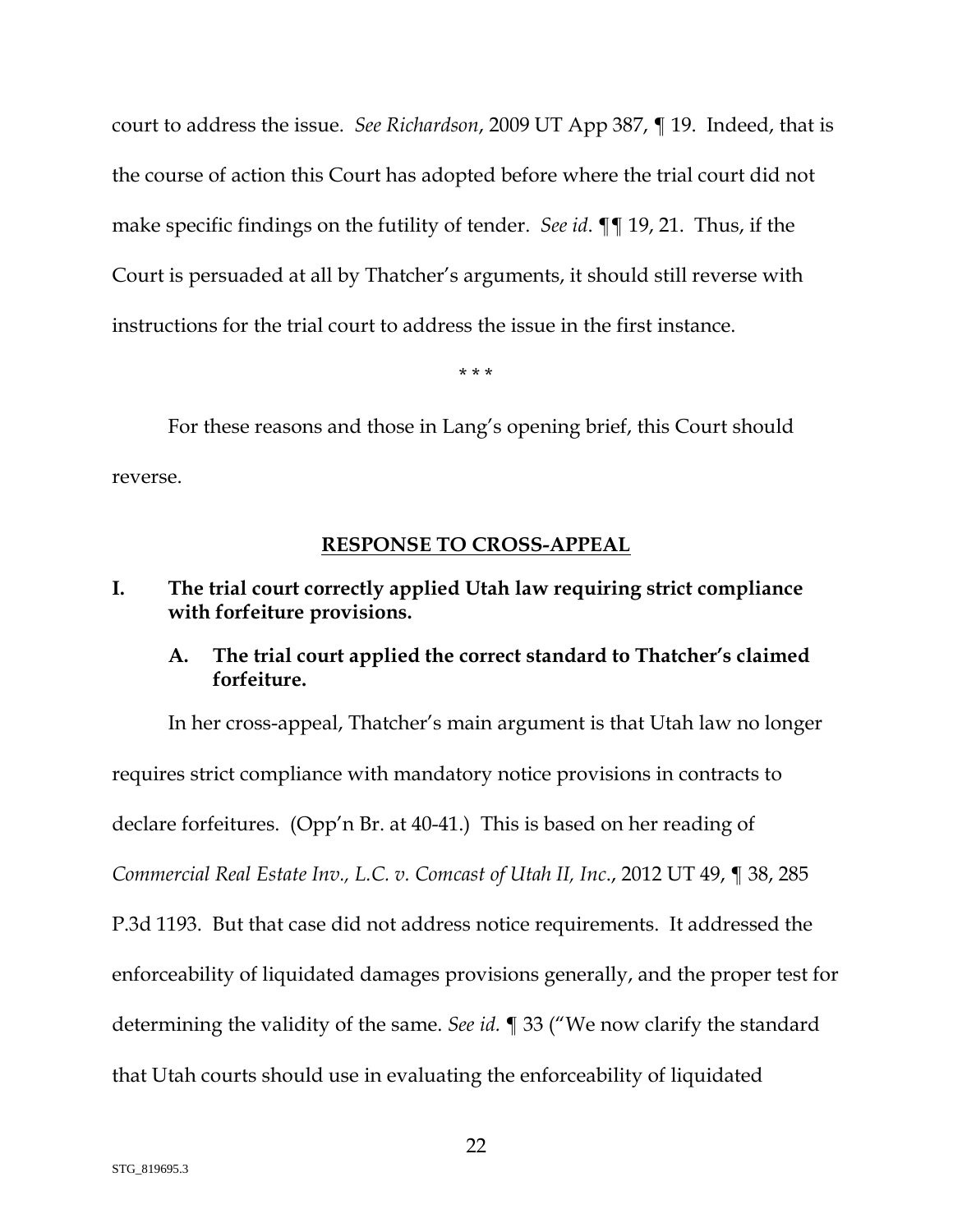damages provisions."). It said nothing about the procedure for invoking forfeiture provisions.

For that reason, even as it was surveying Utah case law on liquidated damages, the Utah Supreme Court did not mention the body of case law governing notice, including *Johnson v. Austin*, 748 P.2d 1084, 1087 (Utah 1988), *Butler v. Wilkinson*, 740 P.2d 1244, 1257 (Utah 1987), *First Sec. Bank of Utah, N.A. v. Maxwell*, 659 P.2d 1078, 1081 (Utah 1983), or *Adair v. Bracken*, 745 P.2d 849, 852 (Utah Ct. App. 1987).

Lower courts should not assume overruling of precedent absent express indication to the contrary from the Utah Supreme Court. *See Rodriguez de Quijas v. Shearson/Am. Exp., Inc*., 490 U.S. 477, 484 (1989) ("If a precedent of this Court has direct application in a case, yet appears to rest on reasons rejected in some other line of decisions, the Court of Appeals should follow the case which directly controls, leaving to this Court the prerogative of overruling its own decisions."); *Hale v. Beckstead*, 2003 UT App 240, ¶ 27, 74 P.3d 628, *rev'd*, 2005 UT 24, ¶ 27, 116 P.3d 263 (explaining that the Utah Court of Appeals is bound to follow its decisions until the Utah Supreme Court expressly overrules them) (Thorne, J., dissenting). Nothing in *Commercial Real Estate* suggests—let alone expressly holds—that the Court was overruling these precedents.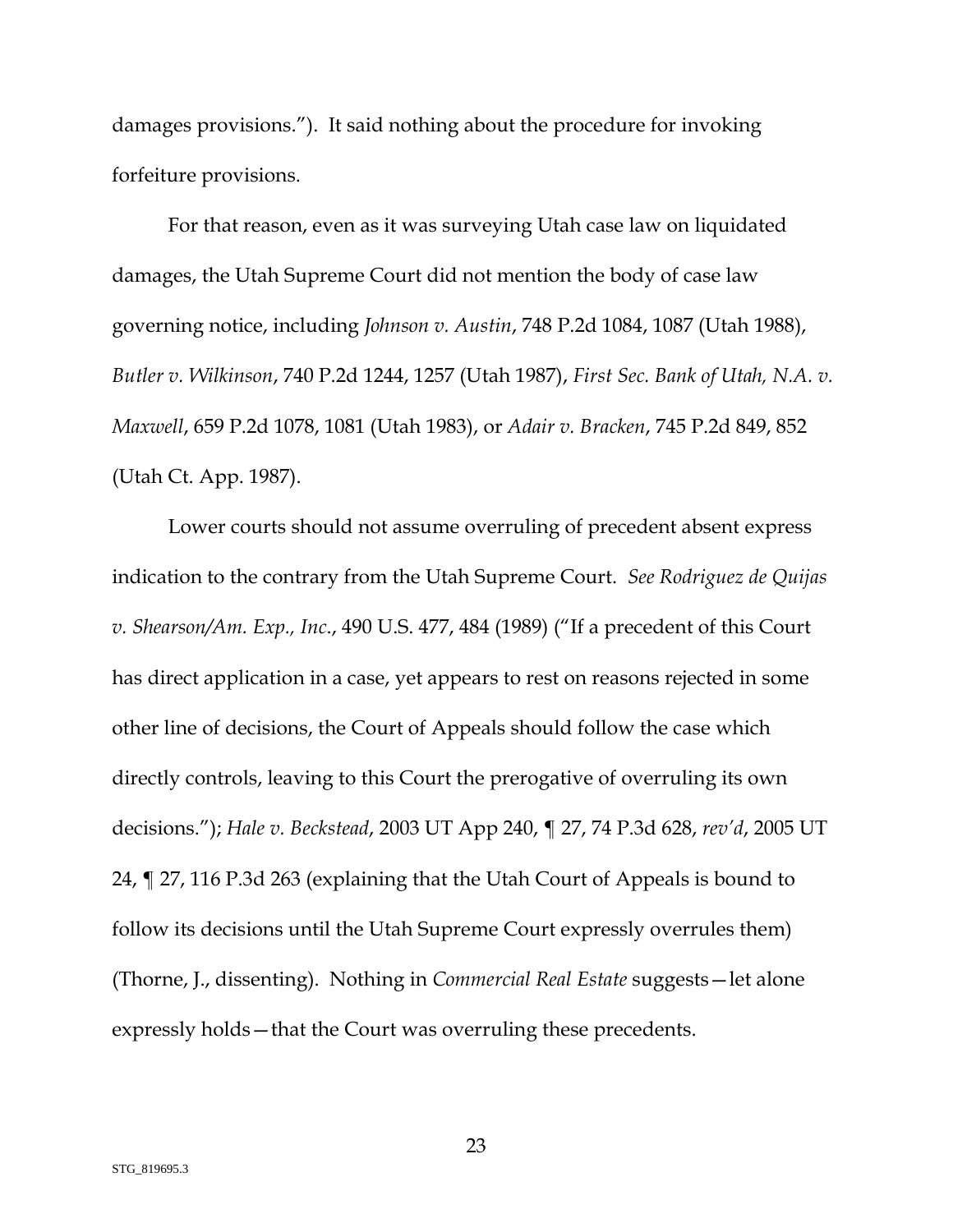In short, the issue here is not whether the liquidated damages provision was enforceable; it is whether Thatcher properly triggered that provision by complying with the Agreement's notice requirements. As a result, Thatcher's reliance on *Commercial Real Estate* is misplaced and the Court should reject her effort to peddle it off as changing long-standing Utah law. It simply does not provide her with a new, more forgiving standard to justify her invalid and failed notice.[10](#page-33-1)

### <span id="page-30-0"></span>**B. Thatcher misplaces her reliance on conflicting and invalid provisions in the Option Agreement.**

After advancing an incorrect standard, Thatcher's first substantive argument in her effort to justify her failure to comply with Section 4.4 is to ignore it. (Opp'n Br. at 43-47.) She now points to the notice provision in the parties' Option Agreement and argues that it survived, applies, and saves her from her failure to comply with Section 4.4.[11](#page-34-0) This argument does not withstand scrutiny.

<sup>&</sup>lt;sup>10</sup> Not only that, but we cannot locate anywhere in the record to show that Thatcher raised *Commercial Real Estate*, 2012 UT 49 to the trial court as creating a new standard that it must apply. Given that, Thatcher cannot now ask this Court to reverse. To hold otherwise would allow Thatcher to exploit her failure to raise the issue below and impermissibly benefit from an error she invited. *See Cea v. Hoffman*, 2012 UT App 101, ¶ 13, 276 P.3d 1178 ("Under the invited error doctrine, a party cannot take advantage of an error committed at trial when that party led the trial court into committing the error.") (quotation simplified)).

<sup>11</sup> Her argument is belied by her faulty notice (Trial Ex. P-63), which states, "This is not your first notice, and you have previously received written notice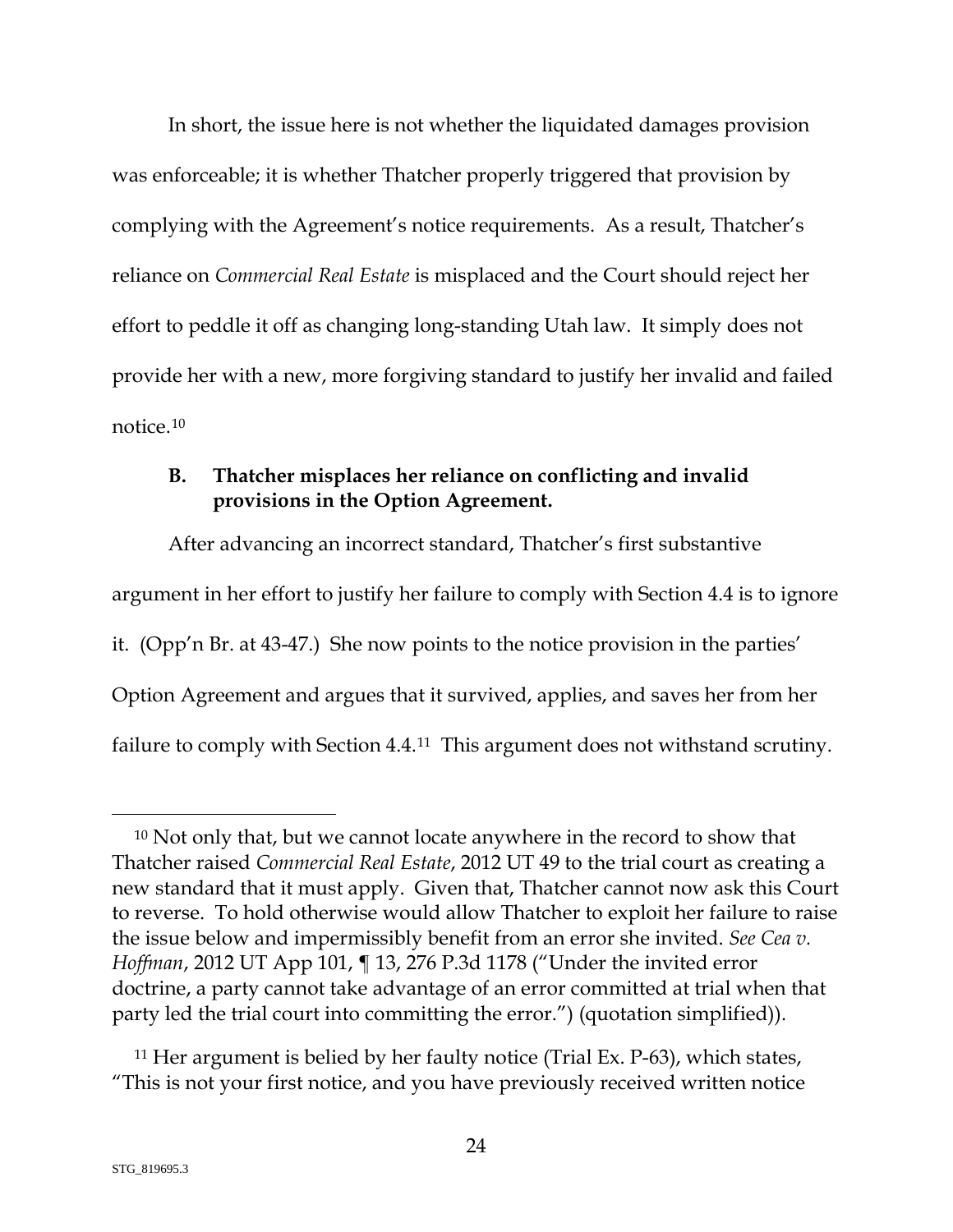Section 2 of the Agreement merged the Option Agreement into the Agreement and rendered ineffective any inconsistent or conflicting provision of the Option Agreement. *See* Agreement § 2. Still, Thatcher contends that the default provision in the Option Agreement survived because it is not "inconsistent" with Section 4.4. (Opp'n Br. at 43.) That is not true and, consistent with her argument pattern, refuses to consider or fully acknowledge the language at issue.

The broadly worded merger clause in the Agreement addresses not only inconsistencies, but also conflicts. It states: "The terms of the Option Agreement have been merged herein and to the extent any terms or conditions of the Option Agreement conflict or are otherwise inconsistent with this Agreement, the terms of this Agreement shall control." Agreement § 2.

The default provision in the Agreement—Section 4.4—requires Thatcher to provide notice "specifying the breach" and a 30-day cure period before Thatcher may declare a forfeiture and retain the payments as liquidated damages. *Id*. § 4.4.[12](#page-35-0) To remove any doubt about what Section 4.4 applies to, the parties made

pursuant to *the contract*." She plainly understood that the notice provision in the contract—the Agreement—required a written notice. And she failed to comply.

<sup>12</sup> Section 4.4 of the Agreement states: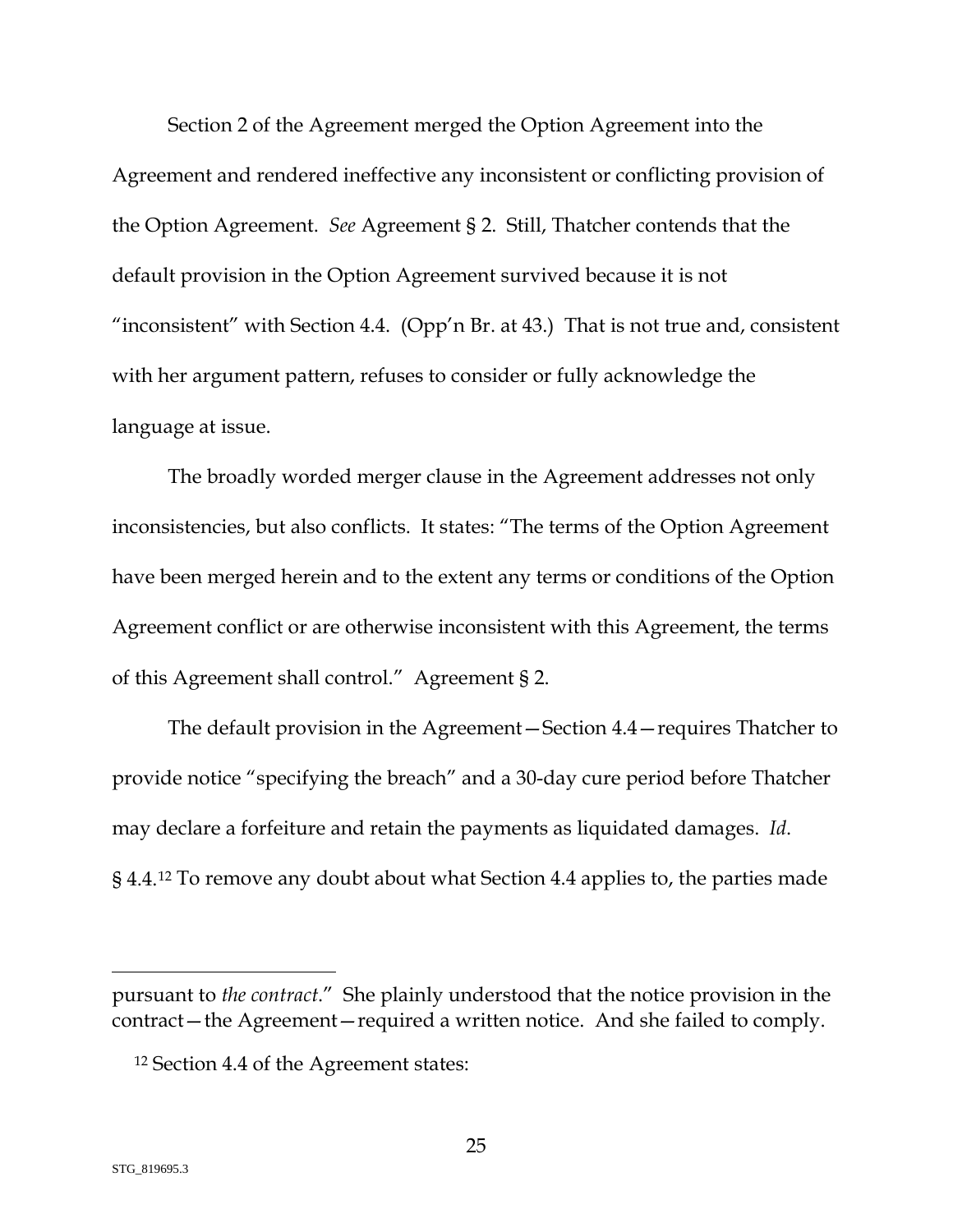it clear that it applies to all material breaches. *See id*. It carves out none. Section 11 of the Option Agreement, on the other hand, provides what is in effect an automatic default after a 30 day "grace period"— no notice requirement, no cure period after notice, nothing. *See* Option Agreement § 11.[13](#page-35-1)

For Thatcher to suggest that these two provisions are not inconsistent or in conflict ignores what they say. They both address default and forfeiture. One says nothing about notice, the other mandates notice, specification of the breach, and a cure period. That is conflict. And that conflict results in inconsistent application. Thatcher's effort to reach back to the Option Agreement to justify her failure to comply with Section 4.4 only highlights the inconsistency and conflict.

To conclude otherwise would ignore the plain language of the Agreement and allow Thatcher to pick and choose which default provision she wants to

Seller may terminate this Agreement by giving written notice to Buyer if Buyer materially breaches any covenant or other obligation of Buyer under this Agreement and fails to cure such breach within thirty (30) days after written notice from Seller is received by Buyer specifying such breach. If Buyer fails to make payment on or before any deadline provided for herein after the expiration of thirty (30) day grace period, all payment previously made shall be forfeited to Seller as liquidated damages.

<sup>13</sup> Section 11 of the Option Agreement states: "If purchaser defaults on any scheduled payment after expiration of a thirty (30) day grace period, all payments previously made shall be forfeited to Seller as liquidated damages."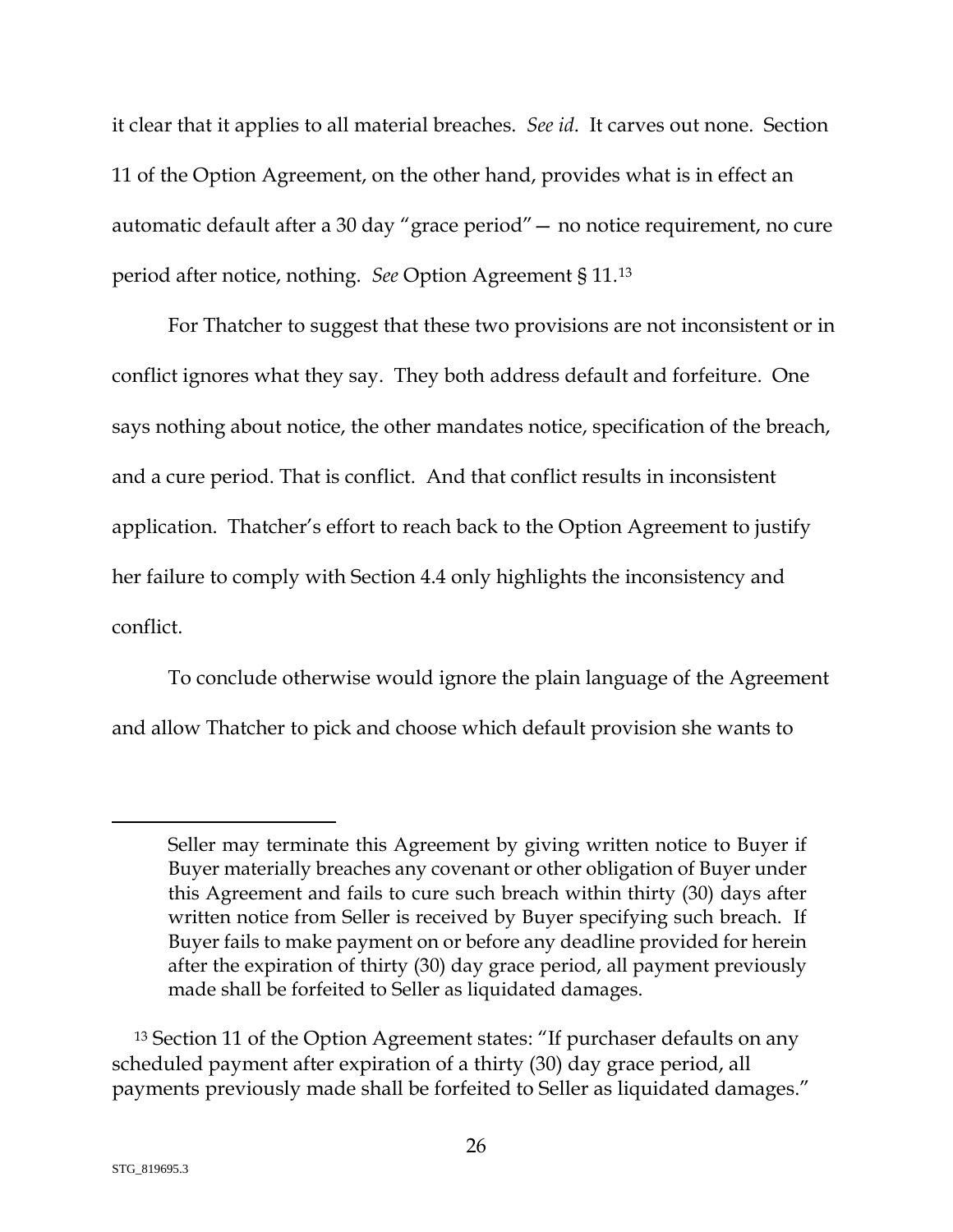comply with, rendering Section 4.4 meaningless. That reading is not permissible. *See Green River Canal Co. v. Thayn*, 2003 UT 50, ¶ 17, 84 P.3d 1134 (explaining that under our rules of contract interpretation courts must "consider each contract provision … in relation to all of the others, with a view toward giving effect to all and ignoring none") (citation omitted)).

Here, the parties expressly agreed, through the merger clause in Section 2, that any conflicting or inconsistent provisions in the option—such as Section 11—would not apply. The merger provision of the Agreement abrogates and nullifies Section 11. *Cf. Embassy Grp., Inc. v. Hatch*, 865 P.2d 1366, 1371 (Utah Ct. App. 1993) ("The merger doctrine has been routinely applied when an antecedent agreement contains an abrogation clause."). It is not plausible to suggest a contrary interpretation. *See Saleh v. Farmers Ins. Exch*., 2006 UT 20, ¶ 17, 133 P.3d 428 (explaining that contrary contract interpretations must be plausible given the language used).

<span id="page-33-1"></span>In short, as the trial court determined, Section 4.4 governs Thatcher's notice.

#### **C. Thatcher's notice was insufficient.**

<span id="page-33-0"></span>Thatcher next argues that even if Section 4.4 applies (and it does), her notice of default sufficiently complied. (Opp'n Br. at 47-50.) She contends that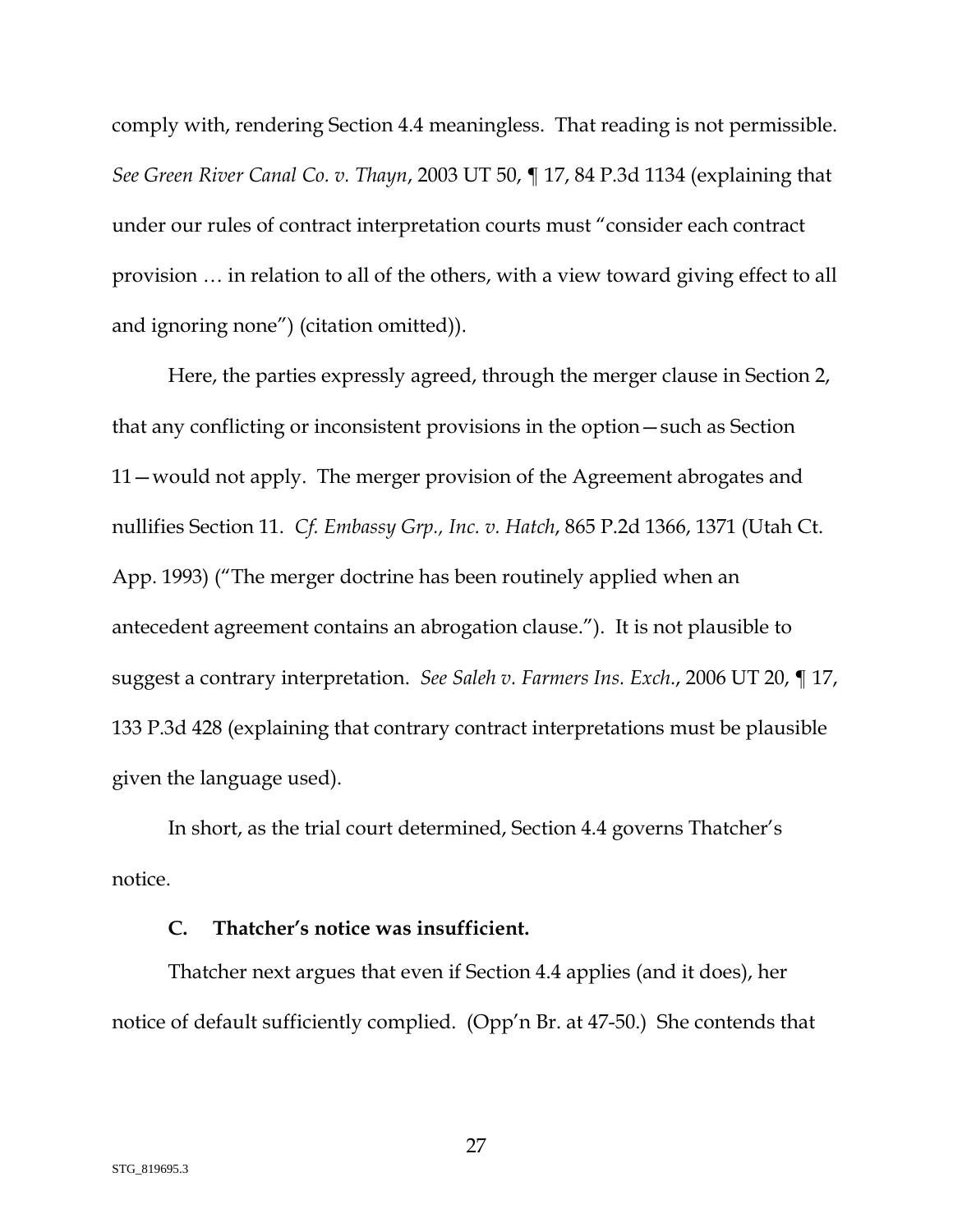Lang was generally aware of the default, and so no harm, no foul. There are several problems with this contention.

First, it requires the Court to accept her position that strict compliance does not mean strict compliance. In fact, she seeks to carve out an exception to the strict compliance rule by comparing these facts with other cases in which notice was insufficient—trying to tease out various nuances to save her insufficiencies. But she ignores *Commercial Inv. Corp. v. Siggard*, 936 P.2d 1105 (Utah Ct. App. 1997), in which this Court stated the matter bluntly: "[the] Buyer's knowledge of its default and its failure to tender performance in those last two remaining days does not validate Sellers' otherwise defective forfeiture." *Id*. at 1110. There is no awareness safe harbor for a fatally deficient notice.

<span id="page-34-0"></span>Second, not only does it not matter what Lang knew or did not know, the trial court never made a finding about what Lang knew or did not know. Instead, it held that Thatcher did not provide Lang with adequate notice, finding that the "letter notably fails to comply with the notice provision of the Agreement" and only "in the most general of terms" did it reference "a failure of which [Lang] is *supposed* to be 'aware.'" (R. 9411 ¶ 101) (Emphasis added).) What Lang was "supposed to be aware" is far different from what Lang was actually aware, as Thatcher seeks to infer.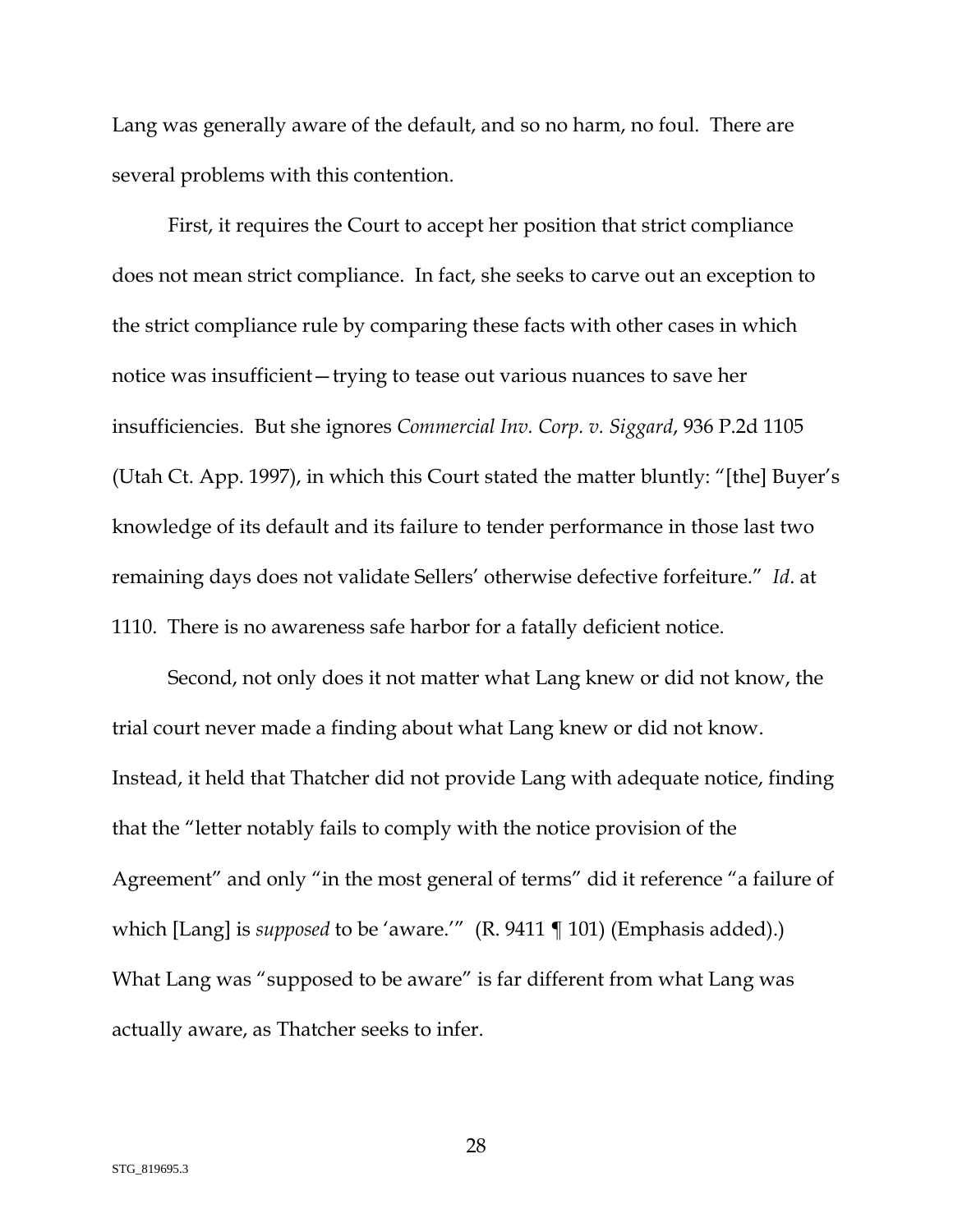Given the long and documented history of the parties' dealings in which Thatcher claimed various defaults, failed to provide timely or complete information, provided inaccurate information, and refused to communicate for long periods of time (R. 9384-9413) there is ample support justifying the trial court's conclusion that her notice was not sufficient.[14](#page-38-0)

Moreover, what someone knew, didn't know, or should have been aware are fact intensive questions reserved for the trial court. *See McTee v. Weber Ctr. Condo. Ass'n*, 2016 UT App 134, ¶ 11, 379 P.3d 41 (determining what someone "knew or with the exercise of reasonable diligence should have known … depends on the facts and circumstances of the particular case" and is committed to the trial court's discretion) (citations omitted)). Here, the trial court resolved that question against Thatcher, and she has not confronted that fact, let alone marshaled the evidence to demonstrate it was in error. *See State v. Nielsen*, 2014 UT 10, ¶ 42, 326 P.3d 645 ("[W]e reiterate that a party challenging a factual finding or sufficiency of the evidence to support a verdict will almost certainly fail to carry its burden of persuasion on appeal if it fails to marshal.").

<span id="page-35-1"></span><span id="page-35-0"></span><sup>14</sup> It also undercuts Thatcher's argument (at Opp'n Br. 48-49) that there was no "misleading" conduct on her part. The record and findings are riddled with such conduct. (R. 9384-9413.)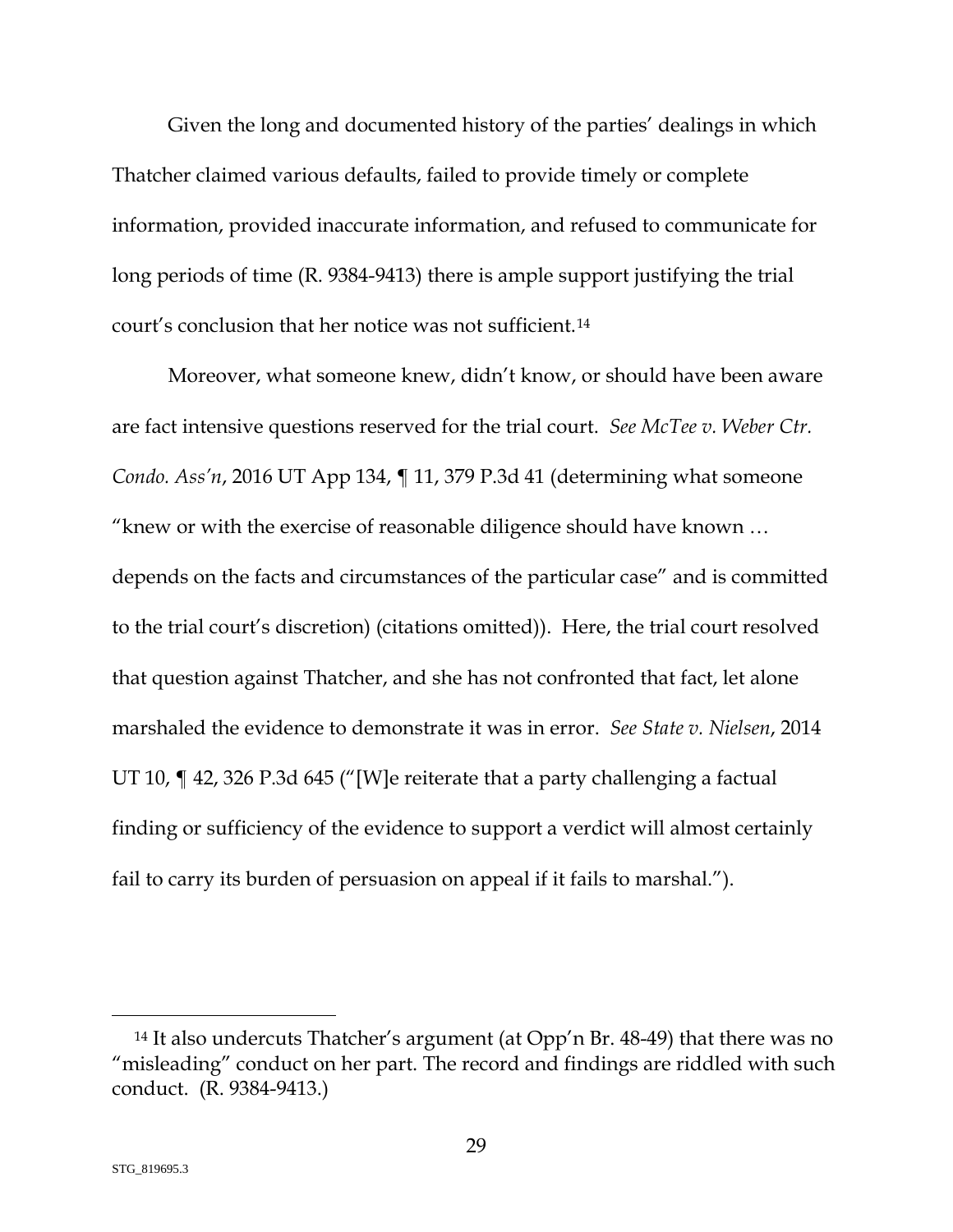In short, the trial court did not err in finding Thatcher's notice deficient and ineffective. This Court should affirm that ruling.

#### <span id="page-36-0"></span>**II. The trial court's judgment of unjust enrichment was in all respects correct and justified.**

Thatcher's final argument in her cross-appeal is her assertion that the trial court erred in its unjust enrichment award to Lang. As set forth below, she has failed to establish any error in the trial court's findings and reasoned analysis.

#### **A. The unjust enrichment award is moot if Lang prevails on appeal.**

<span id="page-36-1"></span>As a threshold matter, if this Court agrees with Lang, reverses the trial court's denial of specific performance, and remands with instructions that the parties close, it moots the unjust enrichment award. In that event, Thatcher would retain the funds awarded to Lang in unjust enrichment and apply them to Lang's purchase of the Property. Thus, if Lang prevails on his appeal, it moots the unjust enrichment issue.

#### <span id="page-36-2"></span>**B. The trial court did not err in awarding Lang damages for unjust enrichment.**

If this Court does not reverse on the specific performance issue as Lang requests, it should affirm the unjust enrichment award because the trial court did not err in finding that allowing Thatcher to keep all of Lang's payments would unjustly reward her for her failure to comply with the forfeiture provision in the Agreement.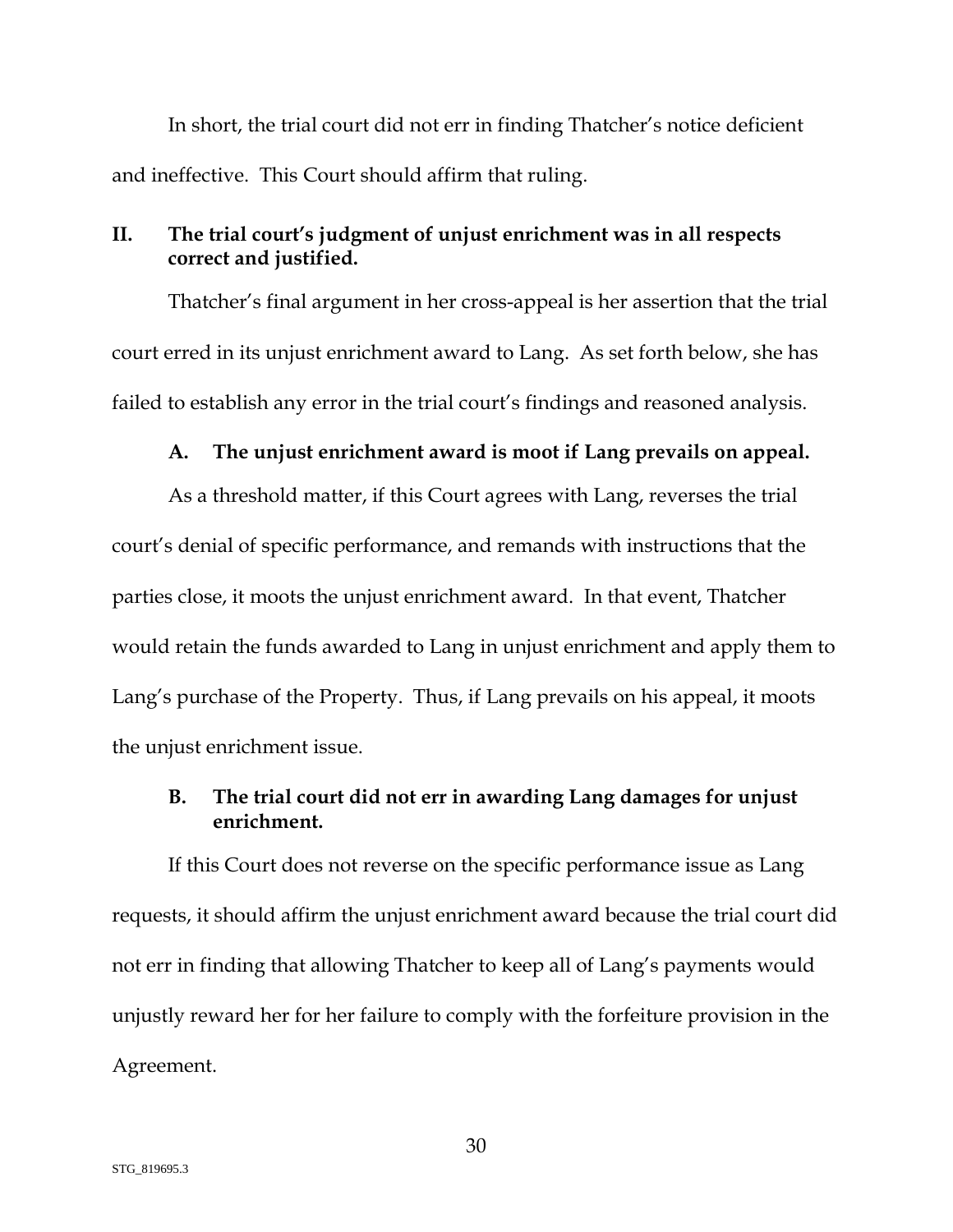Thatcher claims that the trial court's award of unjust enrichment was improper because it addressed a subject matter covered by the Agreement. (Opp'n Br. at 51-53.) At first glance, the argument seems obvious as that is the general rule. *See Selvig v. Blockbuster Enterprises, LC*, 2011 UT 39, ¶ 30, 266 P.3d 691. But as the trial court recognized, unjust enrichment has exceptions. *See, e.g*., *E & M Sales W., Inc. v. Diversified Metal Prod., Inc*., 2009 UT App 299, ¶ 8, 221 P.3d 838 ("Our case law, however, supports the proposition that even where there is an express contract, an equitable claim may be viable, under specific factual circumstances, if the equitable claim is based on a separate representation or misleading act arising independently of the express contract."). And here, through careful analysis and application of its findings, the trial court found such an exception.[15](#page-41-0)

To begin with, the Agreement did not address what would happen to payments if proper notice of default was not given. *See* Agreement § 4.4. Rather, the forfeiture provision to which the parties agreed was premised on Thatcher giving proper notice and a cure period. That did not happen. Thus, if the Court

<sup>15</sup> The trial court found that all elements of unjust enrichment were met. (R. 9420) (citing *Desert Miriah, Inc. v. B & L Auto, Inc*., 2000 UT 83, ¶ 13, 12 P.3d 580)). Thatcher does not challenge that conclusion and so has waived any challenge that the elements of unjust enrichment were not established. *See Pixton v. State Farm Mut. Auto. Ins. Co*., 809 P.2d 746, 751 (Utah Ct. App. 1991) ("Generally, where an appellant fails to brief an issue on appeal, the point is waived.").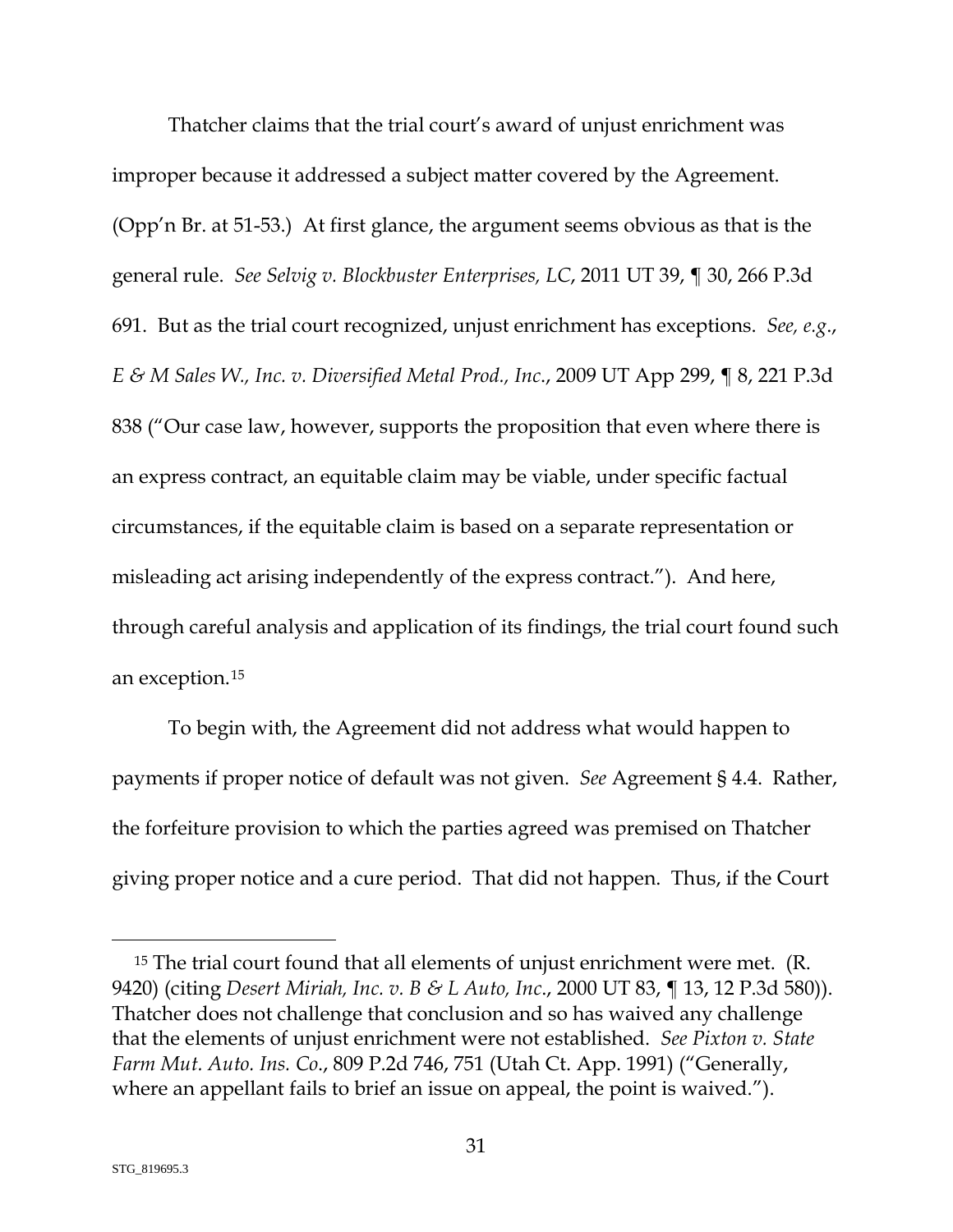turns away Lang's appeal, we have a situation not addressed in the Agreement: What happens to the payments if the transaction never closes. As a result, it was appropriate for the trial court to address this issue through principles of equity since no contractual provisions governed the remedies available to Lang. *See U.S. Fid. v. U.S. Sports Specialty*, 2012 UT 3, ¶ 13, 270 P.3d 464 (explaining that unjust enrichment may be invoked "when no express contract is present that governs the remedies available to an injured party") (quotation simplified)).

This tracks long-standing Utah law which allows equity to intervene to avoid penalizing a party under inequitable circumstances. *See Carlson v. Hamilton*, 332 P.2d 989, 991 (Utah 1958) ("It is only where it turns out that one side or the other is to be penalized by the enforcement of the terms of a contract so unconscionable that no decent, fairminded person would view the ensuing result without being possessed of a profound sense of injustice, that equity will deny the use of its good offices in the enforcement of such unconscionability.").

<span id="page-38-0"></span>Here, the result the trial court avoided was one that would have allowed Thatcher to retain nearly \$2 million along with the Property as a reward for declaring an invalid forfeiture and engaging in a series of repudiatory actions. As the trial court saw it, Thatcher's recovery far exceeded the amount of any damages she could justly claim—particularly having failed to abide the Agreement's express terms. (R. 9420-21.)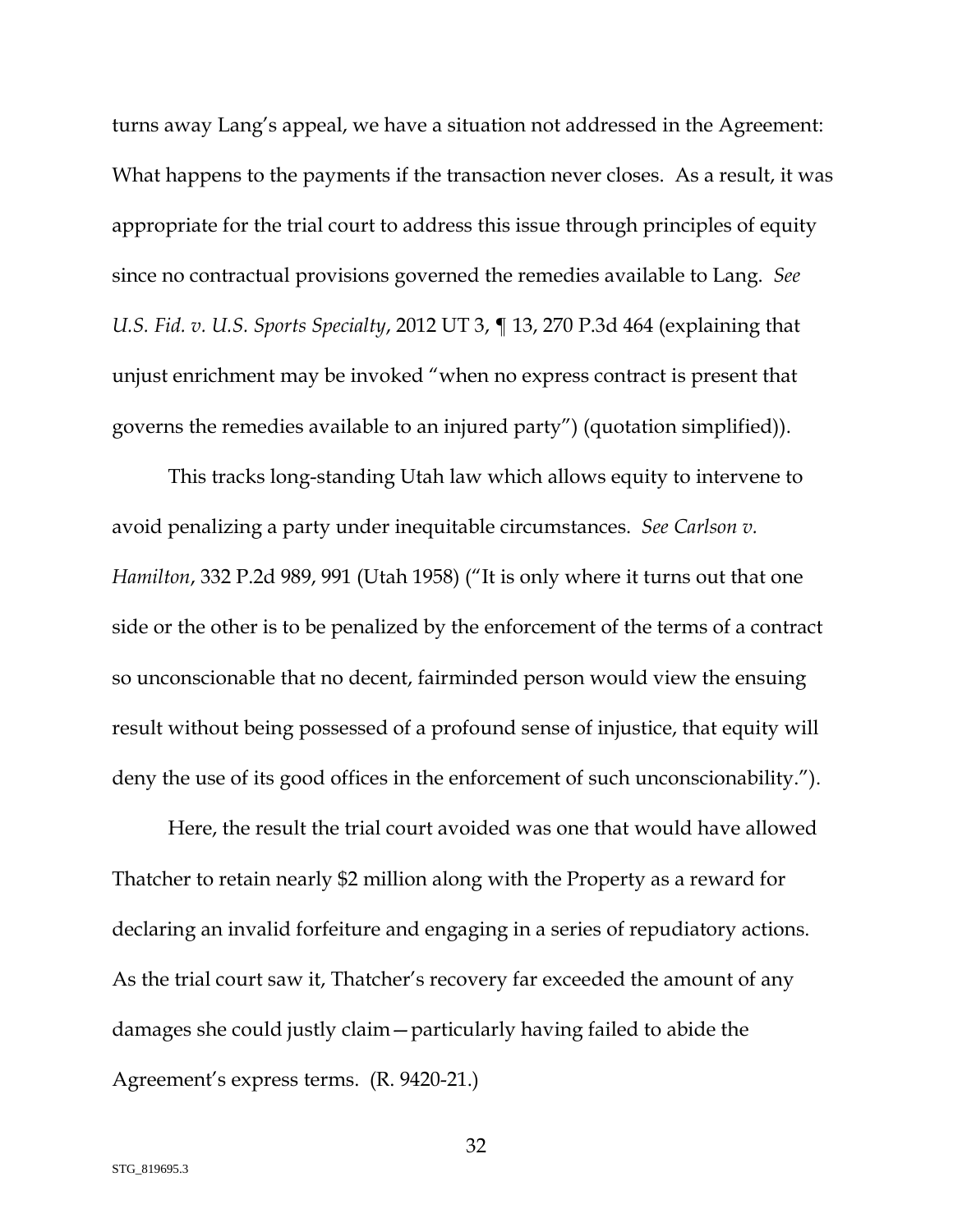To that end, contrary to Thatcher's arguments, the trial court did not ignore the existence of the Agreement. It confronted it. The trial court began its analysis, "Lang's fourth cause of action for Unjust Enrichment … must overcome the fact that the parties here entered into an enforceable contract." (R. 9418-19.) It reasoned that because Thatcher's only right to retain liquidated damages arose from a provision that she flouted, "the court concludes that the Agreement should be treated as one lacking such a provision, and that the unjust enrichment claim is viable." (R. 9419-20.)

This conclusion was based on the trial court's survey of applicable law. (*See id*.) As one authority explained, without a valid forfeiture clause, courts may use equity to allow a buyer to recover some or all payments made to a seller in excess of the amount of the seller's damages. *See* 4 A.L.R.4th 993, Part I § 2 (Westlaw 1981, original publication) ("[I]n some of the cases not involving contracts containing forfeiture provisions, the courts have considered this to be an inequitable result and have thus allowed a defaulting vendee to recover some or all of his payments if it was equitable to do so, it typically being held that the vendee was entitled to recover the amount in excess of the damages suffered by the vendor"). That is the result the trial court reached here, and it is the just one.

As explained in the Restatement (Third) of Restitution and Unjust Enrichment, also cited by the trial court, "[a] performing party whose material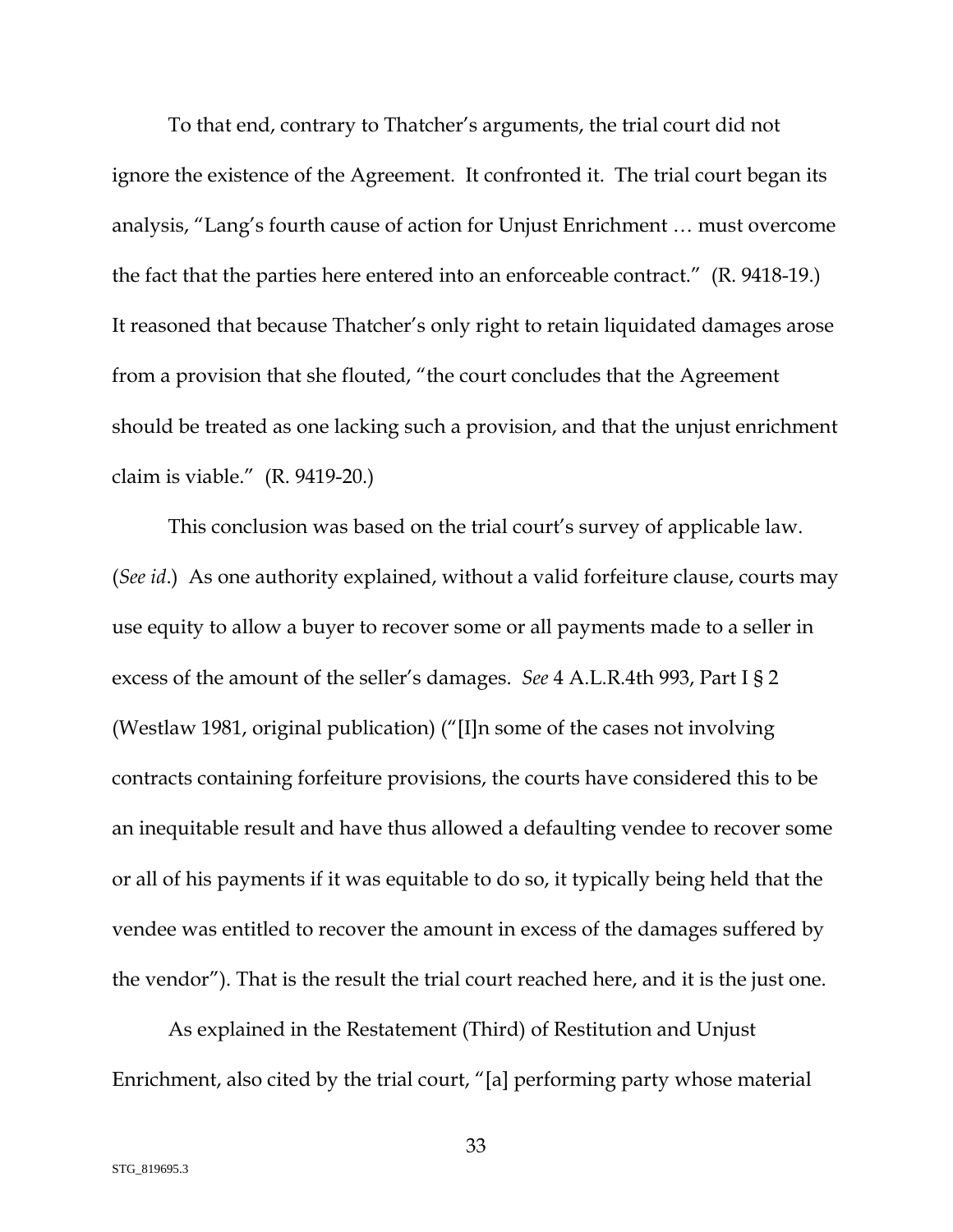breach prevents a recovery on the contract has a claim in restitution against the recipient of performance, as necessary to prevent unjust enrichment." Restatement (Third) of Restitution & Unjust Enrichment § 36(1) (2011). "The classic illustration of restitution in this setting is the claim by a defaulting purchaser of real property." *Id*. cmt. d.

Using its equitable discretion as applied to the facts, the trial court fashioned an equitable remedy that allowed Thatcher to retain \$671,250 in interest payments. (R. 9420-21.) But the trial court continued, "the existing evidence shows that Lang has conferred a net benefit upon Thatcher, and that the circumstances are such as to make it unjust for her to retain the amount paid toward the purchase price, \$800,000.00." (R. 9420-21.) Indeed, using Thatcher's preferred standard of review as the guide on equitable remedies, the trial court had the discretion to grant this relief in "equity and good conscience." *Ferris*, 595 P.2d at 859. Thatcher has failed to explain how the trial court exceeded the bounds of equity and good conscience in refusing to let her to retain millions of dollars for Property she never conveyed to Lang based on a forfeiture provision that she did not comply with.

Thatcher also argues that the trial court erred in granting Lang equitable relief because, she claims, Lang breached the Agreement and engaged in inequitable conduct. (Opp'n Br. at 53-55.) That is not true. The trial court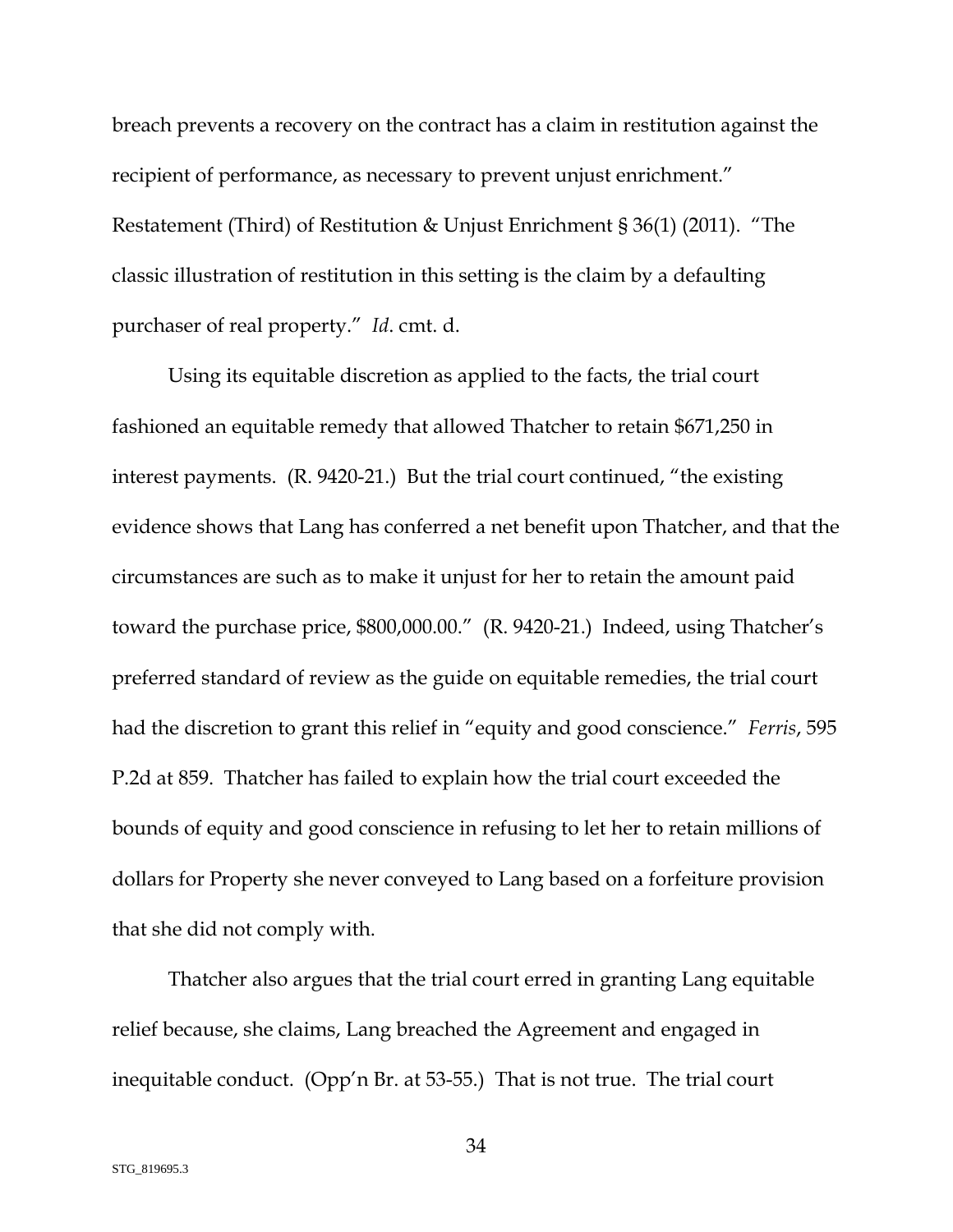expressly dismissed Thatcher's claim for breach. (R. 9421-22.) She cannot claim refuge in a failed cause of action. Rather, Thatcher never validly put Lang in default. That's the point of the trial court's unjust enrichment ruling.

Moreover, her arguments (at Opp'n Br. 55) aimed at claiming Lang was the instigator of inequitable conduct contradict the trial court's findings that allowing Thatcher to retain all payments would be inequitable. She does not properly challenge those findings.

Finally, Thatcher cites the nearly 100-year old case *Foxley v. Rich*, 99 P. 666, 672 (Utah 1909) and follows it with yet another long list of string cites from other jurisdictions. In doing so she fails to acknowledge that the reasoning in *Foxley* was dependent solely on its facts. That is, *Foxley* instructs that the appropriateness of returning payments to a buyer is decided on a case-by-case basis. *See id.* at 672 ("To permit him to recover back his payments under the facts and circumstances of this case would, in effect, offer a premium to purchasers of real estate to refuse to comply with their contracts."). The facts in *Foxley* demonstrated that the sellers "were not only able, but they were willing, to convey the legal title to respondent." *Id*. at 672. Those are not the facts here.

<span id="page-41-0"></span>Here, Thatcher sent a termination notice. Here, Thatcher sued Lang. Here, Thatcher listed the Property for sale to third parties. Here, Thatcher told Lang the deal was dead. Here, Thatcher told Lang if he wanted the Property, the new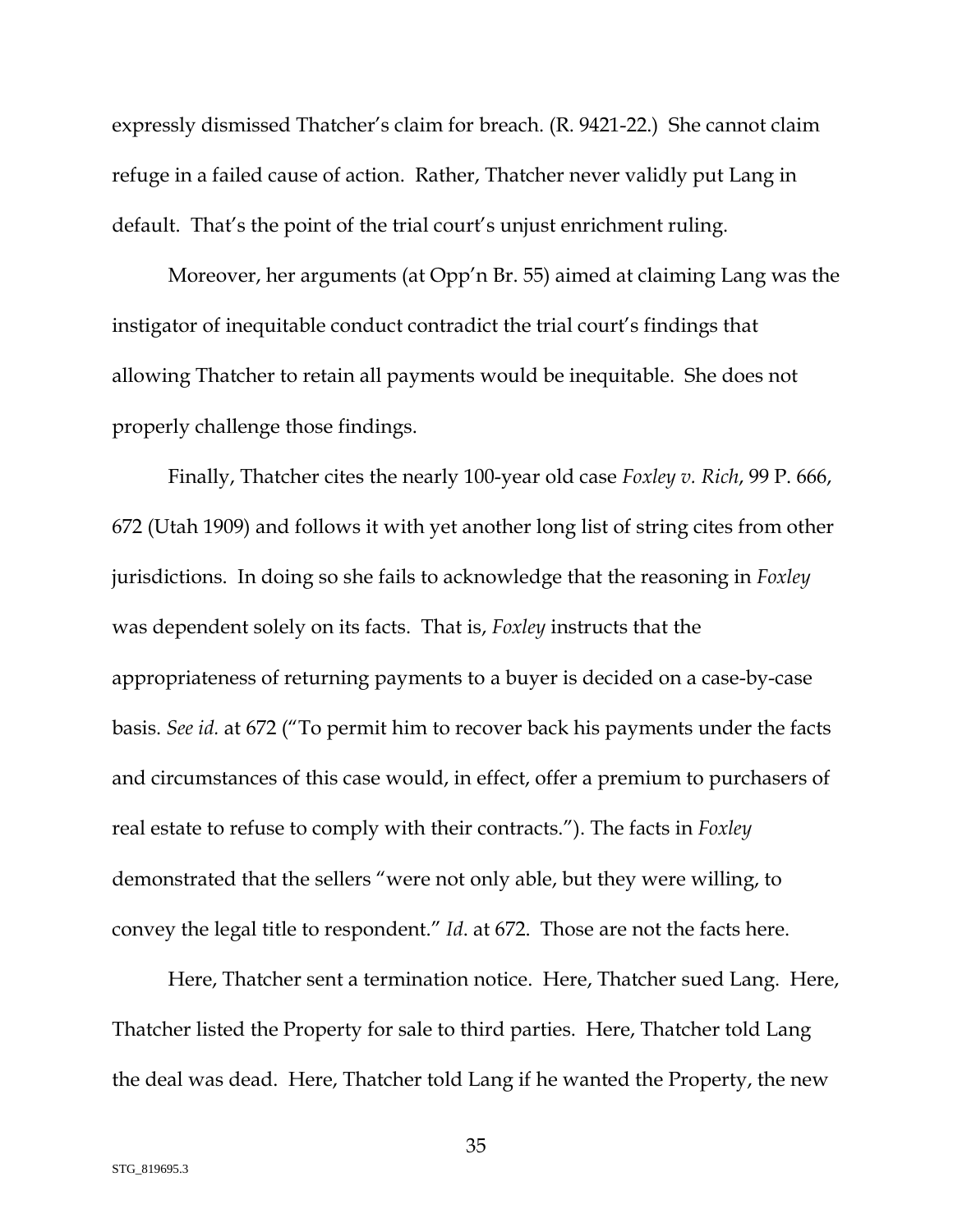price was \$4.5 million. Here, Thatcher repudiated. Under the facts here, the seller was not willing to convey to title Lang.

Thatcher simply refuses to confront these facts, including the trial court's ultimate conclusion that "the circumstances are such as to make it unjust for her to retain the amount paid toward the purchase price, \$800,000." That failure cannot overcome the considerable discretion afforded the trial court and should result in summary affirmance. *See State v. Nielsen*, 2014 UT 10, ¶ 42, 326 P.3d 645 ("[W]e reiterate that a party challenging a factual finding or sufficiency of the evidence to support a verdict will almost certainly fail to carry its burden of persuasion on appeal if it fails to marshal.").

#### **CONCLUSION**

<span id="page-42-0"></span>As to Lang's appeal, for the reasons set forth above and in Lang's opening brief, this Court should reverse and remand with instructions to enter a judgment and decree ordering Thatcher to perform.

As to Thatcher's cross-appeal, this Court should affirm the trial court's findings that Thatcher failed to provide proper notice and forfeiture. A decision affirming the trial court on that issue and reversing the trial court on Lang's appeal for specific performance would moot the remainder of Thatcher's cross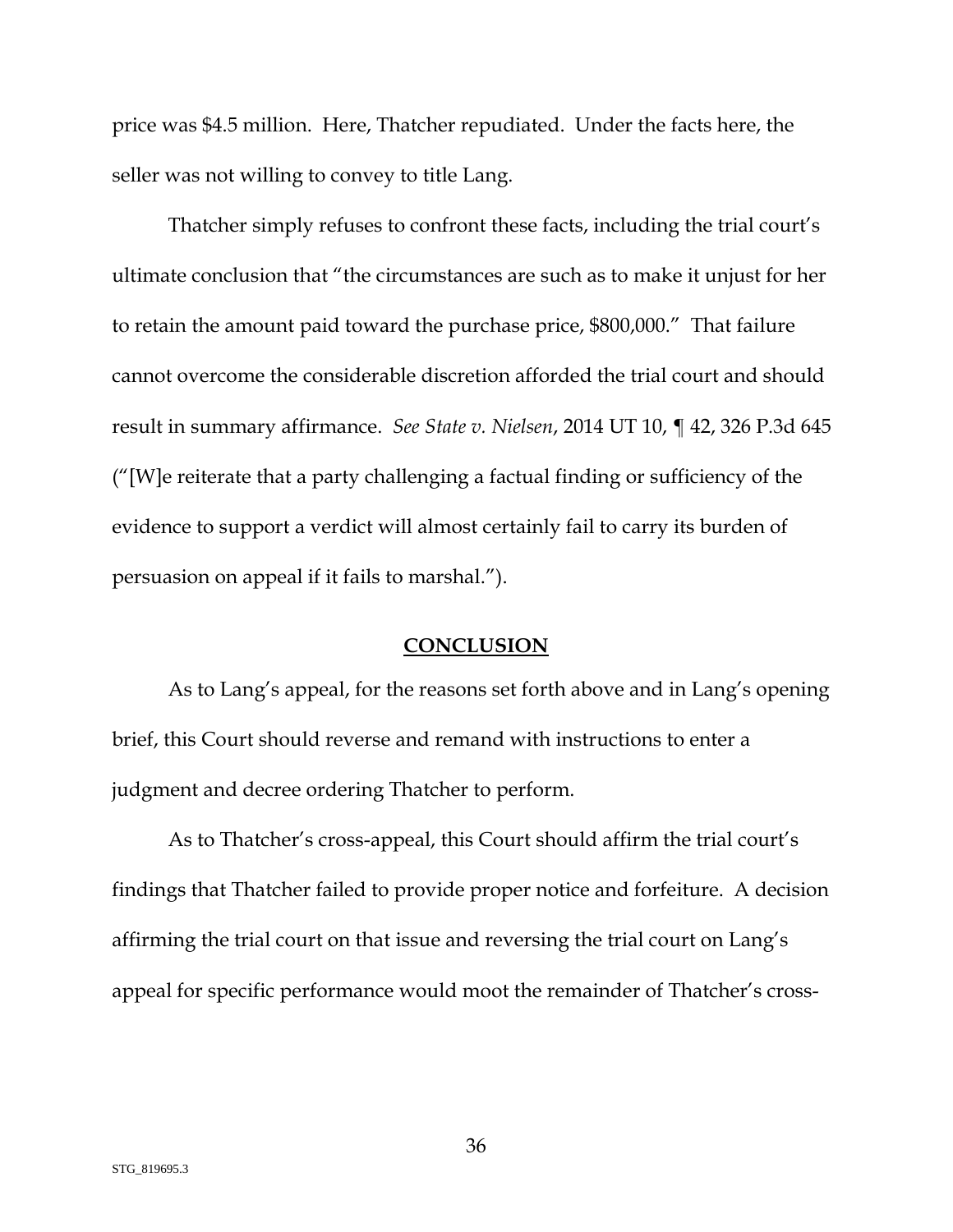appeal. If the Court does not so conclude, however, it should affirm the trial court's unjust enrichment award to Lang.

DATED: November 29, 2018.

DURHAM JONES & PINEGAR, P.C.

BRYAND PATTISON *Attorneys for Appellant/Cross-Appellee Michael Lang*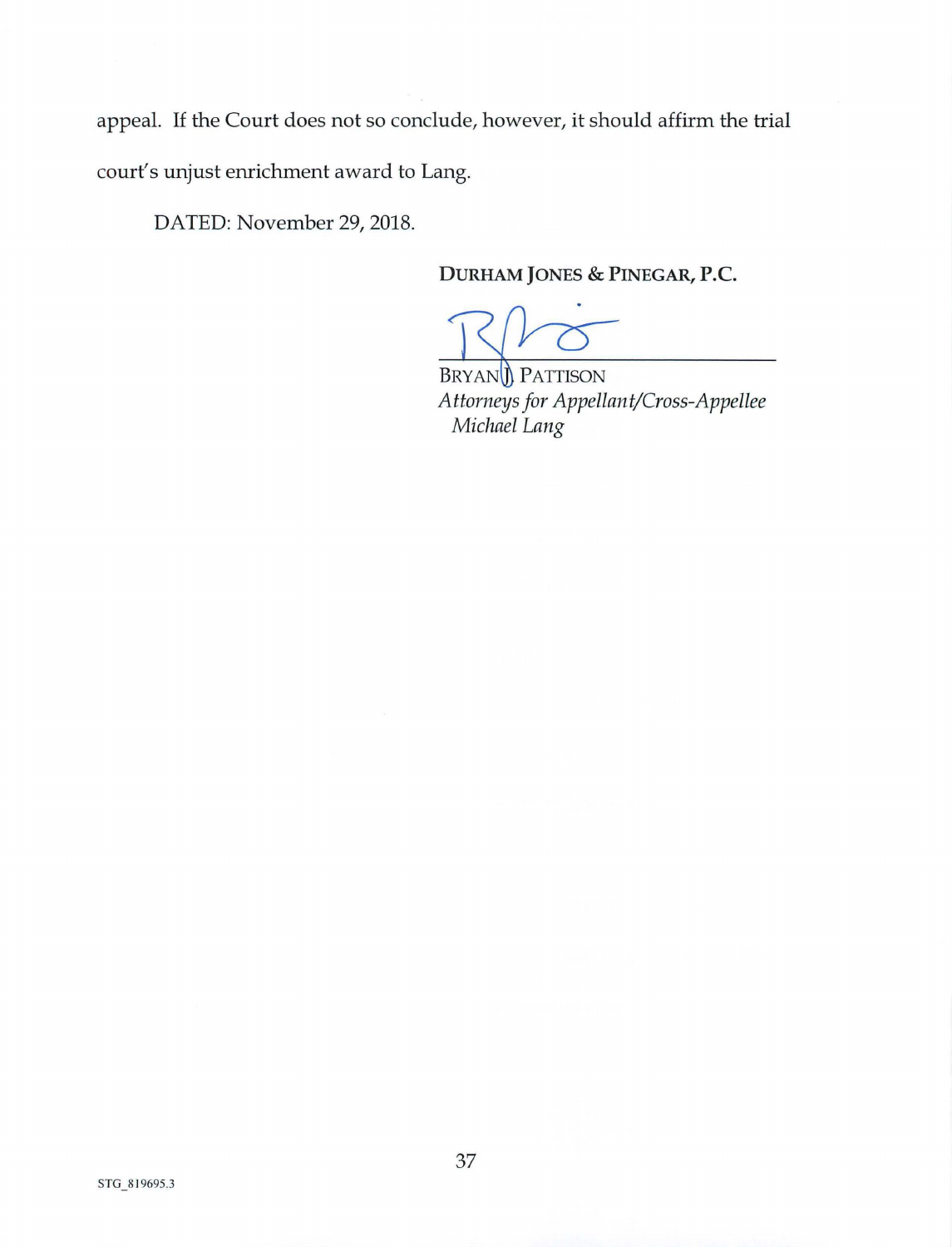### **CERTIFICATE OF COMPLIANCE**

- 1. This brief complies with the type-volume limitation of Utah R. App. P. 24A(g)(1) because according to the word processing program used to prepare this brief (Word 2013), this brief contains 9,009 words, excluding the parts of the brief exempted by Utah R. App. P.  $24A(g)(2)$ .
- 2. This brief complies with Utah R. App. P. 21(g) governing the filing of public and private records.
- 3. This brief complies with the typeface requirements of Utah R. App. P. 27(b) because it has been prepared in a proportionally spaced typeface using Microsoft Word 2013 in a 13-point Book Antiqua font.

Dated: November 29, 2018.

**BRYAN UPATTISON** *Attorney for Appellant/ Cross-Appellee*